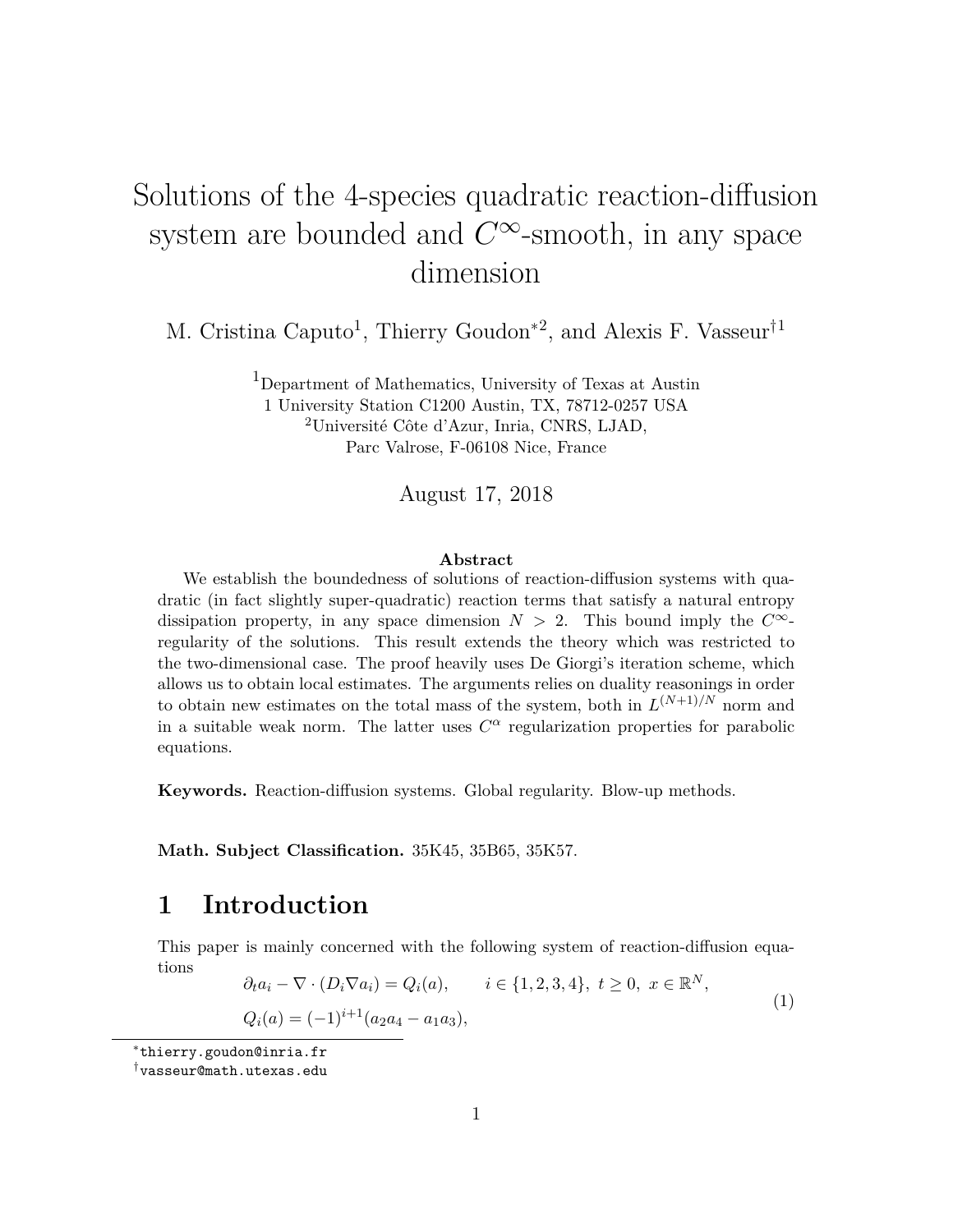with initial condition

$$
a\big|_{t=0} = a^0 = (a_1^0, a_2^0, a_3^0, a_4^0). \tag{2}
$$

This system arises in chemistry where four species interact according to the reactions

$$
A_1 + A_3 \rightleftharpoons A_2 + A_4,
$$

the unknowns  $(t, x) \mapsto a_i(t, x)$  in (1) being the local mass concentrations of the species labelled by  $i \in \{1, 2, 3, 4\}$ :  $\int_{\mathbb{R}^N} a_i(t, x) dx$  is interpreted as the mass of the constituent *i* at time *t*. It is thus physically relevant to consider initial data  $a_i^0$  which are non negative integrable functions. The reactants are subjected to space diffusion and the diffusion coefficients depend on the considered species. In full generality,  $D_i$  can be a function of the space variable with values in the space of  $N \times N$  matrices. Throughout this paper, we restrict to the case of scalar and constant matrices

$$
D_i(x) = d_i \mathbb{I}, \qquad d_i > 0 \text{ constant}
$$

with coefficients that satisfy

$$
0 < \delta_\star \le d_i \le \delta^\star. \tag{3}
$$

Assuming that the initial data are smooth, say  $a_i^0 \in C^\infty(\mathbb{R}^N)$ , existence-uniqueness of smooth and non-negative solutions for  $(1)-(2)$  can be justified at least on a small time interval, by using a standard fixed point reasoning (see for instance [18, Proposition A.2] or [25, Lemma 1.1]). Global existence of weak solutions is established in [12]. We address the question of the boundedness of the solutions, which will imply that solutions are globally defined and remain infinitely smooth [18, Proposition A.1].

The difficulty comes from the fact we are dealing with different diffusion coefficients. As already noticed in [18], the question becomes trivial when all the  $D_i$ 's vanish: in this case, we are concerned with a mere system of ODE which clearly satisfies a maximum principle. The answer is also immediate when all the diffusion coefficients are equal to the same constant  $d_i = \delta_{\star}$ . Indeed, in this situation, the total mass

$$
M(t,x) = \sum_{i=1}^{4} a_i(t,x)
$$

satisfies the heat equation  $\partial_t M = \delta \chi \Delta M$ , which, again, easily leads to a maximum principle. In the general situation, one may wonder whether or not the system has the explosive behavior of non linear heat equations [35]. Counter–examples of systems with polynomial non linearities presented in [26] show that this question is relevant and non trivial, see also [25, Theorem 4.1]. We refer the reader to the survey [25] for a general presentation of the problem, further references, and many deep comments on the mathematical difficulties raised by such systems.

Two properties are crucial for the analysis of the problem. First of all, system (1) conserves mass

$$
\frac{\mathrm{d}}{\mathrm{d}t} \sum_{i=1}^{4} \int_{\mathbb{R}^N} a_i \, \mathrm{d}x = 0. \tag{4}
$$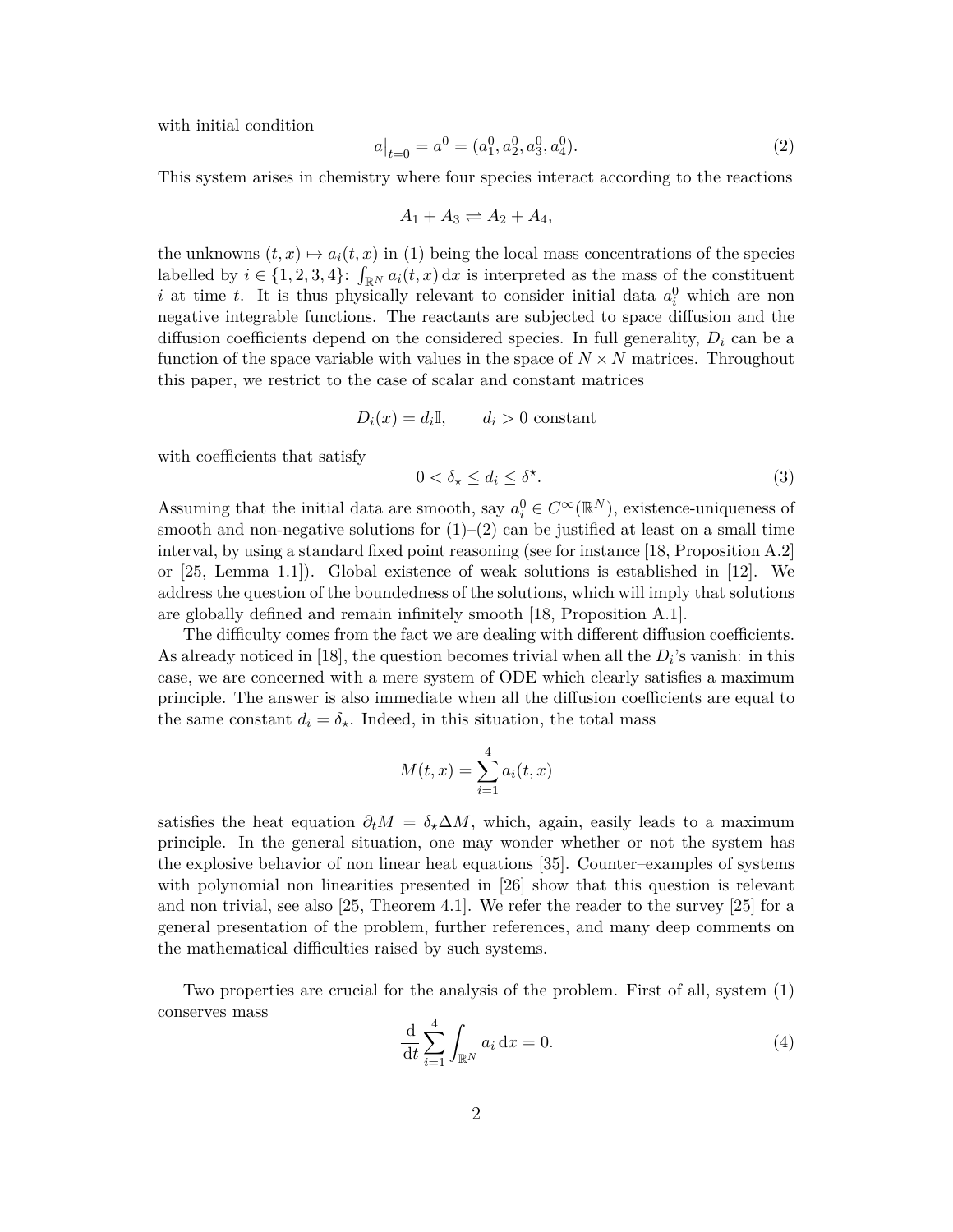Second of all, it dissipates entropy:

$$
\sum_{i=1}^{4} Q_i(a) \ln(a_i) = -(a_2 a_4 - a_1 a_3) \ln\left(\frac{a_2 a_4}{a_1 a_3}\right) \le 0.
$$
 (5)

These properties suggest to consider more general systems, involving more reactants and possibly more intricate non linearities. To be more specific, we extend the discussion to systems that read

$$
\partial_t a_i - \nabla \cdot (D_i \nabla a_i) = Q_i(a), \qquad i \in \{1, ..., p\}, \ t \ge 0, \ x \in \mathbb{R}^N,
$$
  

$$
Q_i : a \in \mathbb{R}^p \longrightarrow \mathbb{R}^p,
$$
 (6)

endowed with the initial condition

$$
a|_{t=0} = a^0 = (a_1^0, ..., a_p^0),
$$
\n<sup>(7)</sup>

where the reaction term fulfils the following conditions

- h1) there exists  $\mathcal{Q} > 0$  and  $q > 0$  such that for any  $a \in \mathbb{R}^p$  and  $i \in \{1, ..., p\}$ , we have  $|\nabla_a Q_i(a)| \leq \mathcal{Q}|a|^{q-1},$
- h2) for any *i* ∈ {1, ..., *p*}, if *a*<sub>*i*</sub> ≤ 0 then  $Q$ <sup>*i*</sup>(*a*) ≤ 0,

h3) 
$$
\sum_{i=1}^{p} Q_i(a) = 0,
$$
  
h4) 
$$
\sum_{i=1}^{p} Q_i(a) \ln(a_i) \le 0.
$$

Assumption h1) governs the growth of the non linearity. In what follows, we will be concerned with quadratic and super-quadratic growth:  $q \geq 2$  (but *q* is not necessarily assumed to be an integer). Assumption h2) relies on the preservation of non negativity of the solutions, and it is thus physically relevant. Assumptions h3) and h4) imply mass conservation and entropy dissipation, respectively. Note that the entropy dissipation actually provides an estimate on (nonlinear) derivatives of the unknown since it leads to

$$
\frac{\mathrm{d}}{\mathrm{d}t} \sum_{i=1}^{p} \int_{\mathbb{R}^N} a_i \ln(a_i) \, \mathrm{d}x + 4\delta_\star \sum_{i=1}^{p} \int_{\mathbb{R}^N} |\nabla \sqrt{a_i}|^2 \, \mathrm{d}x \le 0. \tag{8}
$$

In view of h3) and h4), it is thus natural to consider initial data such that

$$
a_i^0: x \in \mathbb{R}^N \longmapsto a_i^0(x) \ge 0,
$$
  
\n
$$
\sup_{i \in \{1, \dots, p\}} \int_{\mathbb{R}^N} a_i^0(1 + \ln(a_i^0) + |x|) dx = \mathcal{M}^0 < \infty.
$$
\n(9)

We refer the reader to Proposition 2.1 below for a more precise statement in terms of a priori estimates. It means that the initial concentrations have finite mass and entropy. The moment condition controls the spreading of the mass. However, while (8) has a clear physical meaning, it does not provide enough estimates for the analysis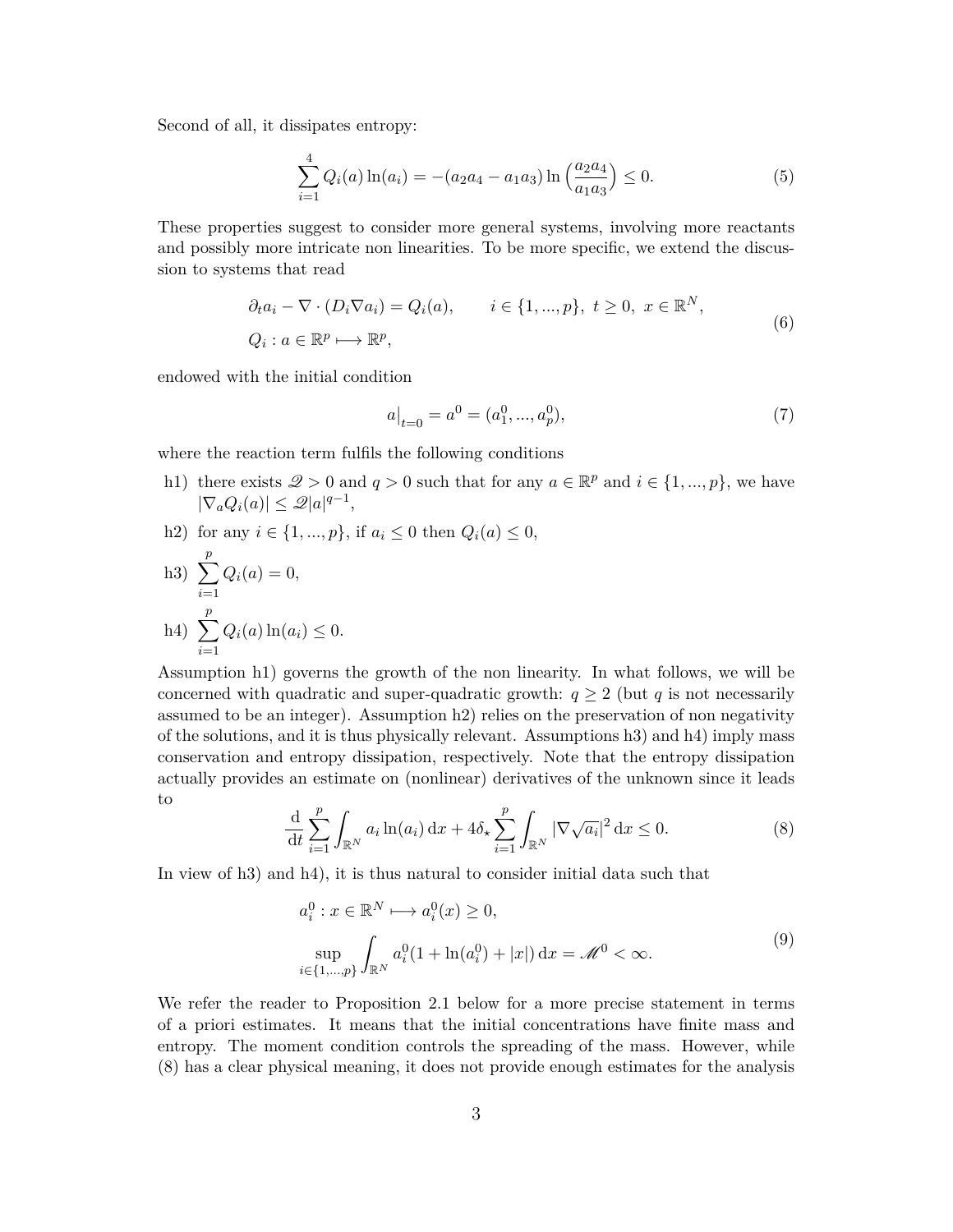of the problem: note that with  $u, u \ln(u) \in L^1$  and  $\nabla \sqrt{u} \in L^2$ , it is still not clear how the nonlinear term  $Q(u)$  can make sense in  $\mathscr{D}'$ ! For this reason, a notion of *renormalized* solutions is introduced in [16], and existence of solutions in this framework can be established. Entropy dissipation plays also a central role in the analysis of the asymptotic trend towards equilibrium [11, 15, 27, 28].

In the specific quadratic and two-dimensional case  $(q = 2, N = 2)$  the question is fully answered in [18]: starting from  $L^{\infty} \cap C^{\infty}$  initial data, the solution remains bounded and smooth and the problem is globally well-posed. In fact [18] proves a *regularizing* effect: with data satisfying (9) only, the solution becomes *instantaneously* bounded and smooth, which implies global well-posedness. The proof in [18] relies on De Giorgi's approach [10]; it uses entropy dissipation, see (8), to get a non linear control on level sets of the solution, which eventually leads to the  $L^{\infty}$  bound. The result is extended for higher space dimensions in [7] which handles, with different techniques, the quadratic case when the diffusion coefficients are close enough to the same constant (how small the distance between the *d<sup>j</sup>* 's should be depends on the space dimension, in a explicit way; see also [15, 27]), and in [8], which handles subquadratic non linearities (*q <* 2 in h1), non necessarily integer). Two ingredients are crucial in the approach of [8]:

• First, [8] uses systematically rescaled quantities

$$
a_i^{(\epsilon)}(s,y) = \epsilon^{2/(q-1)} a_i(t + \epsilon^2 s, x + \epsilon y)
$$
\n(10)

with  $\epsilon > 0$ :  $a^{(\epsilon)}$  satisfies the same evolution equation as *a*. Note that in the quadratic case  $(q = 2)$ , for  $N = 2$ , the rescaling leaves invariant the natural quadratic case  $(q - 2)$ , for  $N = 2$ , the rescaling leaves fival norms of the problem  $||a||_{L^{\infty}(0,\infty);L^1(\mathbb{R}^2)}$  and  $||\nabla \sqrt{a}||_{L^2((0,\infty)\times\mathbb{R}^2)}$ .

• Second, the parabolic regularity is obtained by adapting De Giorgi's techniques, and by working with a certain norm of the rescaled unknown which becomes small as  $\epsilon \to 0$ . It turns out that the necessary estimate holds in a weak sense. Namely, one has to consider the set of distributions

$$
T \in \mathscr{D}'((0,T) \times \mathbb{R}^N)
$$
 such that  $T = \Delta \Phi$ , with  $\Phi \in L^{\infty}((0,\infty) \times \mathbb{R}^N)$ .

The corresponding rescaled norm behaves like  $\mathcal{O}(\epsilon^{(4-2q)/(q-1)})$ , which indeed tends to 0 as  $\epsilon \to 0$  for subquadratic non linearities  $q < 2$ . The idea of using such a weak norm also appeared in the regularity analysis for the Navier-Stokes equation [34]. We also refer the reader to [6, 33] for further applications of De Giorgi's techniques to the analysis of fluid mechanics systems and to [3, 17] for the study of models for populations dynamics governed by "chemotactic-like" mechanisms. This approach is also useful for the analysis of the preservation of bounds by numerical schemes when solving non linear convection-diffusion systems [9]. In the reasoning adopted in [8], a special role is played by the total mass  $M = \sum_{i=1}^{p} a_i$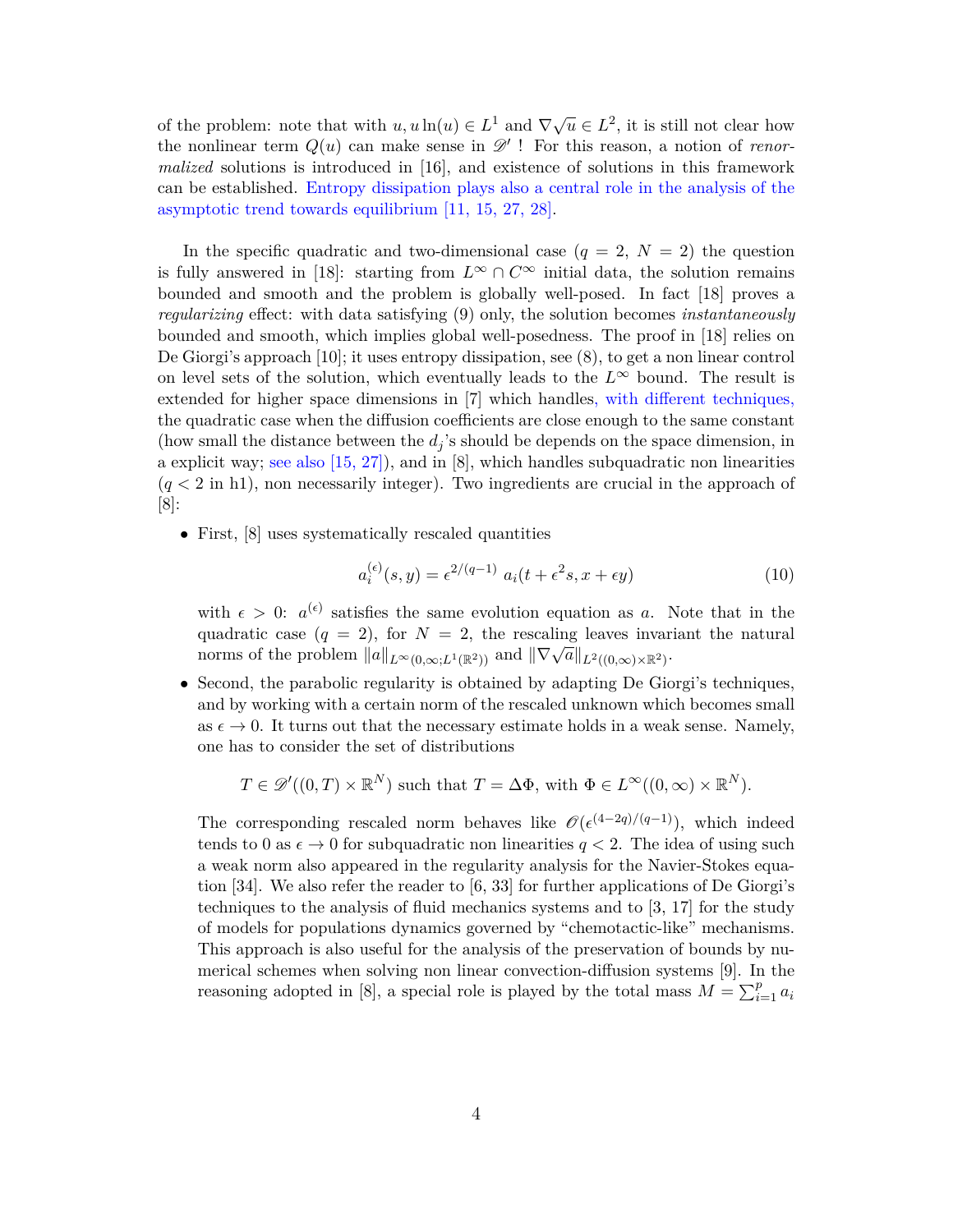which satisfies the diffusion equation

$$
\partial_t M - \Delta(dM) = 0,
$$
  

$$
d(t, x) = \frac{\sum_{i=1}^p d_i a_i(t, x)}{\sum_{i=1}^p a_i(t, x)},
$$
\n(11)

where, by virtue of (3), the diffusion coefficient *d* satisfies

$$
0 < \delta_\star \le d(t, x) \le \delta^\star.
$$

This relation can be used to establish, through an elegant duality argument, an estimate in  $L^2((0,T) \times \mathbb{R}^N)$ , see [26] and [12]. This estimate is a key for proving the global existence of weak solutions for the quadratic problem  $(1)$ – $(2)$  in [12]: at least, it is worth pointing out that with this  $L^2$  estimate the right hand side  $Q_i(a)$  in (1) makes sense, while the estimates based on the mass conservation and entropy dissipation were not enough. However, the  $L^2$  estimate does not shrink the rescaled solutions  $a^{(\epsilon)}$  as  $\epsilon \to 0$  and it is thus not enough to provide global boundedness and regularity. This is where we can take advantage of using a weak norm.

In the present work, we wish to fill the gap in the boundedness theory and to provide a complete answer for the quadratic case in *any* dimension. In fact, our analysis also covers higher non linearities, but with a non explicit condition on the growth condition. Our main results state as follows.

**Theorem 1.1** Let  $N \in \mathbb{N}$ , with  $N \geq 3$ . For any initial data  $a^0 = (a_1^0, a_2^0, a_3^0, a_4^0)$  in  $(C^{\infty}(\mathbb{R}^N) \cap L^{\infty}(\mathbb{R}^N))^4$  such that  $a_i(x) \geq 0$  for any  $x \in \mathbb{R}^n$  and  $i \in \{1, ..., 4\}$ , there *exists a unique, globally defined, solution*  $a = (a_1, a_2, a_3, a_4)$  to  $(1)–(2)$  *which is non negative, bounded on*  $[0, T] \times \mathbb{R}^N$  *for any*  $0 < T < \infty$ *, and*  $C^{\infty}$ *-smooth.* 

**Theorem 1.2** *Let*  $N \in \mathbb{N}$ *, with*  $N \geq 3$ *. Consider a system* (6) *verifying h1)-h4)*. *There exists*  $\nu_0 > 0$  *depending on N,*  $\delta_{\star}$  *and*  $\delta^{\star}$  *such that if h1) holds with*  $2 \leq q \leq$  $2 + \nu_0 \leq 2 \frac{N+1}{N}$  $\frac{N+1}{N}$ *, then for any non negative*  $a^0 \in C^{\infty}(\mathbb{R}^N;\mathbb{R}^p) \cap L^{\infty}(\mathbb{R}^N;\mathbb{R}^p)$ *, there exists a unique, globally defined, solution a to* (6)*–*(7) *which is non negative, bounded on*  $[0, T] \times \mathbb{R}^N$  *for any*  $0 < T < \infty$ *, and*  $C^{\infty}$ *-smooth.* 

Theorem 1.1 thus appears as a consequence of Theorem 1.2. The extra power  $\nu_0$ allowed on the nonlinearities depends on  $N$ ,  $\delta_{\star}$  and  $\delta^{\star}$  in a non explicit way and our method does not provide any precise estimate. It seems unlikely that it can correspond to a physically relevant threshold. The problem of regularity remains open for higher nonlinearities. The proof still follows the De Giorgi strategy, and relies on a refinement of the weak norm estimate obtained in [8] (which, though, remains a crucial ingredient of the proof). To be more specific, we are going to upgrade the  $L^{\infty}$  estimate to a  $C^{\alpha}$ estimate, working with the set of distributions

$$
T \in \mathscr{D}'((0,T) \times \mathbb{R}^N)
$$
 such that  $T = \Delta \Phi$ , with  $\Phi \in L^{\infty}(0,\infty; C^{\alpha}(\mathbb{R}^N))$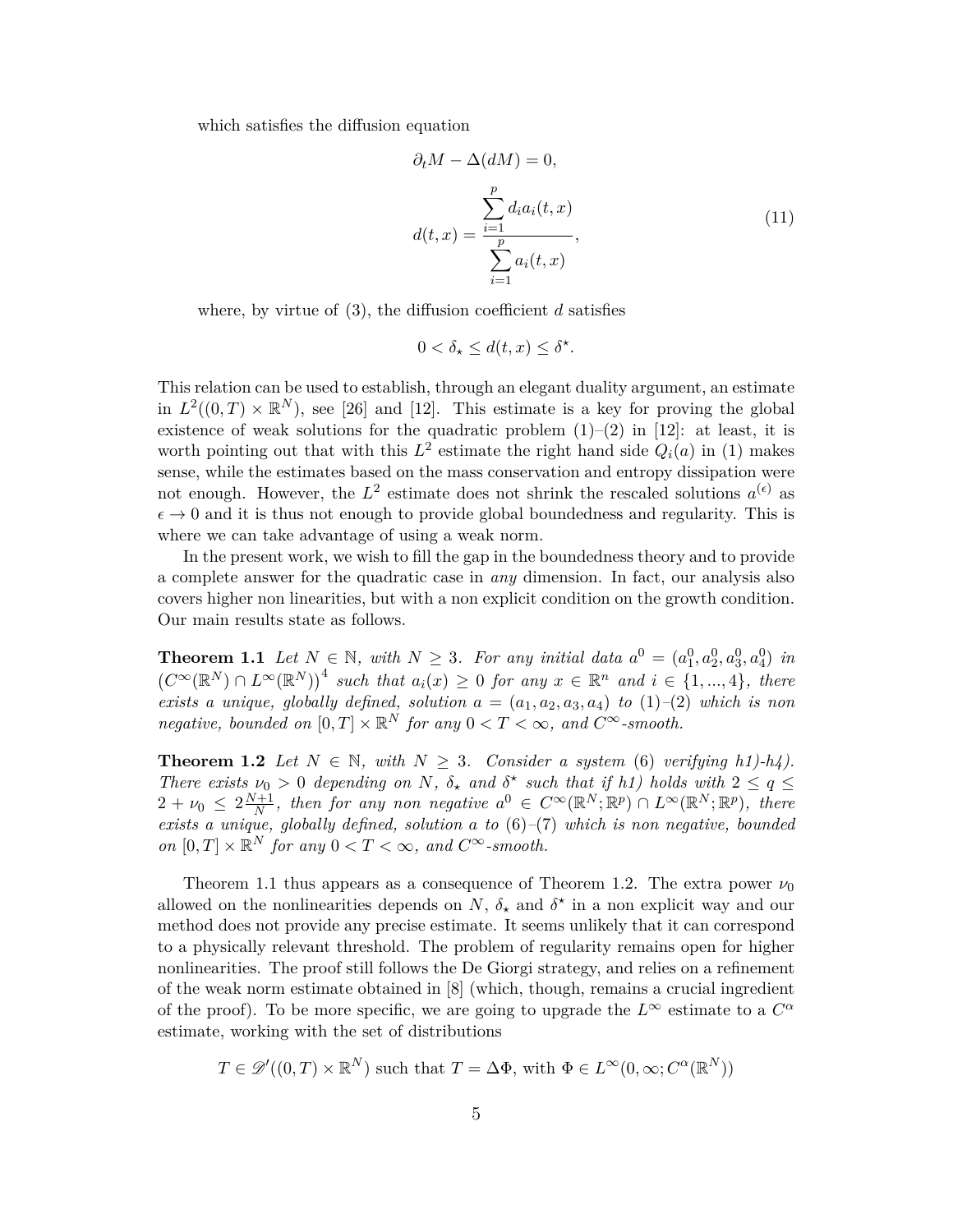for a certain regularity coefficient  $0 < \alpha \leq 1$ . This is combined with a  $L^{(N+1)/N}$ estimate on the total mass, obtained through a duality argument. This argument is directly inspired by the derivation of elliptic estimates by Fabes and Stroock [14] and it appears as a dual version of the Alexandrof-Bakelman-Pucci-Krylov-Tso (ABPKT) estimate  $[1, 4, 20, 29, 32]$ . We point out that, contrarily to the approach in  $[8]$ , we do not use here the bounds derived from the entropy dissipation (8).

The paper is organized as follows. In Section 2, we give an overview of the main steps of the proof. Section 3 is concerned with the weak estimate on the total mass. It relies on a Hölderian regularity analysis for parabolic equations. This is combined with a duality argument which uses crucially the non negativity of the solution. Section 4 is devoted to a complementary estimate in a suitable Lebesgue space, which, again, relies on a duality approach. Section 5 explains how the arguments combine to end the proof of the main results. The paper is completed by a quite long appendix which detail how the De Giorgi machinery arises in the justification of the intermediate steps of the proof.

**Remark 1.3** *The key estimates of the proof involves the bound from below*  $0 < \delta_{\star}$  $d(t, x)$ ; hence the result cannot be extended to cases with degenerate diffusion coeffi*cients. That the total mass M satisfies the diffusion equation* (11) *uses crucially the fact that the diffusion coefficients are given by* scalar *matrices. It also uses the assumption that the coefficients d<sup>i</sup> are constant; otherwise an additional convection term*  $\nabla \cdot (uM)$  *arises with the velocity field*  $(t, x) \mapsto u(t, x)$  *having components* 

$$
u_j(t,x) = \frac{\sum_{i=1}^p a_i(t,x) \partial_{x_j} d_i(x)}{\sum_{i=1}^p a_i(t,x)}.
$$

*It is likely that, up to suitable technical requirements on the*  $d_i$ 's, the analysis could cover *such a situation as well. Our analysis can be adapted to handle problems in bounded domains with Neumann boundary conditions; the situation of Dirichlet conditions is more subtle since there are difficulties to obtain useful estimates up to the boundaries [27].*

#### **2 Main steps of the proof**

#### **2.1 A priori estimates; boundedness, global existence and regularity of the solutions**

In what follows, we are going to establish several a priori estimates satisfied by the solutions of (6). To this end, we will perform various manipulations such as integrations by parts, permutations of integrals and derivation, etc. These manipulations apply to the smooth solutions of the problem that can be shown to exist on a small enough time interval, see [18, Proposition A.2]. They equally apply to solutions of suitable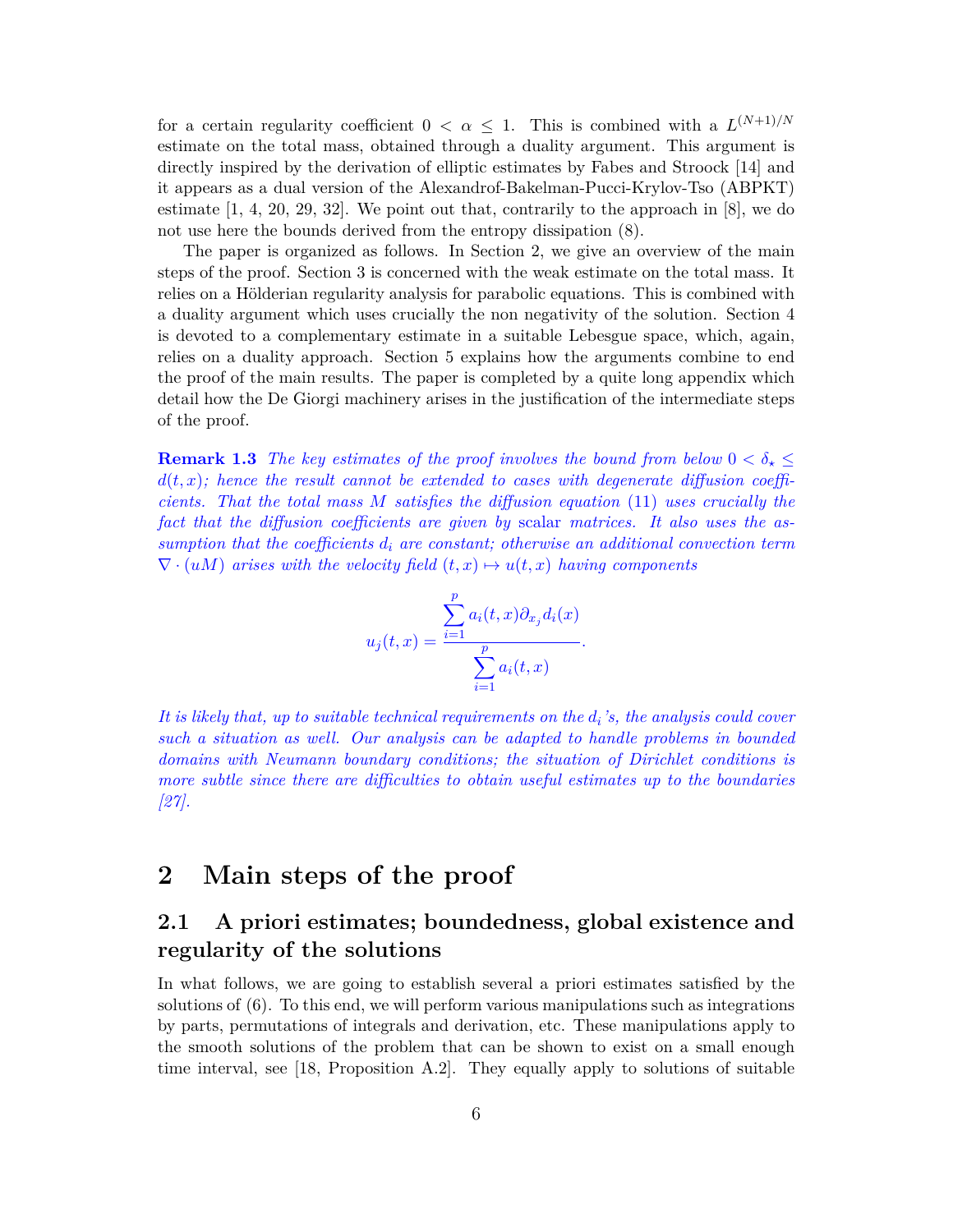approximations of the problem  $(6)$ . The construction of such an approximation — by regularizing data, coefficients, cutting-off the non linearirities... — can be a delicate issue in order to preserve the structural features of the original equation, and to admit a globally defined smooth solution. We refer the reader on this issue to [12]. As it will be clear in the forthcoming discussion, the estimates we are going to derive do not depend on the regularization parameter, but only on *N*,  $\delta_{\star}$ ,  $\delta^{\star}$ , and  $\mathscr{Q}, p, q$  (see h1)), which, eventually, allows us to conclude by getting rid of the regularization parameter. The very first estimate is a direct consequence of the mass conservation and entropy dissipation properties of the system. The following claim, see [18, Proposition 2.1], applies without any restriction on the number of species *p*, the degree of non linearity *q* nor on the space dimension *N*.

**Proposition 2.1** ([18]) *Assume h1*)-*h4*). Let  $a_0 = (a_1^0, ..., a_p^0)$ , with non negative *components, satisfy* (9). Then, for any  $0 < T < \infty$ , there exists  $0 < C(T) < \infty$  such *that*

$$
\sup_{0 \le t \le T} \left\{ \sum_{i=1}^p \int_{\mathbb{R}^N} a_i (1+|x|+|\ln(a_i)|)(t,x) \, dx \right\} + \sum_{i=1}^p \int_0^T \int_{\mathbb{R}^N} |\nabla \sqrt{a_i}|^2(s,x) \, dx \, ds + \sum_{i=1}^p \int_0^T \int_{\mathbb{R}^N} Q_i(a) \ln(a_i) \, dx \, ds \le C(T).
$$

The entropy dissipation (8) tells us that  $\sum_{i=1}^{p} \int_{\mathbb{R}^N} a_i \ln(a_i)(t, x) dx$  is a non increasing function of the time variable. However, this quantity has no sign. To make this information a useful estimate, involving the non negative quantities  $a_i |\ln(a_i)|$  we need a control on the first order space moments  $\int_{\mathbb{R}^N} |x| a_i(t, x) dx$ . We refer the reader to [18] for details. This estimate will not be used in our reasoning; nevertheless the entropy dissipation still has a crucial role in the proof of Theorems 1.1 and 1.2. By the way note that the counter examples of systems that produce blow up in [26] very likely do not satisfy the entropy dissipation property.

As said above, for data in  $C^{\infty} \cap L^{\infty}(\mathbb{R}^{N})$ , we can construct a  $C^{\infty}$  and bounded solution defined on a small enough interval. Let  $T_{\text{max}}$  be the lifespan of such a solution. Standard bootstrapping arguments tell us that if  $T_{\text{max}} < \infty$  then we have

$$
\limsup_{t\to T_{\max}} \|a(t,\cdot)\|_{L^{\infty}(\mathbb{R}^N)} = +\infty.
$$

In what follows, we are going to obtain a uniform bound satisfied by  $||a(t, \cdot)||_{L^{\infty}(\mathbb{R}^N)}$ on the time interval [0*, T*max), depending only on *T*max and the assumptions on the data, which thus contradicts the occurrence of a blow-up of the solution in finite time. Therefore, the  $L^{\infty}$  estimate implies that the lifespan of the solutions of  $(6)-(7)$  is infinite. Moreover, boundedness also implies the regularity of the solution, by a bootstrap argument, see [18, Proposition A.1].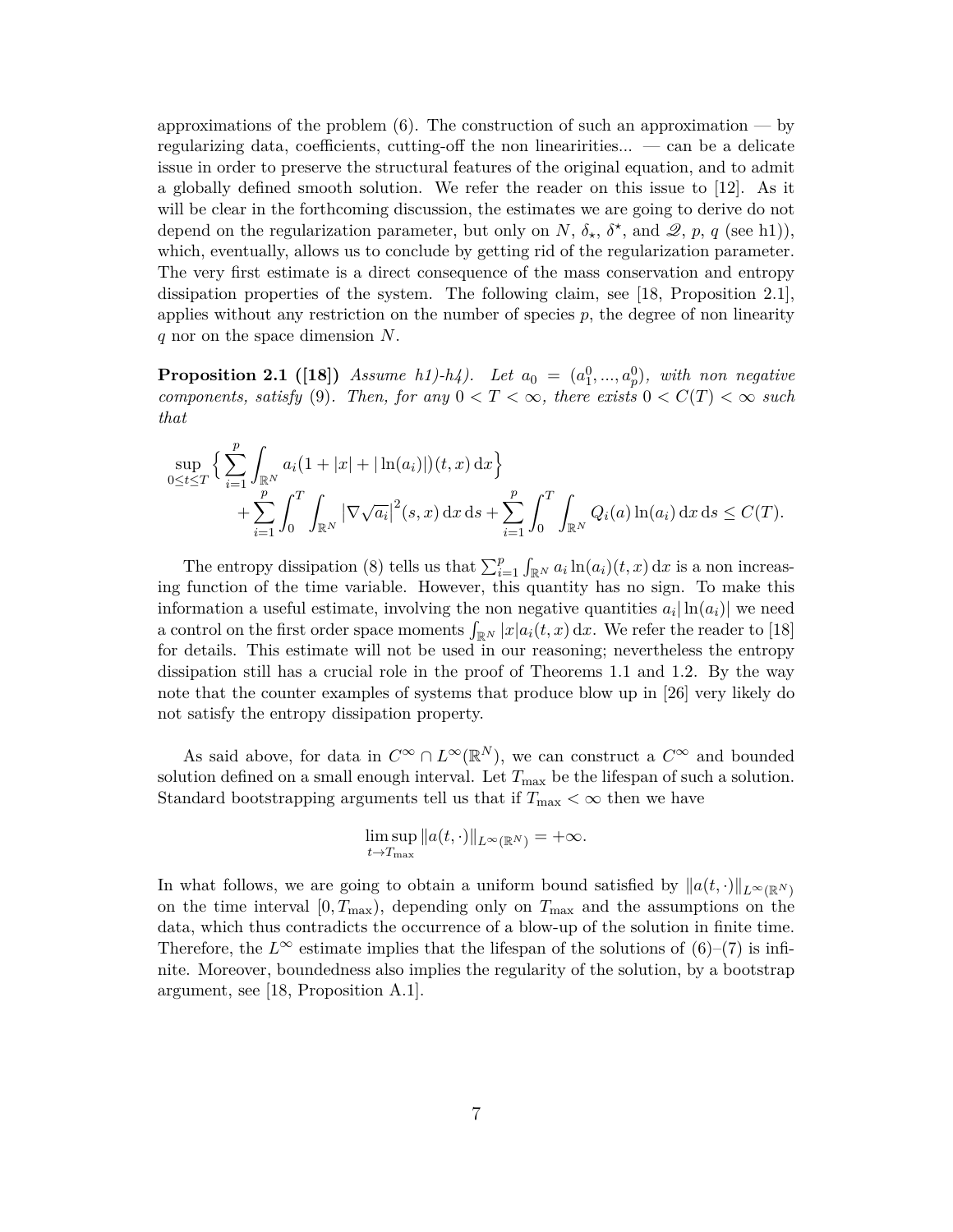#### **2.2 The key intermediate statements**

The main ingredient consists in showing that the local boundedness can be obtained from a local estimate in  $L^r$ , with  $r > 1$ , see [8, Proposition 4]. We thus work on balls

$$
B_{\rho} = \{ x \in \mathbb{R}^N, \ |x| \le \rho \}.
$$

**Lemma 2.2 (De Giorgi type Lemma, [8])** *We suppose that*  $2 \leq q < \frac{2(N+1)}{N}$ *. We also suppose that h1)-h4) holds. Let a be a non negative solution to* (6) *on*  $(-1,0) \times B_1$ *. Then, for any*  $r > 1$ *, there exists a universal constant*  $\delta_r > 0$  *such that, if*  $a = (a_1, \dots, a_p)$ *verifies p*

$$
\sum_{i=1}^P \|a_i\|_{L^r((-1,0)\times B_1)} \le \delta_r,
$$

*then,*  $0 \leq a_i(0,0) \leq 1$ *, for*  $i \in \{1, ..., p\}$ *.* 

The proof relies on De Giorgi's techniques [10] (see also [2] for an alternative approach). For the sake of completeness we describe the main steps in Appendix B; it is also important to detail this proof since this is where the entropy dissipation plays a central role. At first sight this information does not look very useful since the natural estimates for  $(6)$ – $(7)$  in Proposition 2.1 do not involve  $L^r$  norms for an exponent  $r$ larger than 1. However, we will be able to identify further estimates, that shrink for the rescaled solutions (10) as  $\epsilon \to 0$ . Namely, we will find that  $r = \frac{N+1}{N}$  $\frac{N+1}{N}$  plays a specific role since the rescaled total mass satisfies  $\lim_{\epsilon \to 0} ||M^{(\epsilon)}||_{L^{(N+1)/N}((-1,0)\times B_1)} = 0$ . Thus, for  $\epsilon$  small enough the rescaled solution fulfils the criterion in Lemma 2.2.

**Lemma 2.3** *There exists*  $\epsilon_0 > 0$  *and*  $\nu_0 > 0$  *depending on N,*  $\delta_{\star}$  *and*  $\delta^{\star}$  *such that if h1) holds* with  $2 \le q \le 2 + \nu_0 \le 2 \frac{N+1}{N}$  $\frac{N+1}{N}$ , then for all  $0 < \epsilon \leq \epsilon_0$  we have

$$
\sum_{i=1}^p \|a_i^{(\epsilon)}\|_{L^{(N+1)/N}((-1,0)\times B_1)} \le \delta
$$

*with*  $\delta = \delta_{(N+1)/N}$  *as defined in Lemma 2.2.* 

Coming back to the original variables, we obtain the  $L^{\infty}$  estimate.

**Corollary 2.4** *Let*  $\epsilon_0$  *be defined in Lemma 2.3. Then, for all*  $\frac{T_{\text{max}}}{2} < t < T_{\text{max}}$ *, we have p*

$$
\sum_{i=1}^p \|a_i(t,\cdot)\|_{L^\infty(\mathbb{R}^N)} \le \epsilon_0^{-2/(q-1)}.
$$

**Proof.** Pick  $x_0$  in  $\mathbb{R}^N$  and  $t_0 \in (\frac{T_{\text{max}}}{2}, T_{\text{max}})$ . Applying Lemma 2.2 to  $a^{(\epsilon_0)}$  yields

$$
0 \leq \sum_{i=1}^p a_i(t_0, x_0) = \epsilon_0^{\frac{-2}{q-1}} \sum_{i=1}^p a_i^{(\epsilon_0)}(0, 0) \leq \epsilon_0^{\frac{-2}{q-1}}.
$$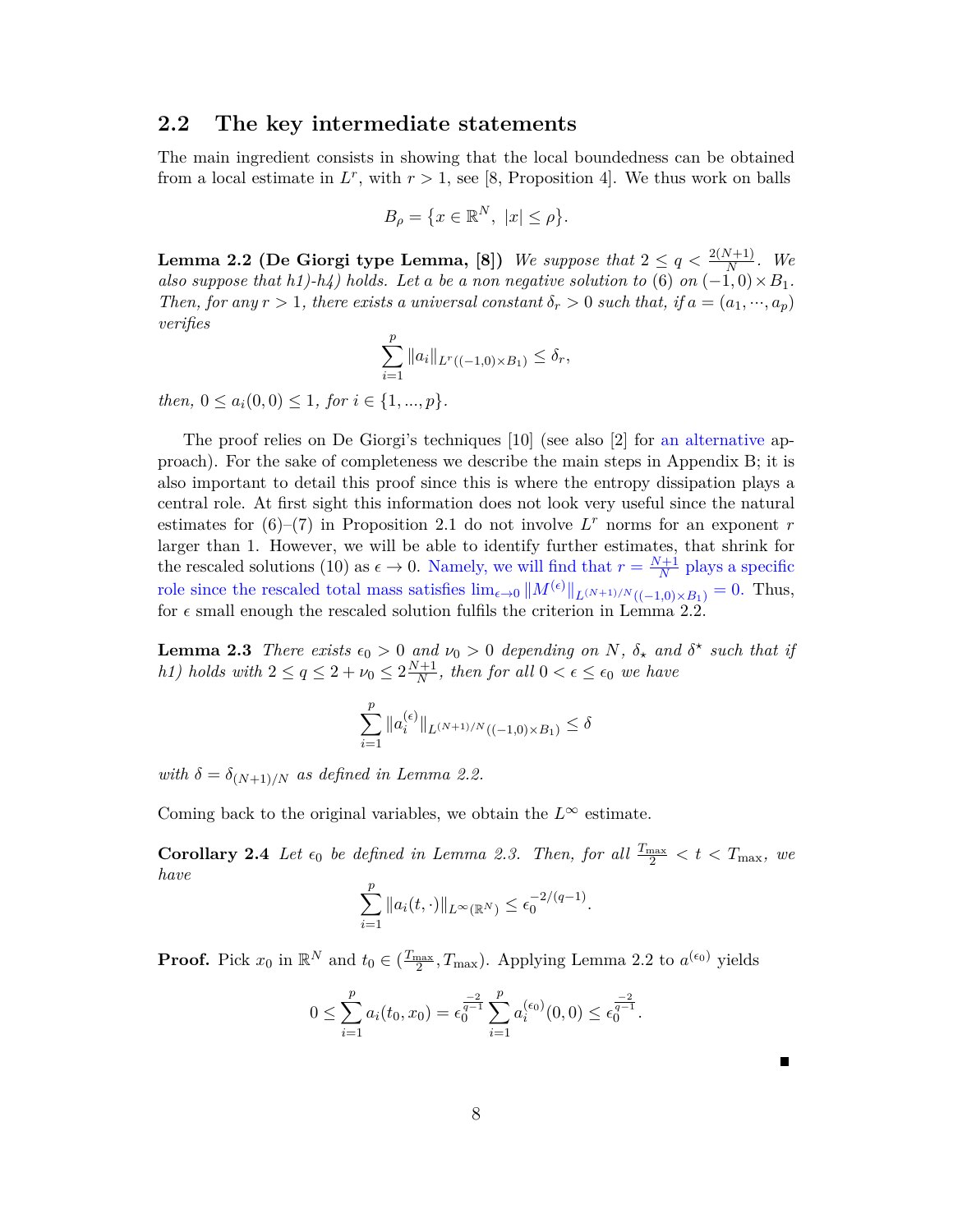Having this statement at hand allows us to conclude the proof of Theorem 1.2. Let  $2 \le q \le 2 + \nu_0 \le 2\frac{N+1}{N}$  $\frac{d+1}{N}$ . Let  $a = (a_1, ..., a_p)$  be a solution to  $(6)-(7)$ , and let  $T_{\text{max}}$  be the lifespan of *a*. Assume that  $T_{\text{max}}$  is finite. Then, for each  $i \in \{1, ..., p\}$ , Corollary 2.4 tells us that  $a_i(t, \cdot)$  is uniformly bounded for all  $\frac{T_{\text{max}}}{2} < t < T_{\text{max}}$  and thus the sup norm does not blow up as  $t \to T_{\text{max}}$ . This contradicts the fact that  $T_{\text{max}}$  is the maximal time of existence of a smooth solution of  $(6)-(7)$ . П

Therefore the cornerstone of the proof consists in proving Lemma 2.3 and identifying the specific role played by the norm  $L^{(N+1)/N}$ . The argument is two-fold and it uses the diffusion equation (11) satisfied by the total mass  $\overline{M}(t,x) = \sum_{i=1}^{p} a_i(t,x)$ . On the one hand, we shall show that the norm  $L^{(N+1)/N}$  of M can be controlled by means of the norm  $L^{\infty}(0,\infty; L^{1}(\mathbb{R}^{N}))$ . On the other hand, we shall obtain a new estimate on a *weak norm* of *M*, which will allow us to conclude that

$$
\lim_{\epsilon \to 0} \|M^{(\epsilon)}\|_{L^{\infty}(0,\infty;L^{1}(\mathbb{R}^{N}))} = 0, \quad \text{with } M^{(\epsilon)}(s,y) = \epsilon^{2/(q-1)} M(t+\epsilon^{2}s,x+\epsilon y).
$$

This analysis is based on duality arguments and regularization properties of parabolic equations. Accordingly, we can conclude to the shrinking as  $\epsilon \to 0$  of the  $L^{(N+1)/N}$ norm of the rescaled solutions.

### **3 Weak norm estimates on the total mass and shrinking of the rescaled total mass**

Our approach relies on the following statement.

**Proposition 3.1** *Let*  $\Phi : (0,T) \times \mathbb{R}^N \to \mathbb{R}$  *such that* 

- $a) \Phi$  *lies in*  $L^{\infty}((0,T) \times \mathbb{R}^{N})$ ;
- *b*)  $\Delta \Phi = M > 0$ ;
- $c)$   $\Phi$  *satisfies*  $\partial_t \Phi d\Delta \Phi = 0$  *on*  $(0, T) \times \mathbb{R}^N$ , with a coefficient  $d : (0, T) \times \mathbb{R}^N \to \mathbb{R}$ *verifying*  $0 < \delta_* \leq d(t, x) \leq \delta^* < \infty$  *for a. e.*  $(t, x) \in (0, T) \times \mathbb{R}^N$ .

*Then, there exists*  $\alpha \in (0,1]$  *such that*  $\Phi \in C^{[\alpha/2,\alpha]}([t_0,T] \times \mathbb{R}^N)$  *for any*  $t_0 > 0$ *, which means that we can find*  $C > 0$  *such that, for any*  $(t, x) \in [t_0, T] \times \mathbb{R}^N$  *and*  $(\tau, h) \in \mathbb{R} \times \mathbb{R}^N$ *with*  $t + \tau \geq t_0$ *, we have* 

$$
\frac{|\Phi(t+\tau,x+h)-\Phi(t,x)|}{|\tau|^{\alpha/2}+|h|^\alpha}\leq C\|\Phi\|_{L^\infty}.
$$

This Hölder regularity estimate for non conservative parabolic equations dates back to Krylov-Safonov [21, 22]. In fact, the result of [21, 22] does not need the sign property b). However, as it will be explained below, this sign property naturally appears for the system under consideration, and it plays a further crucial role throughout the analysis. Let us explain the interest of this statement for our purpose. As said above the total mass *M* satisfies the diffusion equation (11). Of course, by definition, *M* is a non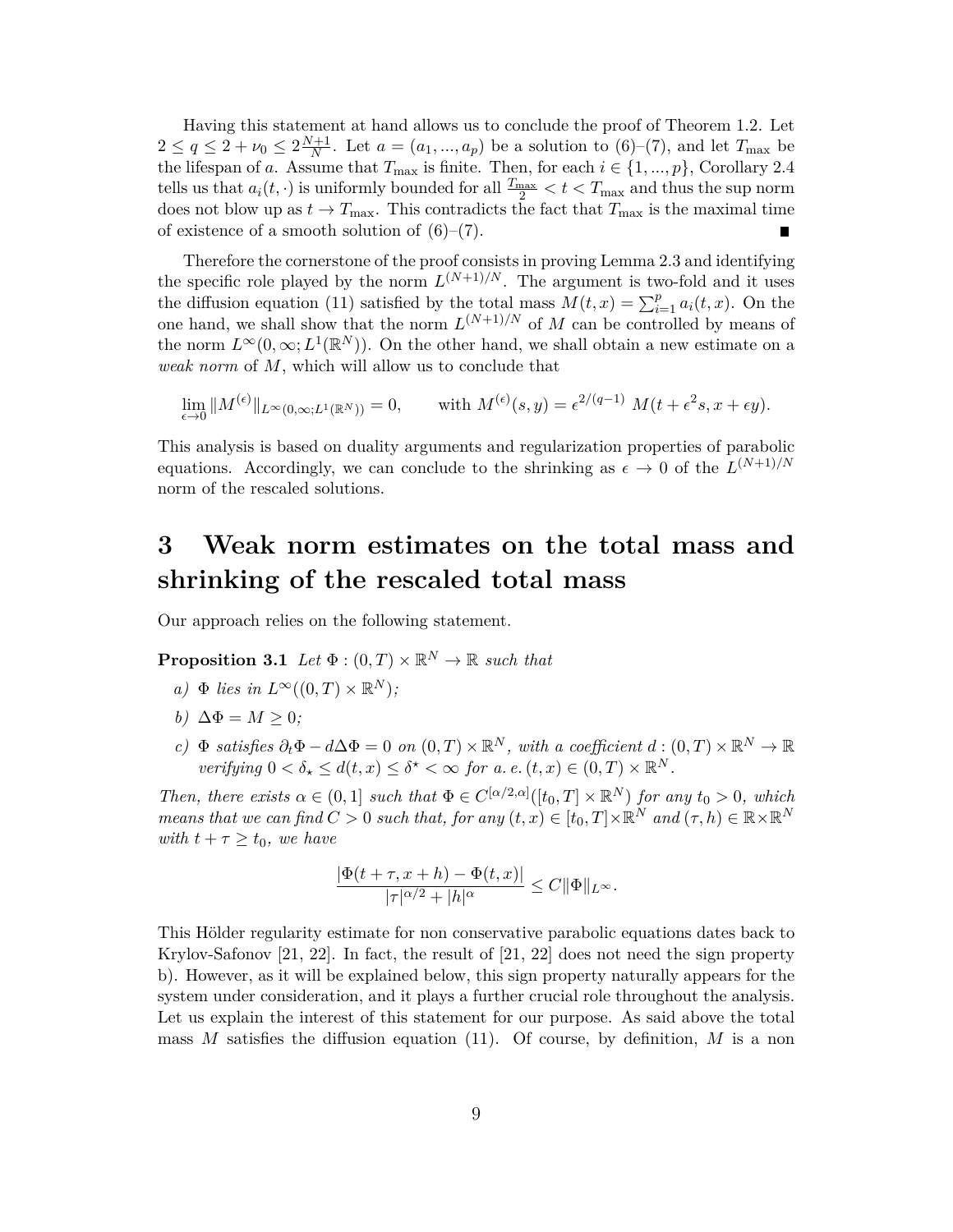negative function which lies in  $L^{\infty}(0,\infty; L^{1}(\mathbb{R}^{N}))$ . Let  $\Phi$  satisfy  $\Delta \Phi = M \geq 0$ . Since  $d(t, x)$  is bounded above by  $\delta^*$ ,  $\Phi$  also satisfies the evolution equation

$$
\partial_t \Phi - \delta^* \Delta \Phi = (d - \delta^*) \Delta \Phi = (d - \delta^*) M \le 0.
$$

This observation is the cornerstone of the analysis performed in [8]. In particular, we will make use of the following crucial property established in [8, Proposition 11 & Corollary 12].

**Proposition 3.2** *Let*  $N \in \mathbb{N}$ *, with*  $N \geq 3$ *. Let*  $\Phi = \Delta^{-1}M$  *with*  $M$  *the total mass associated to a solution of* (6)*. Then, we have*

$$
\|\Phi\|_{L^{\infty}((0,T)\times\mathbb{R}^N)} \leq \|\Phi(0,\cdot)\|_{L^{\infty}(\mathbb{R}^N)} \leq K_N \|\mathcal{M}(0,\cdot)\|_{L^{\infty}(\mathbb{R}^N)}^{1-2/N} \|\mathcal{M}(0,\cdot)\|_{L^1(\mathbb{R}^N)}^{2/N},
$$

where  $K_N > 0$  is a certain universal constant, which only depends on the space dimen*sion.*

Proposition 3.1 thus strengthens [8]'s results in the sense that it provides, beyond the  $L^{\infty}$  estimate on  $\Phi$ , a Hölder-regularity estimate. Since the estimate in Proposition 3.2 is not evident at first sight, we give the main steps of the proof in Appendix C for the sake of completeness. We shall use the following consequence of Proposition 3.1, which is precisely the estimate that allows us to go beyond the subquadratic non linearities dealt with in [8].

**Lemma 3.3** *Let M be a non negative solution of* (11)*, and let*  $\Phi = \Delta^{-1}M$ *. Let*  $t \ge t_0 > 0$  and  $x \in \mathbb{R}^N$ . For  $\epsilon > 0$ , we set  $M^{(\epsilon)}(s, y) = \epsilon^{2/(q-1)}M(t + \epsilon^2 s, x + \epsilon y)$ . We *suppose that*  $M^{(\epsilon)}$  lies in  $L^{\infty}(-4, 0; L^{1}(\mathbb{R}^{N}))$ *. Then, there exists*  $c > 0$  and  $0 < \alpha \leq 1$ (*provided by Proposition 3.1), depending only on*  $N$ ,  $\delta_{\star}$  and  $\delta^{\star}$ , such that for any  $0 < \epsilon \leq \sqrt{t_0}/2,$ 

$$
\sup_{-4 \le s \le 0} \int_{B_2} M^{(\epsilon)}(s, y) dy \le c \|\Phi\|_{L^\infty} \epsilon^{\alpha - 2 + 2/(q-1)}
$$

*.*

**Proof.** Let  $\zeta \in C_c^{\infty}(\mathbb{R}^N)$  be such that  $\text{supp}(\zeta) \subset B_2$  and  $\zeta(x) = 1$  for any  $x \in B_1$ . Since  $M^{(\epsilon)} > 0$ , we get

$$
\int_{B_1} M^{(\epsilon)}(s, y) dy \le \int_{B_2} \zeta M^{(\epsilon)}(s, y) dy = \int_{B_2} \zeta \Delta \Phi^{(\epsilon)}(s, y) dy
$$
  

$$
\le \int_{B_2} \Delta \zeta(y) (\Phi^{(\epsilon)}(s, y) - \Phi^{(\epsilon)}(0, 0)) dy.
$$

By virtue of Proposition 3.1, we can write

$$
\int_{B_1} M^{(\epsilon)}(s, y) dy \le \epsilon^{-2+2/(q-1)} \int_{B_2} \Delta \zeta(y) (\Phi(t + \epsilon^2 s, x + \epsilon y) - \Phi(t, x)) dy
$$
  

$$
\le C \| \zeta \|_{W^{2,\infty}(\mathbb{R}^N)} \| \Phi \|_{L^{\infty}} \epsilon^{\alpha - 2 + 2/(q-1)}
$$

for any  $s \in (-4,0)$  and  $0 < \epsilon^2 < t_0/4$ . In the first inequality, the exponent  $\frac{2}{q-1}$  comes from the rescaling that defines  $M^{(\epsilon)}$ , and the exponent (−2) comes from the relation

$$
M^{(\epsilon)}(s,y) = \frac{1}{\epsilon^2} \Delta(\Phi^{(\epsilon)}(t + \epsilon^2 s, x + \epsilon y)).
$$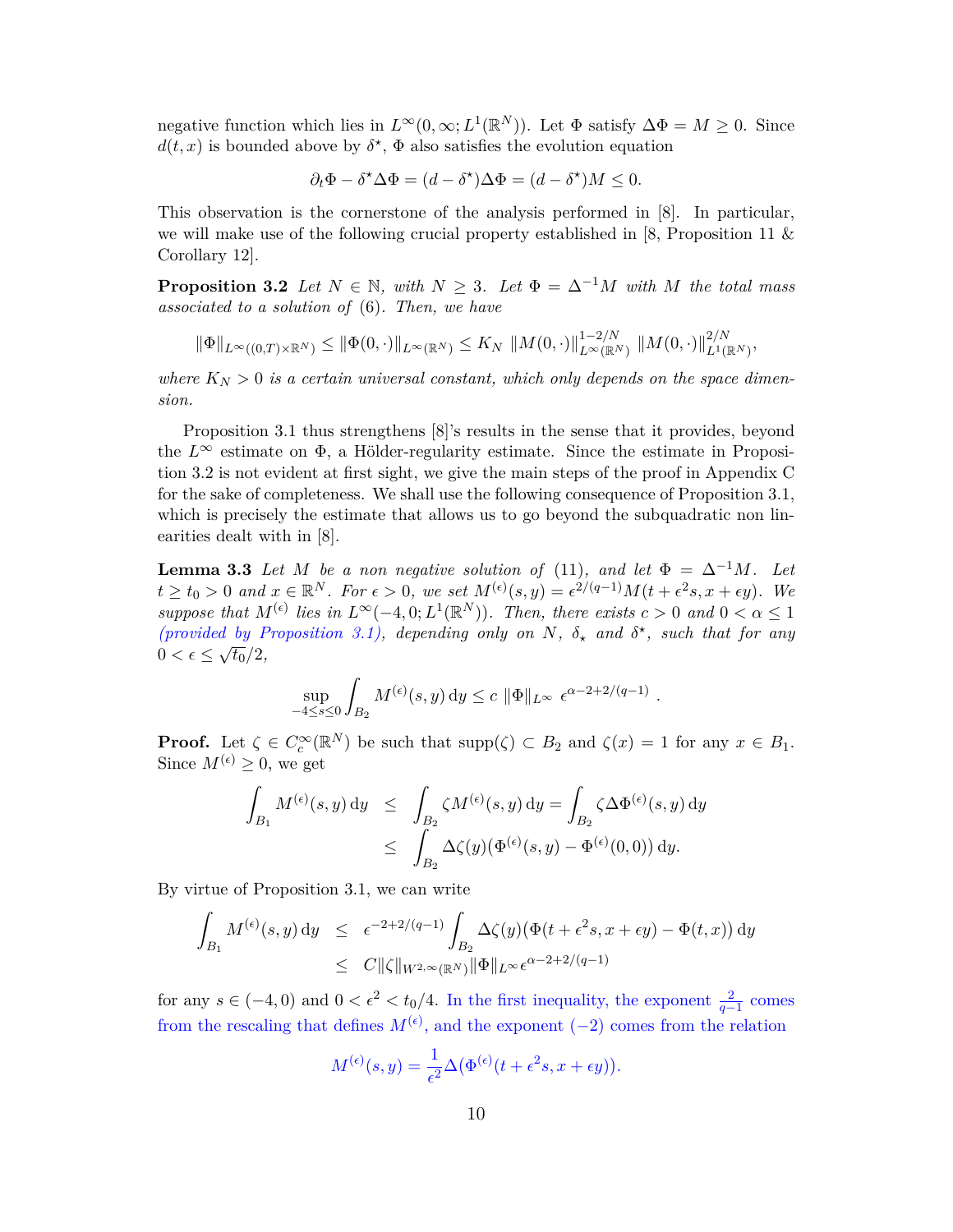The information in Lemma 3.3 is relevant when the exponent  $\alpha - 2 + 2/(q - 1)$  is positive. This implies a restriction on  $q \leq 1 + \frac{2}{2-\alpha}$ , where we remind the reader that  $\alpha \in (0,1]$  depends on  $N, \delta_{\star}, \delta^{\star}$  and we note that the bound from above increases to 3 as  $\alpha \to 1$ . This combines with the constraint  $q \leq 2\frac{N+1}{N}$  $\frac{H}{N}$ , which is of different nature, see Lemma 2.2, Lemma 2.3 and Lemma B.2.

As indicated above the Hölder estimate in Proposition 3.1 is a standard result due to [21, 22]. For the sake of completeness, we provide in Appendix D an alternative proof, fully based on De Giorgi's arguments. Note however that this analysis uses the additional assumption b), which appears naturally in the problem under consideration.

## $4$   $L^{(N+1)/N}$  estimate on the total mass

This Section is devoted to the proof of the following statement.

**Proposition 4.1** *There exists a constant*  $K > 0$  *(depending on*  $N, \delta_{\star}, \delta^{\star}$ *) such that,*  $M \geq 0$  *being a solution of* (11) *in*  $Q_2 = (-4,0) \times B_2$  *and denoting*  $Q_1 = (-1,0) \times B_1$ , *we have*

$$
||M||_{L^{(N+1)/N}(Q_1)} \leq K \sup_{-4 \leq t \leq 0} \int_{B_2} M(t, x) \, dx.
$$

**Proof.** Let *f* be in  $C_c^{\infty}(Q_1)$  such that

$$
||f||_{L^{N+1}(Q_1)} \leq 1.
$$

We consider the solution of the end-value problem

$$
\begin{aligned}\n\partial_t u + d\Delta u &= f \quad \text{in } (0, T) \times \mathbb{R}^N, \\
u(T, x) &= 0, \qquad u\big|_{\partial B_2} = 0.\n\end{aligned} \tag{12}
$$

We start by reminding the reader the Alexandrof-Bakelman-Pucci-Krylov-Tso (ABPKT) inequality [1, 4, 29, 20, 32]: there exists a constant  $\mathscr{C} > 0$  such that

$$
\sup_{(t,x)\in Q_2} |u(t,x)| \le \mathscr{C} \|f\|_{L^{N+1}(Q_2)}.
$$
\n(13)

In order to obtain an estimate on the  $L^{(N+1)/N}(Q_1)$  norm of M, solution of (11), we proceed by duality, bearing in mind the definition

$$
||M||_{L^{(N+1)/N}(Q_1)} = \sup \left\{ \Big| \iint_{Q_1} Mf \,dx \,dt \Big|, \ f \in C_c^{\infty}(Q_1), \ ||f||_{L^{N+1}(Q_1)} \le 1 \right\}.
$$

Let  $\zeta$  be a cut-off function:  $\zeta \in C_c^{\infty}(B_{3/2}), \zeta(x) = 1$  for any  $x \in B_1$ , and  $0 \le \zeta(x) \le$ 1 for any  $x \in \mathbb{R}^N$ . Remark that

$$
\iint_{Q_2} \zeta M f \, \mathrm{d}x \, \mathrm{d}t = \iint_{Q_1} M f \, \mathrm{d}x \, \mathrm{d}t,
$$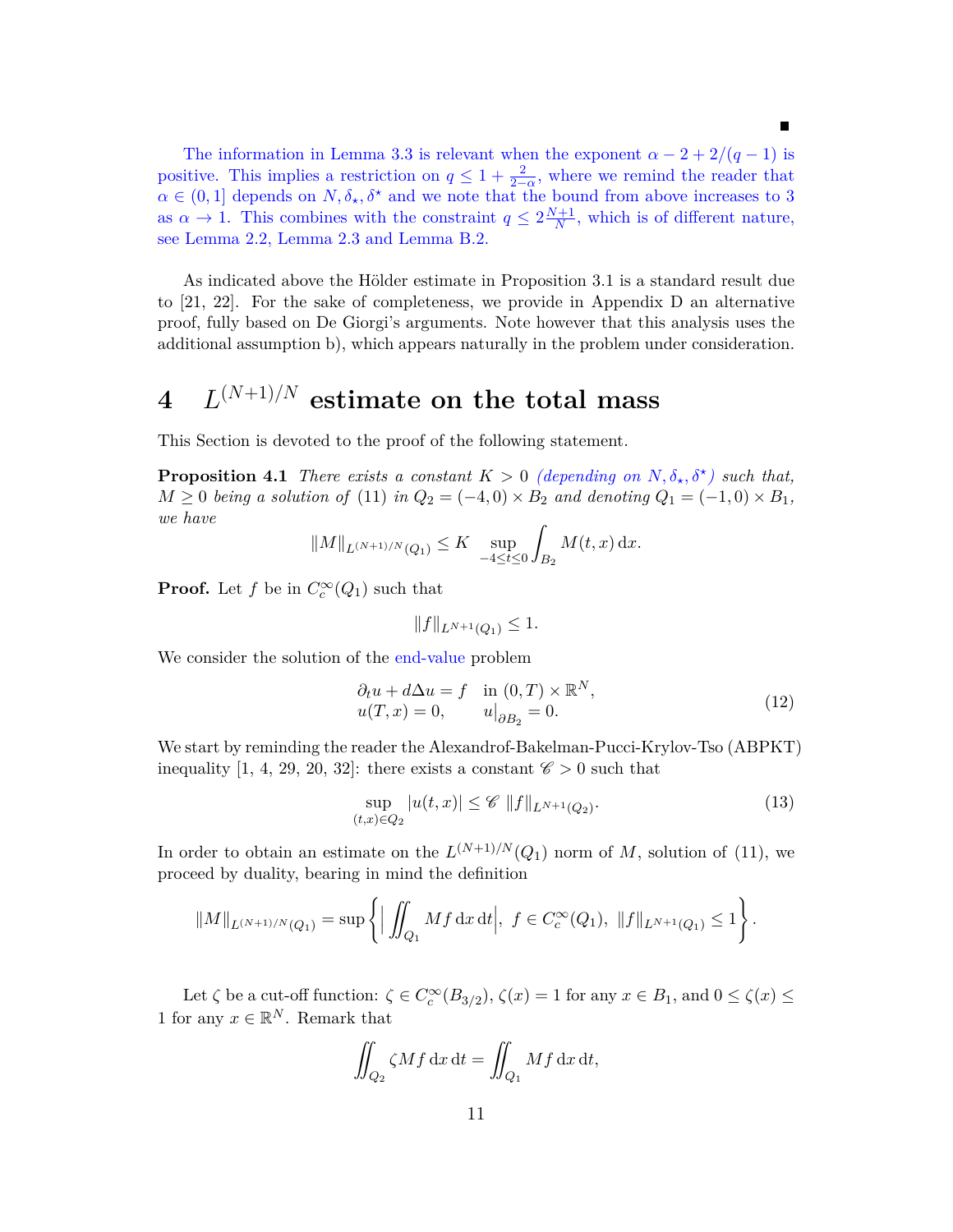since  $\text{supp}(f) \subset Q_1$ . We compute this integral by using (12)

$$
\iint_{Q_2} \zeta M f \, dx \, dt = \iint_{Q_2} \zeta M (\partial_t u + d\Delta u) \, dx \, dt
$$
\n
$$
= \int_{-2}^0 \frac{d}{dt} \left( \int_{B_2} \zeta M u \, dx \right) dt - \iint_{Q_2} \zeta u \Delta (dM) \, dx \, dt
$$
\n
$$
+ \iint_{Q_2} \zeta M d\Delta u \, dx \, dt
$$
\n
$$
= \int_{B_2} \zeta M u(0, x) \, dx - 2 \iint_{Q_2} dM \nabla \zeta \cdot \nabla u \, dx \, dt
$$
\n
$$
- \iint_{Q_2} u dM \Delta \zeta \, dx \, dt.
$$

We have used several integration by parts where the boundary terms vanish owing to the fact that  $\text{supp}(\zeta) \subset B_{3/2} \subset B_2$ . The integrand of the penultimate in the right  $\omega$  and side can be rewritten as  $\sqrt{dM}\nabla u \cdot \sqrt{dM}\nabla \zeta$ , and then we use the Cauchy-Schwarz inequality and the Young inequality  $ab = \sqrt{\kappa}a \frac{b}{\lambda}$  $\frac{1}{\kappa} \leq \frac{1}{2}$  $\frac{1}{2}(\kappa a^2 + \frac{b^2}{\kappa})$  $(\frac{b^2}{\kappa})$ . We thus arrive at the following estimate

$$
\left| \iint_{Q_2} \zeta f M \, dx \, dt \right| \leq \left| \int_{B_2} \zeta M u(0, x) \, dx \right| + \kappa \iint_{Q_2} dM |\nabla u|^2 \, dx \, dt + \frac{1}{\kappa} \iint_{Q_2} dM |\nabla \zeta|^2 \, dx \, dt \qquad (14)
$$

$$
+ \left| \iint_{Q_2} u dM \Delta \zeta \, dx \, dt \right|,
$$

where  $\kappa \in (0,1)$  is a parameter that will be determined later on. Inspired from [14, proof of Theorem 2.1], in order to estimate the second integral in the right hand side, we use the elementary relation

$$
|\nabla u|^2 = \frac{1}{2}\Delta(u^2) - u\Delta u.
$$

Going back to (12), we are thus led to

$$
d|\nabla u|^2 = \frac{d}{2}\Delta(u^2) + \frac{1}{2}\partial_t(u^2) - uf.
$$

The advantage of this formulation relies on the fact that, denoting *ν* the outward unit normal on  $\partial B_2$ ,

$$
u\big|_{\partial B_2}=u^2\big|_{\partial B_2}=0,\qquad \nabla u^2\cdot\nu\big|_{\partial B_2}=2u\nabla u\cdot\nu\big|_{\partial B_2}=0,
$$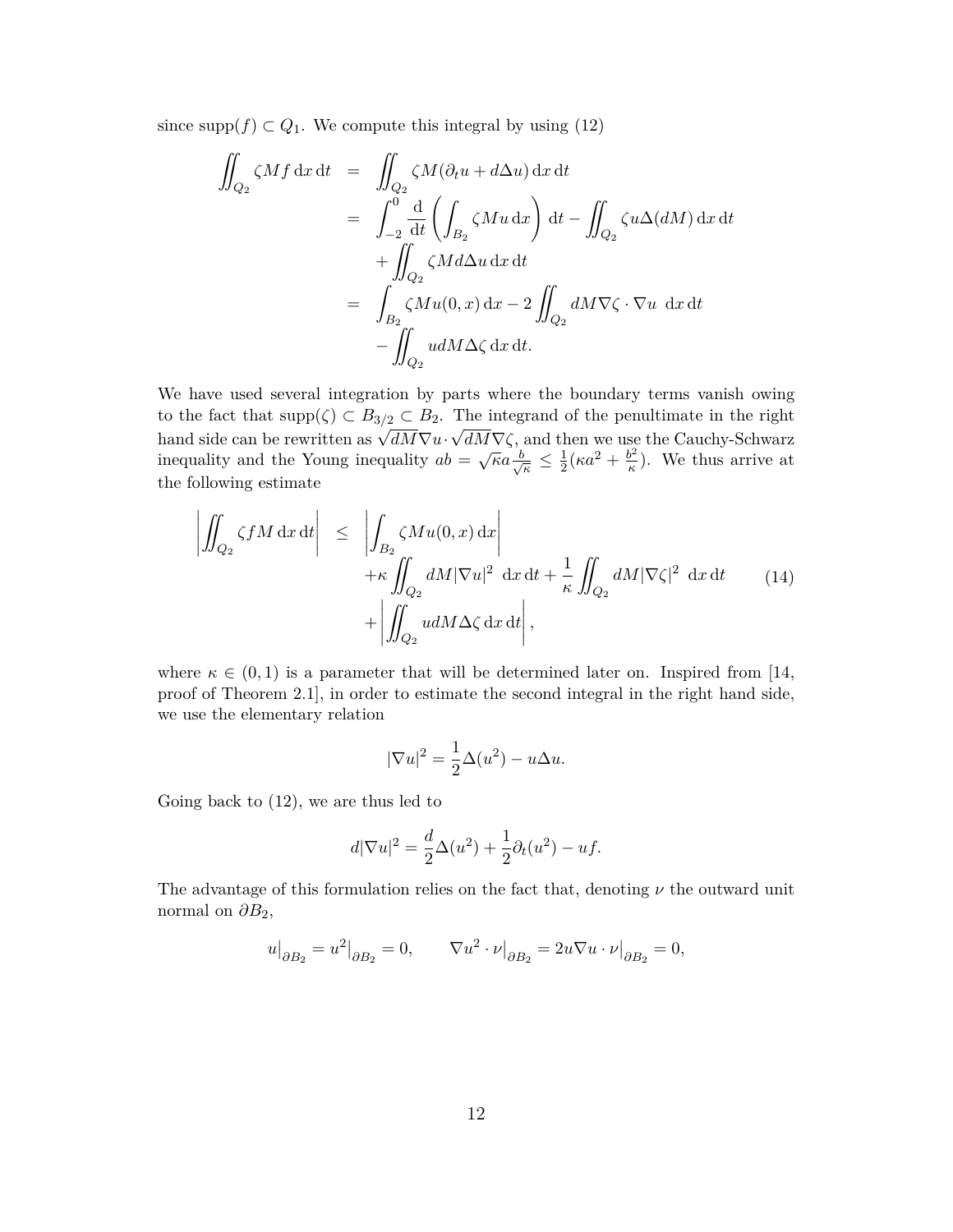which allows us to perform further integration by parts. We get

$$
\iint_{Q_2} dM |\nabla u|^2 dx dt
$$
\n
$$
= \frac{1}{2} \iint_{Q_2} dM \Delta (u^2) dx dt + \frac{1}{2} \iint_{Q_2} M \partial_t (u^2) dx dt - \iint_{Q_2} M u f dx dt
$$
\n
$$
= -\frac{1}{2} \iint_{Q_2} \nabla (dM) \cdot \nabla (u^2) dx dt + \frac{1}{2} \int_{B_2} M u^2 (0, x) dx
$$
\n
$$
- \frac{1}{2} \iint_{Q_2} \Delta (dM) u^2 dx dt - \iint_{Q_2} M u f dx dt
$$
\n
$$
= \frac{1}{2} \int_{B_2} M u^2 (0, x) dx - \iint_{Q_2} M u f dx dt.
$$

For the last term, since  $\text{supp}(f) \subset Q_1$ , the integral actually reduces over  $Q_1$  only. The Hölder inequality then yields

$$
\left| \iint_{Q_2} Mu f \, dx \, dt \right| = \left| \iint_{Q_1} Mu f \, dx \, dt \right| \leq \|u\|_{L^{\infty}(Q_1)} \|M\|_{L^{(N+1)/N}(Q_1)} \|f\|_{L^{N+1}(Q_1)}
$$
  

$$
\leq \mathscr{C} \|f\|_{L^{N+1}(Q_1)}^2 \|M\|_{L^{(N+1)/N}(Q_1)},
$$

by using (13). Besides, still by using (13) and supp $(f) \subset Q_1$ , we get

$$
\frac{1}{2} \iint_{Q_2} Mu^2(0, x) dx \leq \frac{1}{2} ||u||_{L^{\infty}(Q_2)}^2 ||M||_{L^{\infty}(-4, 0; L^1(Q_2))} \leq \mathscr{C}^2 ||f||_{L^{N+1}(Q_1)}^2 ||M||_{L^{\infty}(-4, 0; L^1(Q_2))}.
$$

The last two terms in the right hand side of (14) are estimated as follows: we get

$$
\iint_{Q_2} dM |\nabla \zeta|^2 dx dt \le 4\delta^* \|\zeta\|_{W^{1,\infty}(B_2)}^2 \|M\|_{L^\infty((-4,0);L^1(B_2))},
$$

and

 $\ddot{\phantom{0}}$ 

$$
\left| \iint_{Q_2} u dM \Delta \zeta \, dx \, dt \right| \leq 4 \delta^{\star} \|\zeta\|_{W^{2,\infty}(B_2)} \|u\|_{L^{\infty}(Q_2)} \|M\|_{L^{\infty}((-4,0);L^1(B_2))}
$$
  

$$
\leq 4 \delta^{\star} \|\zeta\|_{W^{2,\infty}(B_2)} \mathscr{C} \|f\|_{L^{N+1}(Q_1)} \|M\|_{L^{\infty}((-4,0);L^1(B_2))}.
$$

The first integral in the right hand side of (14) is dominated by

$$
||u||_{L^{\infty}(Q_2)}||M||_{L^{\infty}(-4,0;L^1(B_2))} \leq \mathscr{C}||f||_{L^{N+1}(Q_2)}||M||_{L^{\infty}(-4,0;L^1(B_2))}.
$$

Finally, we have found a constant  $C > 0$  such that for any  $f \in C_c^{\infty}(Q_1)$ , with  $||f||_{L^{N+1}(Q_1)} \leq 1$ , we have

$$
\left| \iint_{Q_1} f M \, dx \, dt \right| \le C \Big( \Big( 1 + \kappa + \frac{1}{\kappa} \Big) \| M \|_{L^{\infty}(-4,0;L^1(B_2))} + \kappa \| M \|_{L^{(N+1)/N}(Q_1)} \Big)
$$

*.*

П

Taking the supremum over such *f*'s makes the dual norm  $L^{(N+1)/N}(Q_1)$  appear. We choose  $\kappa$  small enough, so that  $1 - \kappa C > 1$ , and we conclude that

$$
||M||_{L^{(N+1)/N}(Q_1)} \leq \frac{C(1+\kappa+1/\kappa)}{1-\kappa C} ||M||_{L^{\infty}(-4,0;L^1(B_2))}
$$

holds.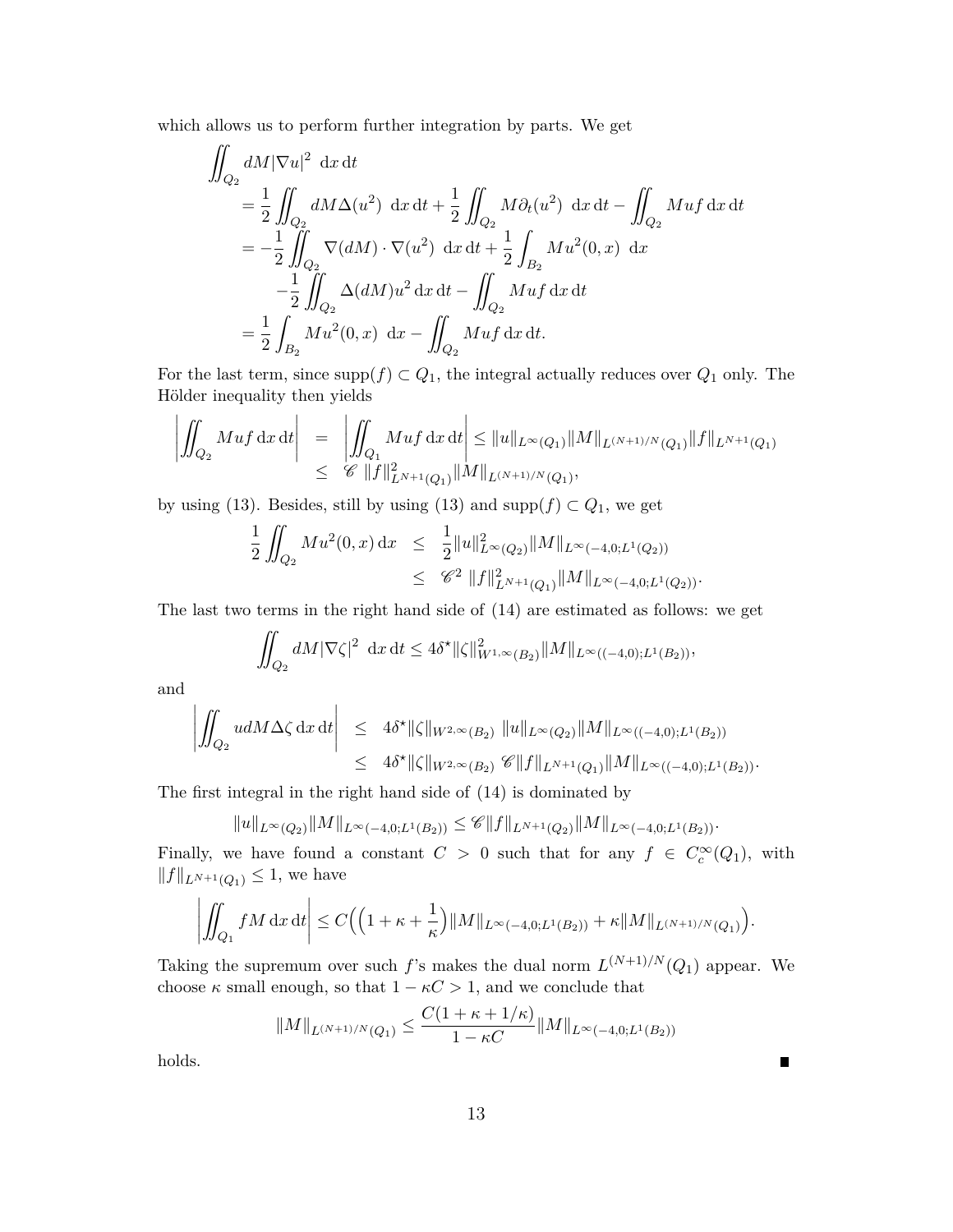#### **5 End of proof of Theorem 1.2: proof of Lemma 2.3**

Let  $0 < \epsilon_0 < \sqrt{T_{\text{max}}/2}$ . For each component  $a_i^{(\epsilon)}$  $i^{(e)}$ , Proposition 4.1 gives

$$
\|a_i^{(\epsilon)}\|_{L^{(N+1)/N}(Q_1)} \le \|M^{(\epsilon)}\|_{L^{(N+1)/N}(Q_1)} \le K \, \|M^{(\epsilon)}\|_{L^{\infty}(-4,0;L^1(B_2))}.\tag{15}
$$

Next, Lemma 3.3, yields

$$
||M^{(\epsilon)}||_{L^{\infty}(-4,0;L^{1}(B_2))} \leq c||\Phi||_{L^{\infty}} \epsilon^{\alpha-2+2/(q-1)}.
$$
\n(16)

Combining (15) and (16) with Proposition 3.2 leads to

$$
\sum_{i=1}^{p} \|a_i^{(\epsilon)}\|_{L^{(N+1)/N}(Q_1)} \le \mathcal{K} \|a^0\|_{L^{\infty}(\mathbb{R}^N)}^{1-2/N} \|a^0\|_{L^1(\mathbb{R}^N)}^{2/N} \epsilon^{\alpha - 2 + 2/(q-1)}
$$
(17)

for a constant  $\mathscr K$  which depends on *p* and *N*. This information is useful as far as the degree of non linearities is such that the exponent remains positive, which means  $q \leq 2 + \frac{\alpha}{2-\alpha}$ . It ends the proof of Lemma 2.3.

As explained in Section 2, having at hand this property of the rescaled solution we go back to the original unknown, and we deduce the  $L^{\infty}$  bound of the solution, see Corollary 2.4. Theorem 1.2, and therefore Theorem 1.1 too, is fully justified.  $\blacksquare$ 

**Remark 5.1** *The estimates discussed above differ from [8, see sp. Corollary 14 & Lemma 15]; and in particular the smallness condition on*  $\epsilon_0$  does not involve the initial *entropy* (9)*.*

#### **A A basic iteration lemma**

The De Giorgi approach leads us to construct sequences, based on energy-entropy estimates, where the parameter of the sequence controls level sets of the solution and space-time localization. Roughly speaking, we obtain a non linear control of the *n*th level by the  $(n-1)$ th level. Namely, if  $u_n$  characterizes a level set associated to a value  $\eta_n > 0$ , over a domain  $Q_n$ , we obtain inequalities like  $u_n \leq \Lambda u_n^{\gamma}$  $\int_{n-1}^{\gamma}$ . We can finally conclude to a local property of the solution, letting *n* go to  $\infty$  by using the following simple result.

**Lemma A.1** *Let*  $(u_n)_{n \in \mathbb{N}}$  *be a sequence of non negative real numbers. We suppose that it satisfies, for any*  $n \in \mathbb{N} \setminus \{0\}$ ,

$$
u_n \le \Lambda^n u_{n-1}^\gamma
$$

*where*  $\Lambda, \gamma > 1$ *. Then, there exists*  $\kappa > 0$  *depending on*  $\Lambda, \gamma$ *) such that, if*  $0 \le u_0 \le \kappa$ *, then*  $\lim_{n\to\infty} u_n = 0$ .

**Proof.** We set  $v_n = \ln(u_n)$  which satisfies

 $v_n \leq n \ln(\Lambda) + \gamma v_{n-1}$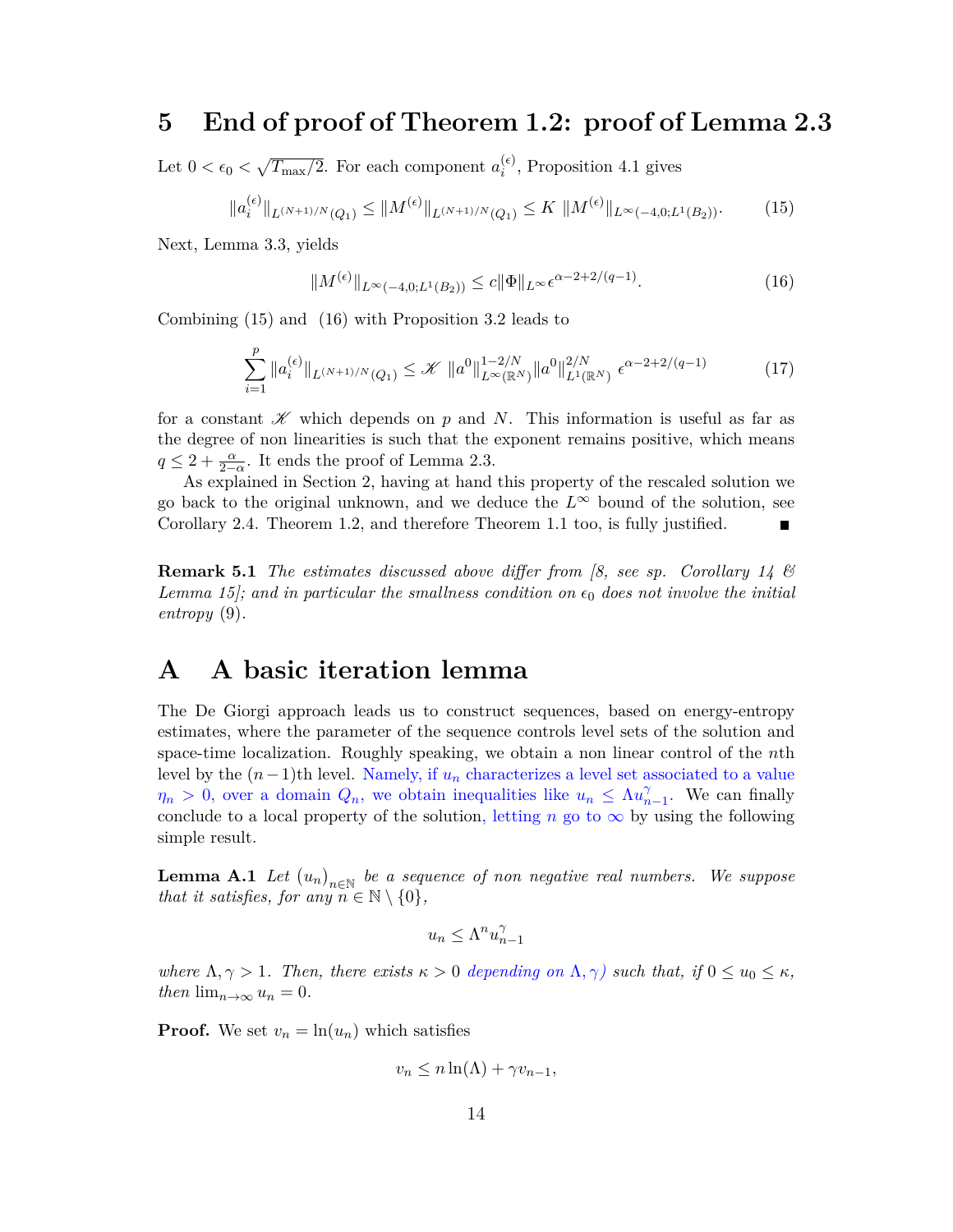and thus

$$
v_n \le \ln(\Lambda) \sum_{j=0}^n j\gamma^{n-j} + v_0 \gamma^n \le \gamma^n \ln(\Lambda^{F(\gamma)} u_0)
$$

with

$$
F(\gamma) = \frac{1}{\gamma} \sum_{j=0}^{\infty} j \left( \frac{1}{\gamma} \right)^{j-1} = \frac{1}{\gamma} \left. \frac{d}{dx} \left( \frac{1}{1-x} \right) \right|_{x=1/\gamma} = \frac{1}{\gamma} \left( \frac{1}{1-1/\gamma} \right)^2.
$$

Therefore  $v_n$  tends to  $-\infty$ , and  $u_n$  tends to 0, as  $n \to \infty$  provided  $u_0$  is small enough.

П

**B Proof of Lemma 2.2**

The proof is based on the De Giorgi techniques [10] and it is reminiscent of the method introduced by Alikakos [2]. We exploit the dissipative properties of the system by considering the following non negative, non decreasing, convex, and *C* 1 function

$$
H(z) = \begin{cases} (1+z)\ln(1+z) - z & \text{if } z \ge 0, \\ 0 & \text{if } z \le 0. \end{cases}
$$

Let us introduce the following sequences, for  $j \in \mathbb{N}$ ,

$$
k_j = 1 - 2^{-j}
$$
,  $t_j = 1/4 + 2^{-j-2}$ .

Henceforth, we set  $\mathcal{B}_j = B_{t_j}$  and  $\mathcal{Q}_j = (-t_j, 0) \times \mathcal{B}_j$ . Note that

$$
B\left(0, \frac{1}{4}\right) \subset \mathcal{B}_j \subset \mathcal{B}_{j-1} \subset B\left(0, \frac{1}{2}\right),
$$
  

$$
\left(-\frac{1}{4}, 0\right) \times B\left(0, \frac{1}{4}\right) \subset \mathcal{Q}_j \subset \mathcal{Q}_{j-1} \subset \left(-\frac{1}{2}, 0\right) \times B\left(0, \frac{1}{2}\right).
$$

We also introduce a family of cut-off functions that satisfies the following properties

$$
\begin{aligned}\n\zeta_j &: \mathbb{R}^N \to [0, \infty), & \zeta_j & \in C_c^\infty(\mathbb{R}^N), \\
0 & \le \zeta_j(x) \le 1, \\
\zeta_j(x) &= 1 \text{ for } x \in \mathcal{B}_j, & \zeta_j(x) &= 0 \text{ for } x \in \mathbb{R}^N \setminus \mathcal{B}_{j-1},\n\end{aligned}
$$

and

$$
\sup_{l,m\in\{1,\ldots,N\},\ x\in\mathbb{R}^N} |\partial_{l,m}^2 \zeta_j(x)| \le C 2^{2j} \text{ for a certain constant } C > 0.
$$

**Lemma B.1** *There exists a constant*  $\hat{C} > 0$ *, which depends only on*  $\delta_{\star}$ *,*  $\delta^{\star}$ *, and on h1)-h4), such that for any solution*  $a = (a_1, ..., a_p)$  *of* (6) *and any*  $\eta \in [0,1]$ *, we have* 

$$
\sup_{-t_j \le t \le 0} \sum_{i=1}^p \int_{B_j} H(a_i - \eta)(t, x) dx + 4\delta_\star \sum_{i=1}^p \iint_{\mathcal{Q}_j} |\nabla_x \sqrt{1 + [a_i - \eta]_+}|^2 (\tau, x) dx d\tau
$$
  
\n
$$
\le \hat{C} \left( 2^{2j} \sum_{i=1}^p \int_{-t_{j-1}}^0 \int_{\mathcal{B}_{j-1}} H(a_i - \eta)(s, x) dx ds + \sum_{i=1}^p \int_{-t_{j-1}}^0 \int_{\mathcal{B}_{j-1}} (1 + [a_i - \eta]_+)^{q-1} \ln(1 + [a_i - \eta]_+)(\tau, x) dx d\tau \right).
$$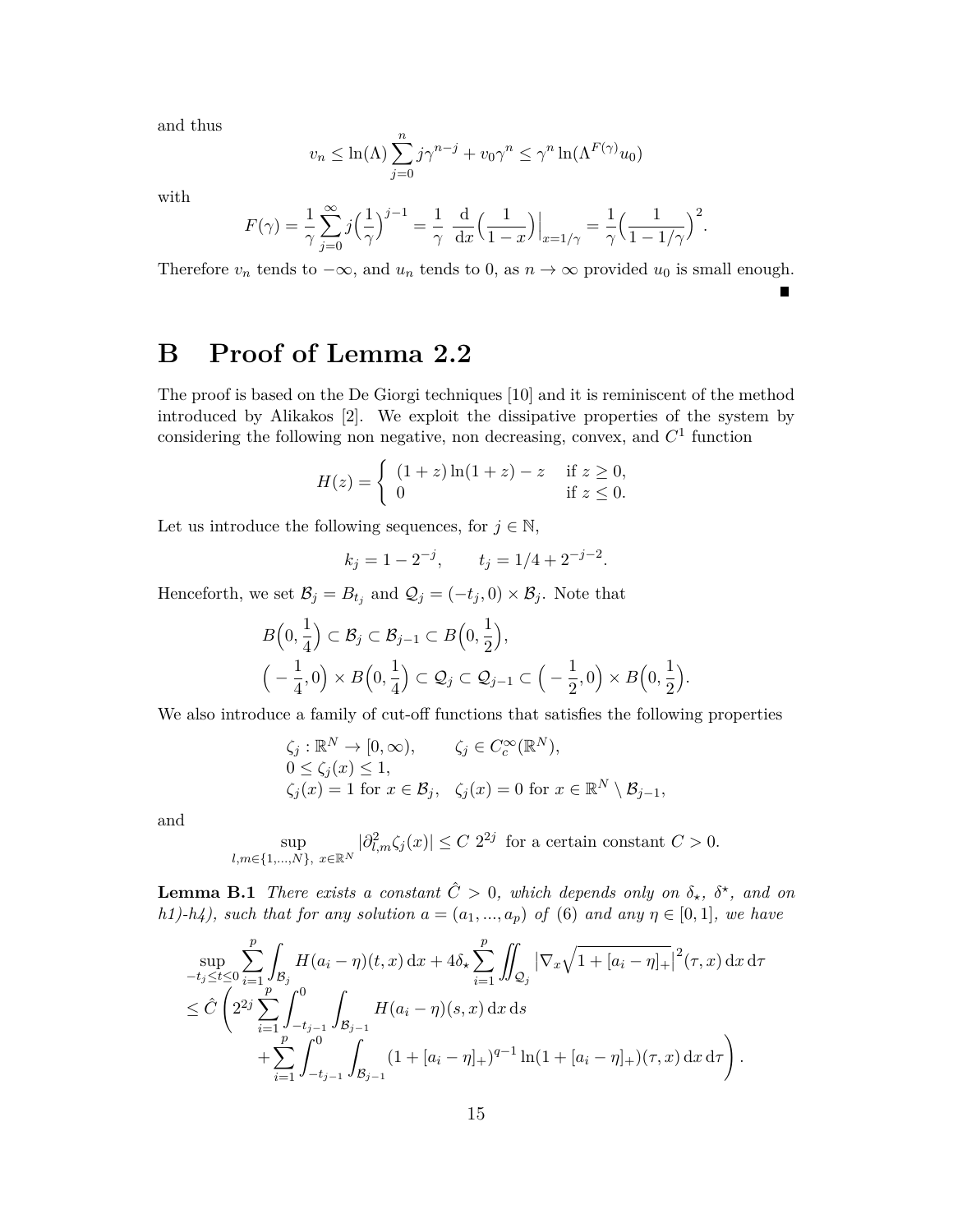**Proof.** Multiply (6) by  $\zeta_j H'(a_i - \eta)$ , integrate over  $\mathcal{B}_{j-1}$  and sum. We get

$$
\frac{\mathrm{d}}{\mathrm{d}t} \sum_{i=1}^{p} \int_{\mathcal{B}_{j-1}} \zeta_j H(a_i - \eta) \, \mathrm{d}x \n= \sum_{i=1}^{p} \int_{\mathcal{B}_{j-1}} d_i \Delta a_i H'(a_i - \eta) \zeta_j \, \mathrm{d}x + \sum_{i=1}^{p} \int_{\mathcal{B}_{j-1}} Q_i(a) H'(a_i - \eta) \zeta_j \, \mathrm{d}x.
$$
\n(18)

The first term in the right hand side of (18) can be written as

$$
-\sum_{i=1}^{p} \int_{\mathcal{B}_{j-1}} d_i |\nabla a_i|^2 H''(a_i - \eta) \zeta_j \, dx + \sum_{i=1}^{p} \int_{\mathcal{B}_{j-1}} d_i H(a_i - \eta) \Delta \zeta_j \, dx
$$

where, on the one hand,

$$
\sum_{i=1}^p \int_{\mathcal{B}_{j-1}} d_i |\nabla_x a_i|^2 \ H''(a_i - \eta) \zeta_j \, dx \ge 4 \delta_\star \sum_{i=1}^p \int_{\mathcal{B}_j} |\nabla_x \sqrt{1 + [a_i - \eta]_+}|^2 \, dx,
$$

and, on the other hand,

$$
\sum_{i=1}^p \int_{\mathcal{B}_{j-1}} d_i H(a_i - \eta) \Delta \zeta_j \, dx \le C \delta^{\star} 2^{2j} \int_{\mathcal{B}_{j-1}} H(a_i - \eta) \, dx.
$$

For the second term in the right hand side of (18), we get

$$
\sum_{i=1}^{p} \int_{\mathcal{B}_{j-1}} Q_i(a) H'(a_i - \eta) \zeta_j \, dx
$$
\n
$$
= \sum_{i=1}^{p} \int_{\mathcal{B}_{j-1}} (Q_i(a) - Q_i(1 + [a - \eta]_+) ) \ln(1 + [a_i - \eta]_+) ) \zeta_j \, dx
$$
\n
$$
+ \sum_{i=1}^{p} \int_{\mathcal{B}_{j-1}} Q_i(1 + [a - \eta]_+) \ln(1 + [a_i - \eta]_+) ) \zeta_j \, dx
$$
\n
$$
\leq 2p \mathcal{Q} \sum_{i=1}^{p} \int_{\mathcal{B}_{j-1}} (1 + [a_i - \eta]_+)^{q-1} \ln(1 + [a_i - \eta]_+) \, dx.
$$

The last estimate is a consequence of h1) and of the elementary inequality

$$
|1 + [a - \eta]_+ - a| \le 1 + |[a - \eta]_+ - a| \le 1 + \eta \le 2
$$

(see [18, proof of Lemma 3.1] or [8, Lemma 3]). We arrive at

$$
\frac{\mathrm{d}}{\mathrm{d}t} \sum_{i=1}^{p} \int_{\mathcal{B}_{j-1}} \zeta_j H(a_i - \eta) \, \mathrm{d}x + 4\delta_\star \sum_{i=1}^{p} \int_{\mathcal{B}_j} |\nabla_x \sqrt{1 + [a_i - \eta]_+}|^2 \, \mathrm{d}x
$$
\n
$$
\leq C\delta^\star 2^{2j} \sum_{i=1}^{p} \int_{\mathcal{B}_{j-1}} H(a_i - \eta) \, \mathrm{d}x
$$
\n
$$
+ 2p \mathcal{Q} \sum_{i=1}^{p} \int_{\mathcal{B}_{j-1}} (1 + [a_i - \eta]_+)^{q-1} \ln(1 + [a_i - \eta]_+) \, \mathrm{d}x.
$$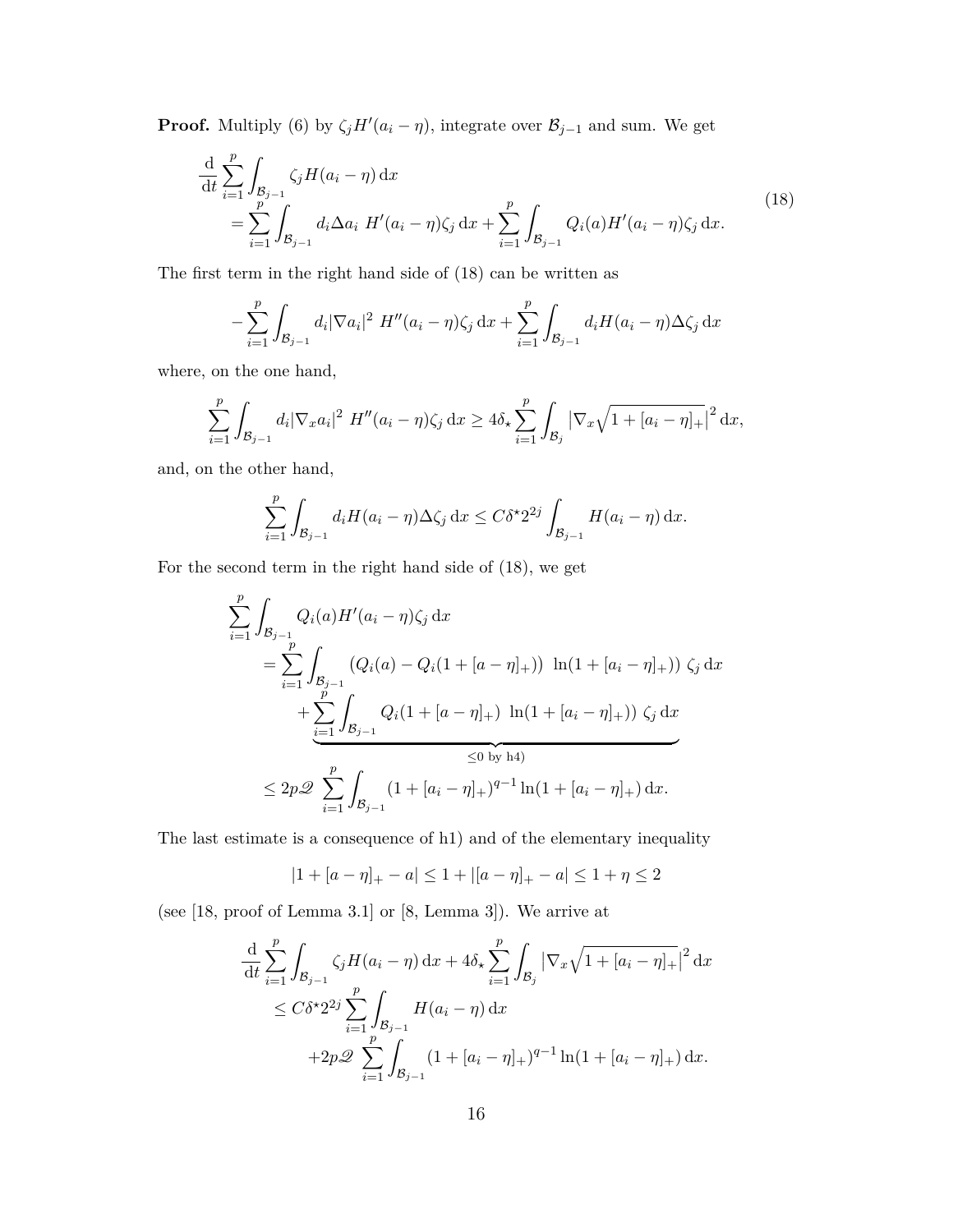We integrate this relation over  $(s, t)$ , with  $-t_j \le t \le 0$  and  $-t_{j-1} \le s \le t_j$ , and next we average with respect to  $s \in (-t_{j-1}, -t_j)$ , taking into account that  $t_{j-1} - t_j = 2^{-j-2}$ . We obtain

$$
\sum_{i=1}^{p} \int_{\mathcal{B}_{j}} H(a_{i} - \eta)(t, x) dx + 4\delta_{\star} \sum_{i=1}^{p} \int_{-t_{j}}^{t} \int_{\mathcal{B}_{j}} |\nabla_{x} \sqrt{1 + [a_{i} - \eta]_{+}}|^{2}(\tau, x) dx d\tau \n\leq \sum_{i=1}^{p} \int_{\mathcal{B}_{j-1}} \zeta_{j} H(a_{i} - \eta)(t, x) dx \n+ 4\delta_{\star} \sum_{i=1}^{p} \frac{1}{2^{-j-2}} \int_{-t_{j-1}}^{-t_{j}} \int_{\mathcal{S}}^{t} \int_{\mathcal{B}_{j}} |\nabla_{x} \sqrt{1 + [a_{i} - \eta]_{+}}|^{2}(\tau, x) dx d\tau ds \n\leq \sum_{i=1}^{p} \frac{1}{2^{-j-2}} \int_{-t_{j-1}}^{-t_{j}} \int_{\mathcal{B}_{j-1}}^{t} \zeta_{j} H(a_{i} - \eta)(s, x) dx ds \n+ C\delta^{\star} 2^{2j} \sum_{i=1}^{p} \frac{1}{2^{-j-2}} \int_{-t_{j-1}}^{-t_{j}} \int_{\mathcal{S}}^{t} \int_{\mathcal{B}_{j-1}} H(a_{i} - \eta)(\tau, x) dx d\tau ds \n+ 2p\mathcal{D} \sum_{i=1}^{p} \frac{1}{2^{-j-2}} \int_{-t_{j-1}}^{-t_{j}} \int_{\mathcal{S}}^{t} \int_{\mathcal{B}_{j-1}} (1 + [a_{i} - \eta]_{+})^{q-1} \ln(1 + [a_{i} - \eta]_{+})(\tau, x) dx d\tau ds \n\leq 2^{j+2} \sum_{i=1}^{p} \int_{-t_{j-1}}^{-t_{j}} \int_{\mathcal{B}_{j-1}} H(a_{i} - \eta)(s, x) dx ds \n+ C\delta^{\star} 2^{2j} \sum_{i=1}^{p} \int_{-t_{j-1}}^{t} \int_{\mathcal{B}_{j-1}} H(a_{i} - \eta)(\tau, x) dx d\tau \n+ 2p\mathcal{D} \sum_{i=1}^{p} \int_{-t_{j-1}}^{t} \int_{\mathcal{B}_{j-
$$

We conclude by taking the supremum over  $t \in (-t_j, 0)$ .

$$
\qquad \qquad \blacksquare
$$

Next, we specify the level set considered in these estimates: we use Lemma B.1 with  $\eta = k_j$  and we set

$$
\mathscr{U}_j = \left( \sup_{-t_j \le t \le 0} \sum_{i=1}^p \int_{\mathcal{B}_j} H(a_i - k_j) \, dx + \sum_{i=1}^p \iint_{\mathcal{Q}_j} |\nabla_x \sqrt{1 + [a_i - k_j]_+}|^2 \, dx \, ds \right).
$$

 $\textbf{Lemma B.2} \ \ Let \ 2 \leq q < 2 \frac{N+1}{N}$  $\frac{n+1}{N}$ *. Then* 

*i)* For any  $r > 1$  there exists a universal constant  $c_r > 0$  such that

$$
\mathscr{U}_0 \leq c_r \sum_{i=1}^p \left( \|a_i\|_{L^r((-1,0)\times B_1)}^r + \|a_i\|_{L^r((-1,0)\times B_1)}^{1/2} + \|a_i\|_{L^r((-1,0)\times B_1)}\right).
$$

*ii*) There exists a constant  $\Lambda > 1$  *such that* 

$$
\mathscr{U}_j \leq \Lambda^j \mathscr{U}_{j-1}^{1+N/2}
$$

*for any*  $j \geq j_0$ *. Consequently, there exists*  $\delta > 0$  *such that*  $\mathcal{U}_0 \leq \delta$  *implies*  $\lim_{j\to\infty} \mathscr{U}_j = 0.$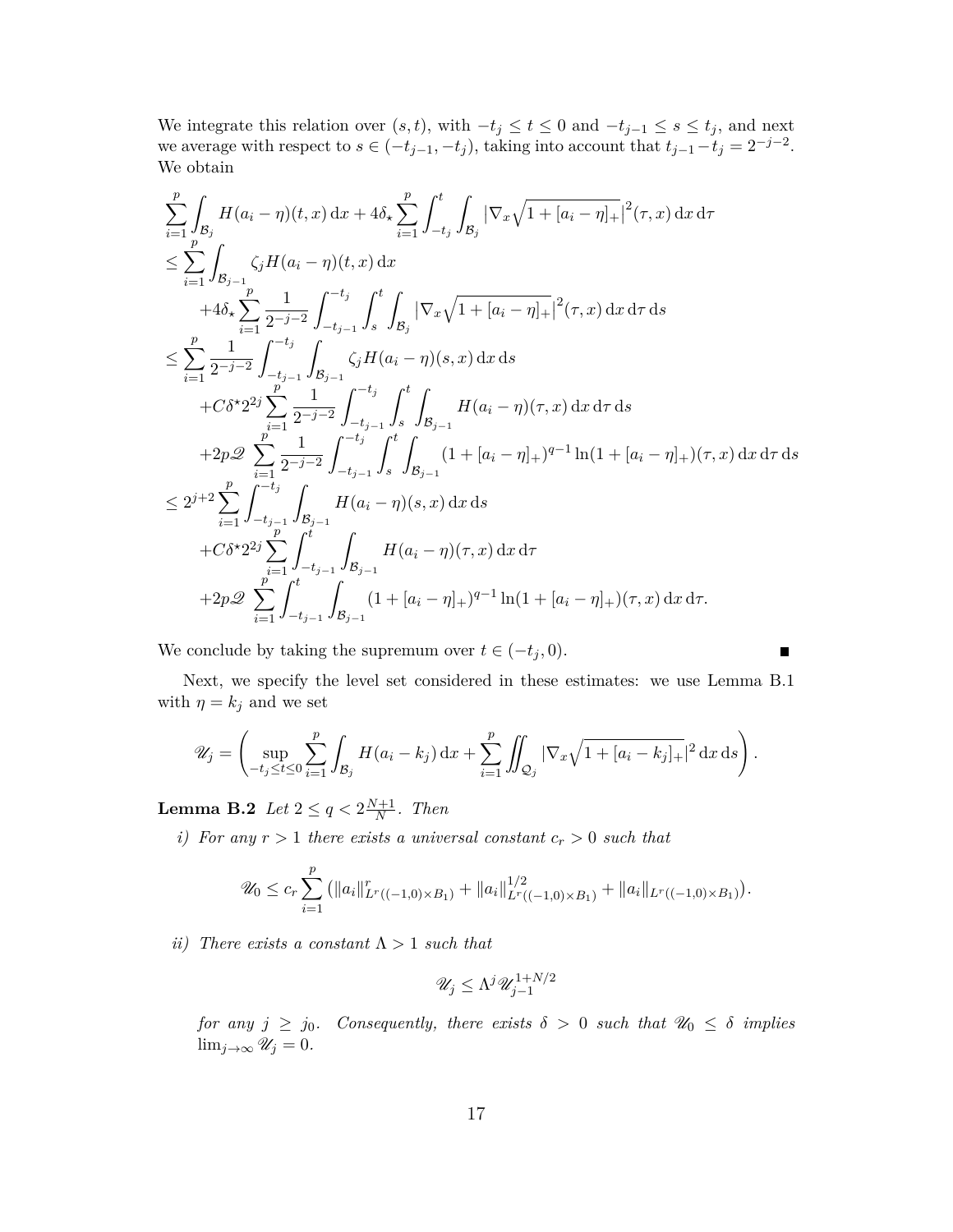**Proof.** Throughout the proof, we simply denote by *c* a constant that depends only on the parameters of the model, and on the Lebesgue exponent, without paying attention to the possible changes of the value of the constant from a line to another.

For proving i), we go back to the definition

$$
\mathcal{U}_0 = \left( \sup_{-\frac{1}{2} \leq t \leq 0} \sum_{i=1}^p \int_{\mathcal{B}_0} H(a_i) \, dx + \sum_{i=1}^p \iint_{\mathcal{Q}_0} |\nabla_x \sqrt{a_i + 1}|^2 \, dx \, d\tau \right),
$$

where we remind the reader that  $\mathcal{B}_0 = B_{1/2}$  and  $\mathcal{Q}_0 = (-1/2, 0) \times B_{1/2}$ . We make use of the following elementary inequalities

$$
H(z) \le c(z(1+|\ln(z))|)
$$
 (19)

$$
|\nabla \sqrt{1+a}| \le |\nabla \sqrt{a}|,\tag{20}
$$

which hold for any  $z \geq 0$  and any (smooth enough) function  $a : \mathbb{R}^N \to [0, \infty)$ , respectively. We consider  $\zeta_0 \in C_c^{\infty}(\mathbb{R}^N)$ , supported in  $B_1$ , such that  $0 \leq \zeta_0(x) \leq 1$  on  $\mathbb{R}^N$ and  $\zeta_0(x) = 1$  on  $\mathcal{B}_0$ . We get

$$
\frac{\mathrm{d}}{\mathrm{d}t} \sum_{i=1}^p \int_{B_1} \zeta_0(x) a_i(t,x) \, \mathrm{d}x = \sum_{i=1}^p \int_{B_1} d_i \Delta \zeta_0(x) \, a_i(t,x) \, \mathrm{d}x \le \delta^* ||\Delta \zeta_0||_{L^\infty} \sum_{i=1}^p \int_{B_1} a_i(t,x) \, \mathrm{d}x.
$$

Let  $t \in (-\frac{1}{2})$  $\frac{1}{2}$ , 0) and  $\tau \in (-1, t)$ . We integrate over the time interval  $(\tau, t)$ , and then we average over  $\tau \in (-1, -\frac{1}{2})$  $(\frac{1}{2})$ . We are led to

$$
\sup_{-\frac{1}{2}\leq t\leq 0}\sum_{i=1}^p\int_{\mathcal{B}_0}a_i(t,x)\,\mathrm{d}x \leq c\sum_{i=1}^p\int_{-1}^0\int_{B_1}a_i(\tau,x)\,\mathrm{d}x\,\mathrm{d}\tau.
$$

Similarly, the localized version of the entropy dissipation becomes

$$
\frac{d}{dt} \sum_{i=1}^{p} \int_{B_1} \zeta_0(x) \ a_i \ln(a_i) \, dx + \int_{B_1} \zeta_0(x) \frac{d_i |\nabla_x a_i|^2}{a_i} \, dx \n= \sum_{i=1}^{p} \int_{B_1} \Delta \zeta_0 d_i (a_i \ln(a_i) - a_i) \, dx. \n\leq \delta^* ||\Delta \zeta_0||_{L^{\infty}} \sum_{i=1}^{p} \int_{B_1} (a_i |\ln(a_i)| + a_i) \, dx.
$$

Again we integrate with respect to the time variable. We shall also use the trick

$$
u|\ln(u)| = u\ln(u)\mathbf{1}_{u\geq 1} - u\ln(u)\mathbf{1}_{0\leq u< 1} \leq u\ln(u)\mathbf{1}_{u\geq 1} + \frac{2}{e}\sqrt{u}\mathbf{1}_{0\leq u< 1},
$$

which allows us to dominate

$$
u|\ln(u)| \le c(u^r + \sqrt{u}).
$$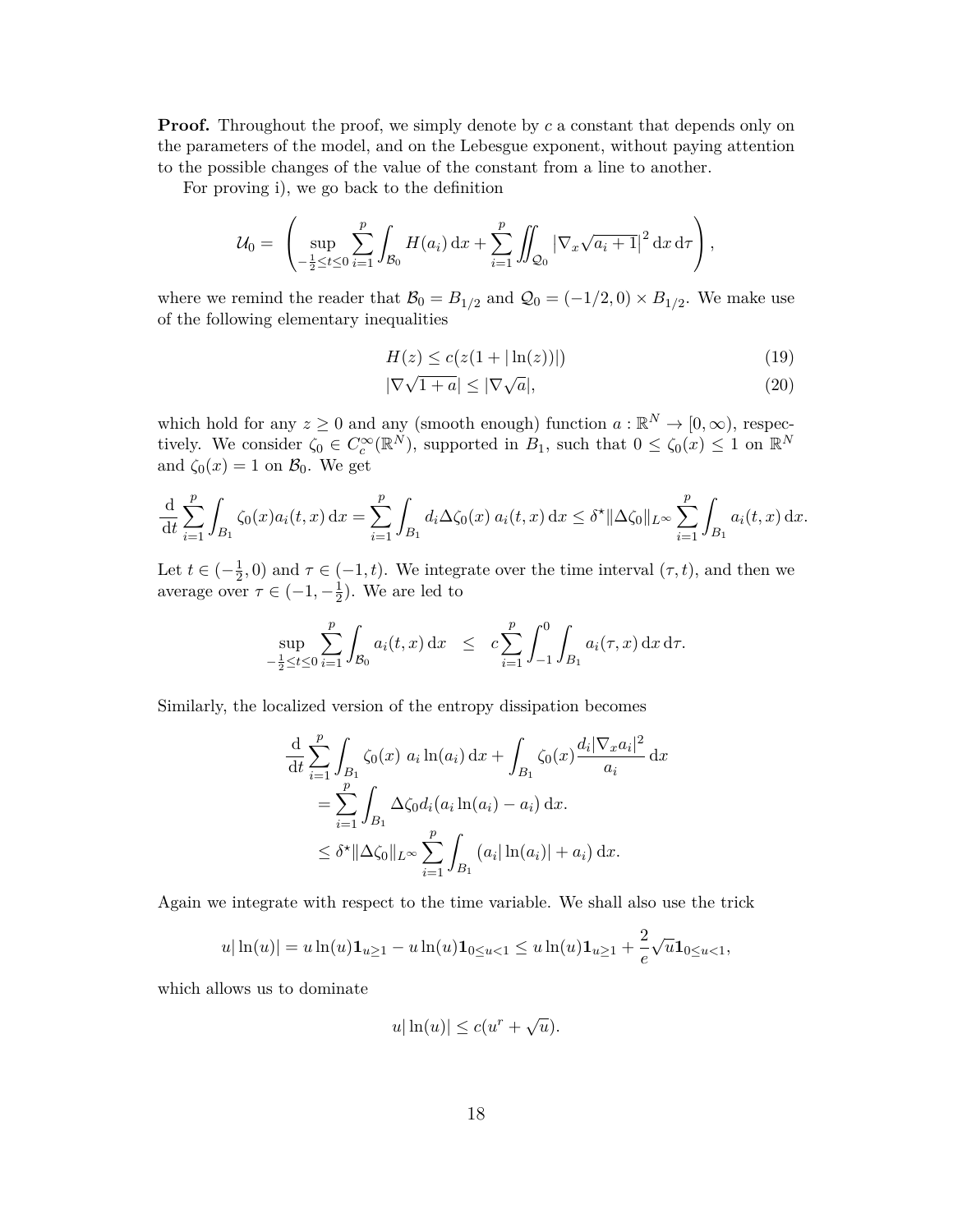It follows that

$$
\sup_{-\frac{1}{2}\leq t\leq 0} \sum_{i=1}^{p} \int_{\mathcal{B}_0} a_i |\ln(a_i)| \, dx + 4\delta_\star \sum_{i=1}^{p} \int_{-\frac{1}{2}}^0 \int_{\mathcal{B}_0} |\nabla_x \sqrt{a_i}|^2 \, dx \, d\tau
$$
\n
$$
\leq c \sum_{i=1}^{p} \left( \int_{-1}^0 \int_{B_1} (a_i^r + \sqrt{a_i} + a_i) \, dx \, d\tau \right)
$$
\n
$$
\leq c \sum_{i=1}^{p} \left( \int_{-1}^0 \int_{B_1} |a_i|^r \, dx \, d\tau + \left( \int_{-1}^0 \int_{B_1} |a_i|^r \, dx \, d\tau \right)^{1/(2r)} \text{meas}(B_1)^{1-1/(2r)}
$$
\n
$$
+ \left( \int_{-1}^0 \int_{B_1} |a_i|^r \, dx \, d\tau \right)^{1/r} \text{meas}(B_1)^{1-1/r} \right),
$$

by using the Hölder inequality.

We turn to the proof of ii). The estimate in Proposition B.1 can be recast as

$$
\mathcal{U}_j \leq C \left( 2^{2j} \sum_{i=1}^p \iint_{\mathcal{Q}_{j-1}} H(a_i - k_j)(s, x) \, dx \, ds + \sum_{i=1}^p \iint_{\mathcal{Q}_{j-1}} (1 + [a_i - k_j]_+)^{q-1} \ln(1 + [a_i - k_j]_+)(s, x) \, dx \, ds \right).
$$
\n(21)

Let us set

$$
\Psi(z) = \sqrt{1+z} - 1.
$$

For any  $\gamma \geq 1$ ,  $\beta > 0$ , we can find a constant  $c_{\gamma,\beta}$  such that

$$
(1+z)^{\gamma} \ln(1+z) \le c_{\beta} \Psi(z)^{2(\gamma+\beta)}.
$$

Moreover, for  $z \geq k_j \geq k_{j-1}$  we have

$$
1 \le \frac{z - k_{j-1}}{k_j - k_{j-1}} = 2^j (z - k_{j-1}).
$$

Hence, we can estimate both integrals in the right hand side of (21) by an expression like *p*

$$
\sum_{i=1}^{\nu} \iint_{\mathcal{Q}_{j-1}} 2^{\gamma j} (1 + [a_i - k_{j-1}]_+)^\gamma \ln(1 + [a_i - k_{j-1}]_+) \,dx \,ds
$$
  

$$
\leq c_{\gamma,\beta} 2^{\gamma j} \sum_{i=1}^{\nu} \iint_{\mathcal{Q}_{j-1}} \Psi([a_i - k_{j-1}]_+)^{\gamma+\beta} \,dx \,ds.
$$

We can play with the exponents  $\gamma$  and  $\beta$  for both term so that we obtain a common bound from above, and we arrive at

$$
\mathscr{U}_j \le c2^{4j} \sum_{i=1}^p \iint_{\mathcal{Q}_{j-1}} \Psi([a_i - k_{j-1}]_+)^{2(N+2)/N} dx ds.
$$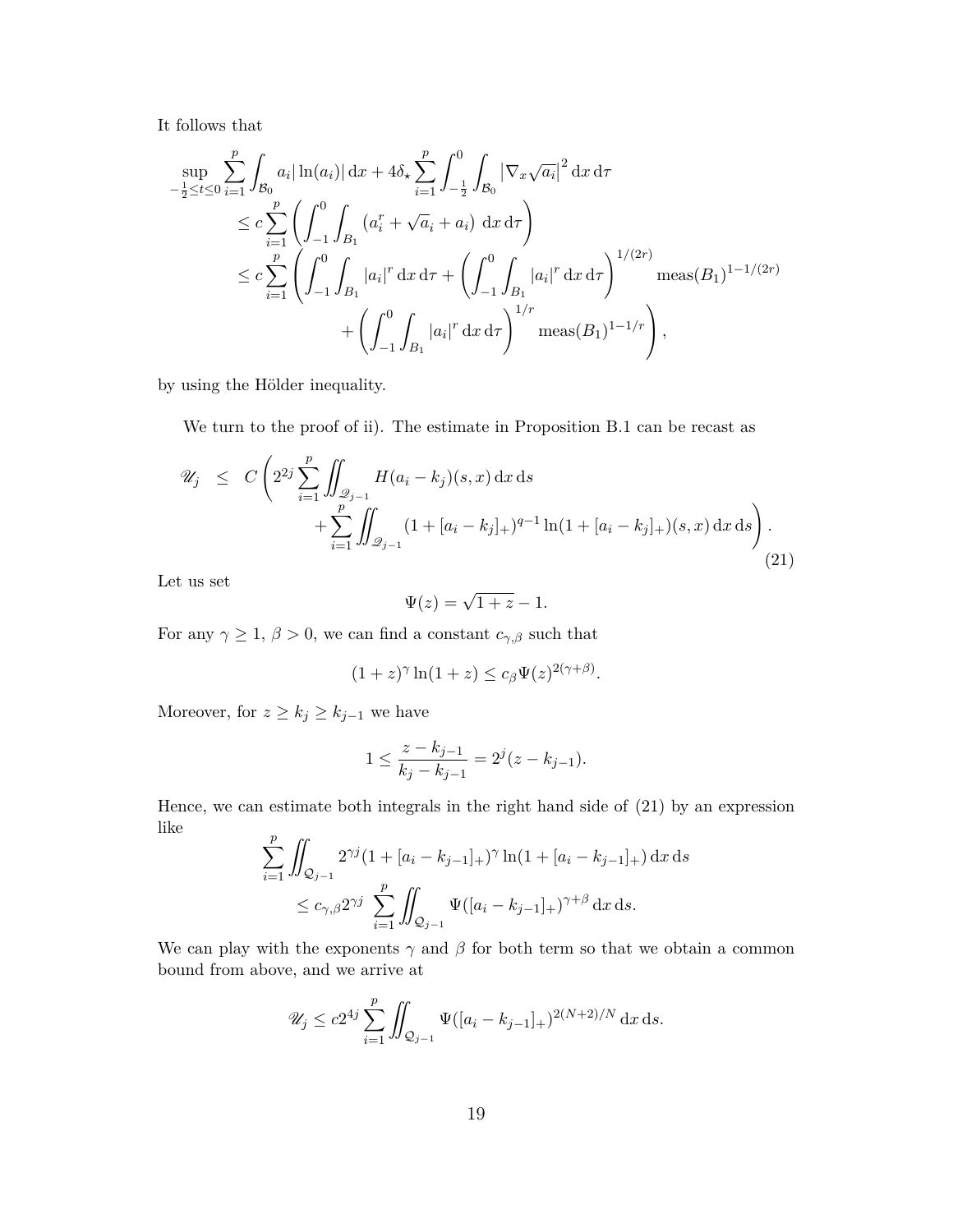This is possible as far as  $2(q-1) \leq 2\frac{N+2}{N}$  $\frac{N+2}{N}$  that is to say  $q \leq 2\frac{N+1}{N}$  $\frac{N+1}{N}$ . We shall conclude by using an interpolation argument. Indeed, on the one hand, we obviously have

$$
\sup_{-t_{j-1}\leq s\leq 0}\int_{\mathcal{B}_{j-1}}|\Psi([a_i-k_{j-1}]_+)|^2(s,x)\,\mathrm{d} x\leq \mathscr{U}_{j-1},
$$

while Gagliardo-Nirenberg-Sobolev's inequality, see [24, Theorem p. 125], yields

$$
\int_{-t_{j-1}}^0 \left( \int_{\mathcal{B}_{j-1}} |\Psi([a_i - k_{j-1}]_+)|^{2N/(N-2)}(s, x) dx \right)^{(N-2)/N} ds
$$
  

$$
\leq c \iint_{\mathcal{Q}_{j-1}} |\nabla \Psi([a_i - k_{j-1}]_+)|^2(s, x) dx ds \leq c \mathcal{U}_{j-1}.
$$

By using the interpolation

$$
\frac{N+2}{N} = \theta \frac{2N}{N-2} + 2(1-\theta), \qquad \theta = \frac{N-2}{N} \in (0,1),
$$

we combine these information into

$$
\iint_{\mathcal{Q}_{j-1}} |\Psi([a_i - k_{j-1}]_+)|^{2(N+2)/N}(s, x) dx ds
$$
\n
$$
\leq \int_{-t_{j-1}}^0 \left( \int_{\mathcal{B}_{j-1}} |\Psi([a_i - k_{j-1}]_+)|^{2N/(N-2)}(s, x) dx \right)^{\theta}
$$
\n
$$
\times \left( \int_{\mathcal{B}_{j-1}} |\Psi([a_i - k_{j-1}]_+)|^2(s, x) dx \right)^{1-\theta} ds
$$
\n
$$
\leq \mathcal{U}_{j-1}^{1-\theta} \int_{-t_{j-1}}^0 \left( \int_{\mathcal{B}_{j-1}} |\Psi([a_i - k_{j-1}]_+)|^{2N/(N-2)}(s, x) dx \right)^{(N-2)/N} ds \leq c \mathcal{U}_{j-1}^{1+2/N}.
$$

We conclude by applying Lemma A.1.

Once we know that  $\lim_{j\to\infty} \mathscr{U}_j = 0$  we deduce that

$$
\lim_{j \to \infty} \frac{1}{t_j} \sum_{i=1}^p \iint_{-\mathcal{Q}_j} H(a_i - k_j) \, \mathrm{d}x \, \mathrm{d}t = 0 \ge 4 \sum_{i=1}^p \int_{-1/4}^0 \int_{B(0, 1/2)} H(a_i - 1) \, \mathrm{d}x \, \mathrm{d}t.
$$

It implies that 0 ≤  $a_i(t, x)$  ≤ 1 holds for a. e.  $(t, x)$  ∈  $(-1/4, 0) \times B(0, 1/4)$ .

## **C Proof of Proposition 3.2**

It is worth giving some hints for the proof of Proposition 3.2, which is fully detailed in [8, Proposition 11 & Corollary 12]. Again, the proof heavily relies on duality arguments. The main step consists in showing that

$$
\|\Phi(t,\cdot)\|_{L^{\infty}(\mathbb{R}^N)} \le \|\Phi(0,\cdot)\|_{L^{\infty}(\mathbb{R}^N)}.
$$
\n(22)

П

Indeed, we remind the reader that  $\Phi(t, x)$  is determined by the convolution formula  $($ for  $N > 2)$ 

$$
\Phi(t,x) = -C_N \int_{\mathbb{R}^N} \frac{M(t,y)}{|x-y|^{N-2}} \, dy
$$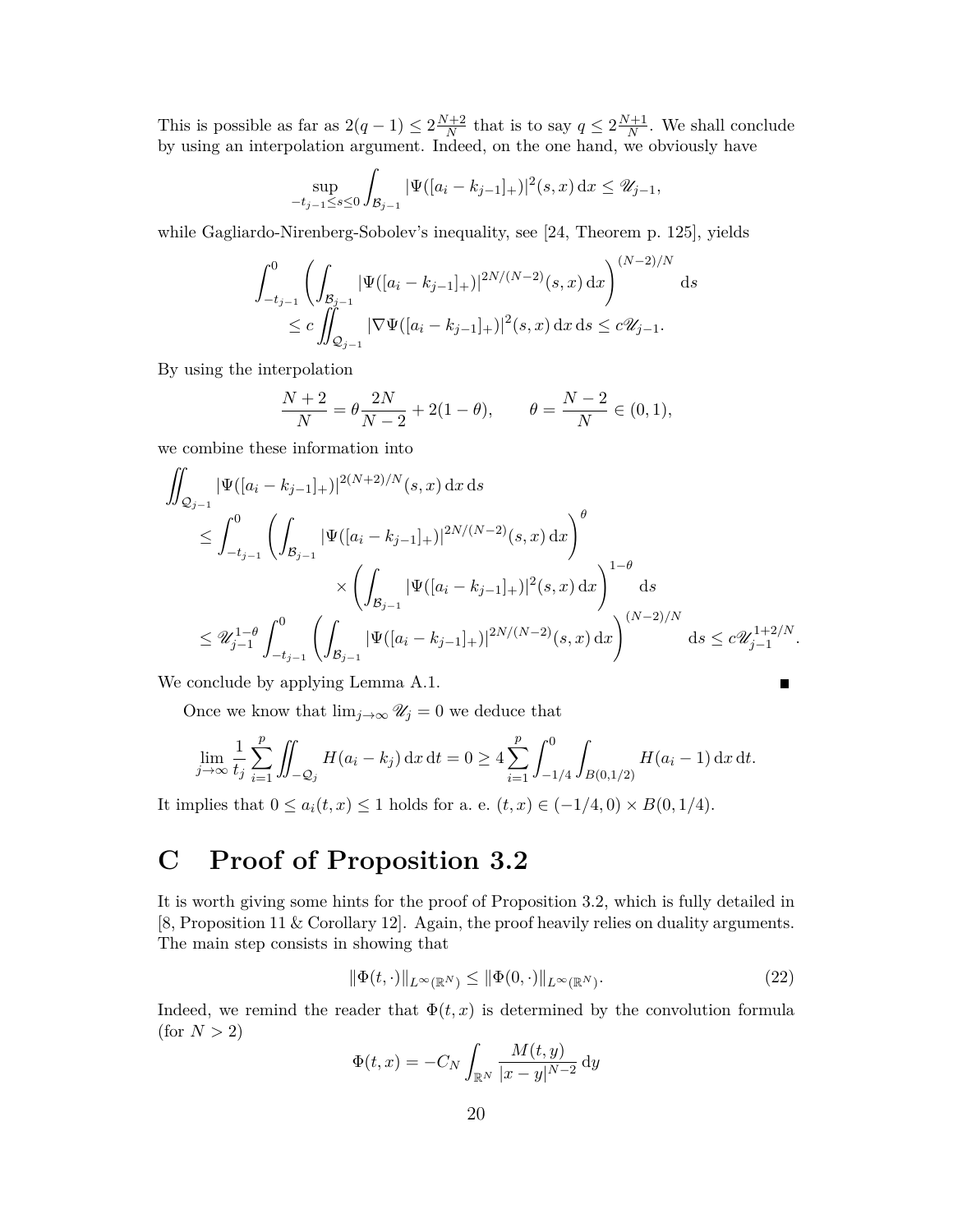where

$$
C_N = \frac{1}{(N-2)\sigma_N},
$$

with  $\sigma_N = \frac{2\pi^{N/2}}{\Gamma(N/2)}$  the measure of the unit sphere of  $\mathbb{R}^N$ . Thus, given  $R > 0$ , we simply split

$$
\Phi(0,x) = -C_N \int_{|x-y| \le R} \frac{M(0,y)}{|x-y|^{N-2}} dy - C_N \int_{|x-y| > R} \frac{M(0,y)}{|x-y|^{N-2}} dy
$$

which yields

$$
|\Phi(0, x)| \leq C_N ||M(0, \cdot)||_{L^{\infty}(\mathbb{R}^N)} \frac{\sigma_N R^2}{2} + \frac{C_N}{R^{N-2}} ||M(0, \cdot)||_{L^1(\mathbb{R}^N)}.
$$

Optimizing with respect to *R*, we get

$$
|\Phi(0,x)| \le K_N ||M(0,\cdot)||_{L^{\infty}(\mathbb{R}^N)}^{1-2/N} ||M(0,\cdot)||_{L^1(\mathbb{R}^N)}^{2/N},
$$

where  $K_N > 0$  depends only on the space dimension  $N \geq 3$ .

In order to justify (22), we need to introduce a mollified diffusion coefficient. Indeed, as the  $a_i$ 's are smooth on  $[0, T_{\text{max}}) \times \mathbb{R}^N$ , M is smooth too; thus  $(t, x) \mapsto d(t, x)$  is a smooth function, except possibly at the points where  $M(t, x)$  vanishes. Given  $\mu > 0$ , we denote  $d_{\mu}(t, x)$  a smooth function verifying

$$
d_{\mu}(t,x) = d(t,x) \quad \text{when } M(t,x) \ge \mu, \qquad 0 < \delta_{\star} \le d_{\mu}(t,x) \le \delta^{\star}.
$$

The proof of (22) splits into two steps.

Let  $0 < T < \infty$ , Let  $\zeta \in C_c^{\infty}(\mathbb{R}^N)$  and consider the solution of the *end-value* equation

$$
\partial_t \varphi + d_\mu \Delta \varphi = 0, \qquad \varphi(T, x) = \zeta(x), \tag{23}
$$

together with the initial value problem

$$
\partial_t \rho - \Delta(d_\mu \rho) = 0, \qquad \rho(0, x) = \rho^0(x).
$$

We assume that

$$
\|\zeta\|_{L^{\infty}(\mathbb{R}^N)} \leq 1.
$$

The maximum principle, see for instance [13, Theorem 8, Chapter 7], implies

$$
\sup_{0\leq t\leq T} \|\varphi(t,\cdot)\|_{L^{\infty}(\mathbb{R}^N)} \leq \|\zeta\|_{L^{\infty}(\mathbb{R}^N)} \leq 1.
$$

We have, by integrating by parts,

$$
\frac{\mathrm{d}}{\mathrm{d}t} \int_{\mathbb{R}^N} \rho(t,x) \varphi(t,x) \, \mathrm{d}x = \int_{\mathbb{R}^N} \left( \partial_t \rho(t,x) \varphi(t,x) + \rho(t,x) \partial_t \varphi(t,x) \right) \mathrm{d}x \n= \int_{\mathbb{R}^N} \left( \Delta \big( d_\mu \rho(t,x) \big) \varphi(t,x) - \rho(t,x) d_\mu(t,x) \Delta \varphi(t,x) \right) \mathrm{d}x \n= - \int_{\mathbb{R}^N} \nabla \big( d_\mu \rho(t,x) \big) \cdot \nabla \varphi(t,x) \, \mathrm{d}x \n+ \int_{\mathbb{R}^N} \nabla \big( \rho(t,x) d_\mu(t,x) \big) \cdot \nabla \varphi(t,x) \, \mathrm{d}x \n= 0.
$$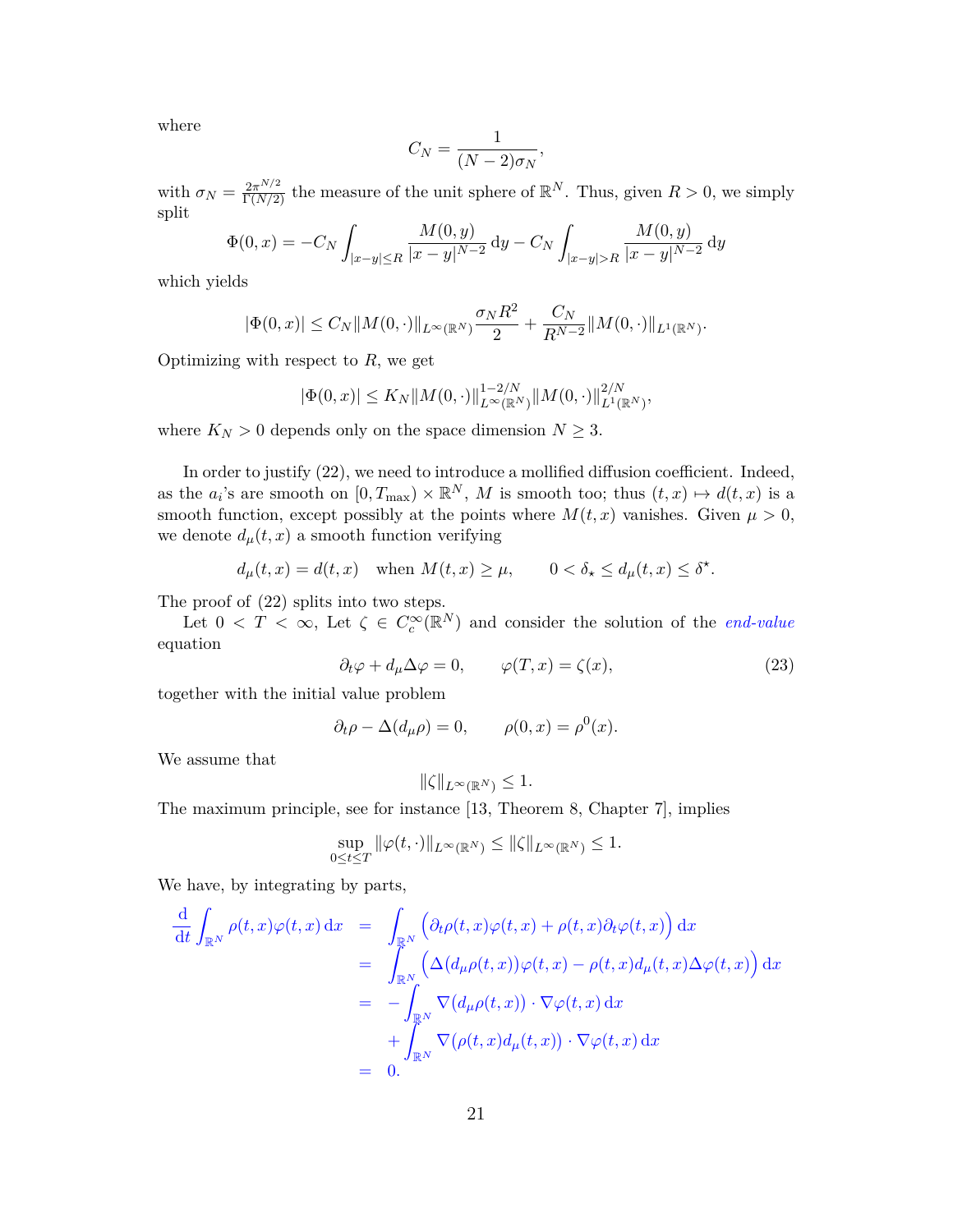Now, we integrate over  $[0, T]$  by using the conditions at  $t = 0$  for  $\rho$  and  $t = T$  for  $\varphi$ . It follows that

$$
\left| \int_{\mathbb{R}^N} \rho(T, x) \zeta(x) \, dx \right| = \left| \int_{\mathbb{R}^N} \rho^0(x) \varphi(0, x) \, dx \right| \leq \| \rho^0 \|_{L^1(\mathbb{R}^N)}.
$$

By virtue of the Hahn-Banach theorem, we conclude that

$$
\|\rho(T,\cdot)\|_{L^1(\mathbb{R}^N)} = \sup \left\{ \left| \int_{\mathbb{R}^N} \rho(T,x)\zeta(x) dx \right|, \ \zeta \in C_c^{\infty}(\mathbb{R}^N), \|\zeta\|_{L^{\infty}(\mathbb{R}^N)} \le 1 \right\}
$$
  

$$
\leq \|\rho^0\|_{L^1(\mathbb{R}^N)}.
$$

Next, we shall apply a similar reasoning in order to make the norm  $||\Delta\zeta||_{L^1(\mathbb{R}^N)}$ appear. For  $0 < T < \infty$  and  $\varphi$  solution of (23), let us set

$$
\rho(t,x) = \Delta \varphi(T-t,x)
$$

which satisfies

$$
\partial_t \rho - \Delta(d_\mu \rho) = 0, \qquad \rho(0, x) = \Delta \zeta(x) \in L^1(\mathbb{R}^N).
$$

The previous step thus tells us that

$$
\|\rho(T,\cdot)\|_{L^1(\mathbb{R}^N)} = \|\Delta\varphi(0,\cdot)\|_{L^1(\mathbb{R}^N)} \le \|\rho(0,\cdot)\|_{L^1(\mathbb{R}^N)} = \|\Delta\zeta\|_{L^1(\mathbb{R}^N)}.
$$

Going back to the equation for the total mass, we get

$$
\frac{\mathrm{d}}{\mathrm{d}t} \int_{\mathbb{R}^N} M\varphi(t,x) \,\mathrm{d}x = \int_{\mathbb{R}^N} M(d-d_\mu) \Delta \varphi(t,x) \,\mathrm{d}x.
$$

Let  $0 < T < T_{\text{max}}$ . Integrating over  $(0, T)$  yields

$$
\left| \int_{\mathbb{R}^N} M\varphi(T, x) dx \right| = \left| \int_{\mathbb{R}^N} \Delta \Phi \varphi(T, x) dx \right| = \left| \int_{\mathbb{R}^N} \Phi(T, x) \Delta \zeta(x) dx \right|
$$
  
\n
$$
= \left| \int_{\mathbb{R}^N} M\varphi(0, x) dx + \int_0^T \int_{\mathbb{R}^N} M(d - d_\mu) \Delta \varphi(t, x) dx dt \right|
$$
  
\n
$$
= \left| \int_{\mathbb{R}^N} \Delta \Phi \varphi(0, x) dx + \int_0^T \int_{\mathbb{R}^N} M(d - d_\mu) \Delta \varphi(t, x) dx dt \right|
$$
  
\n
$$
\leq \left| \int_{\mathbb{R}^N} \Phi \Delta \varphi(0, x) dx \right| + \left| + \int_0^T \int_{\mathbb{R}^N} M(d - d_\mu) \Delta \varphi(t, x) dx dt \right|
$$
  
\n
$$
\leq \|\Phi(0, \cdot)\|_{L^\infty(\mathbb{R}^N)} \|\Delta \varphi(0, \cdot)\|_{L^1(\mathbb{R}^N)} + 2T\delta^{\star} \mu \|\Delta \varphi\|_{L^\infty(0, T; L^1(\mathbb{R}^N)}
$$
  
\nsince  $|d - d_\mu| M = |d - d_\mu| M \mathbf{1}_{M \leq \mu} \leq 2\delta^{\star} \mu$   
\n
$$
\leq (\|\Phi(0, \cdot)\|_{L^\infty(\mathbb{R}^N)} + 2T\delta^{\star} \mu) \|\Delta \zeta\|_{L^1(\mathbb{R}^N)}.
$$

This relation holds for any  $\mu > 0$  and  $\zeta \in C_c^{\infty}(\mathbb{R}^N)$ . Therefore, we can conclude that (22) holds, which ends the proof.  $\blacksquare$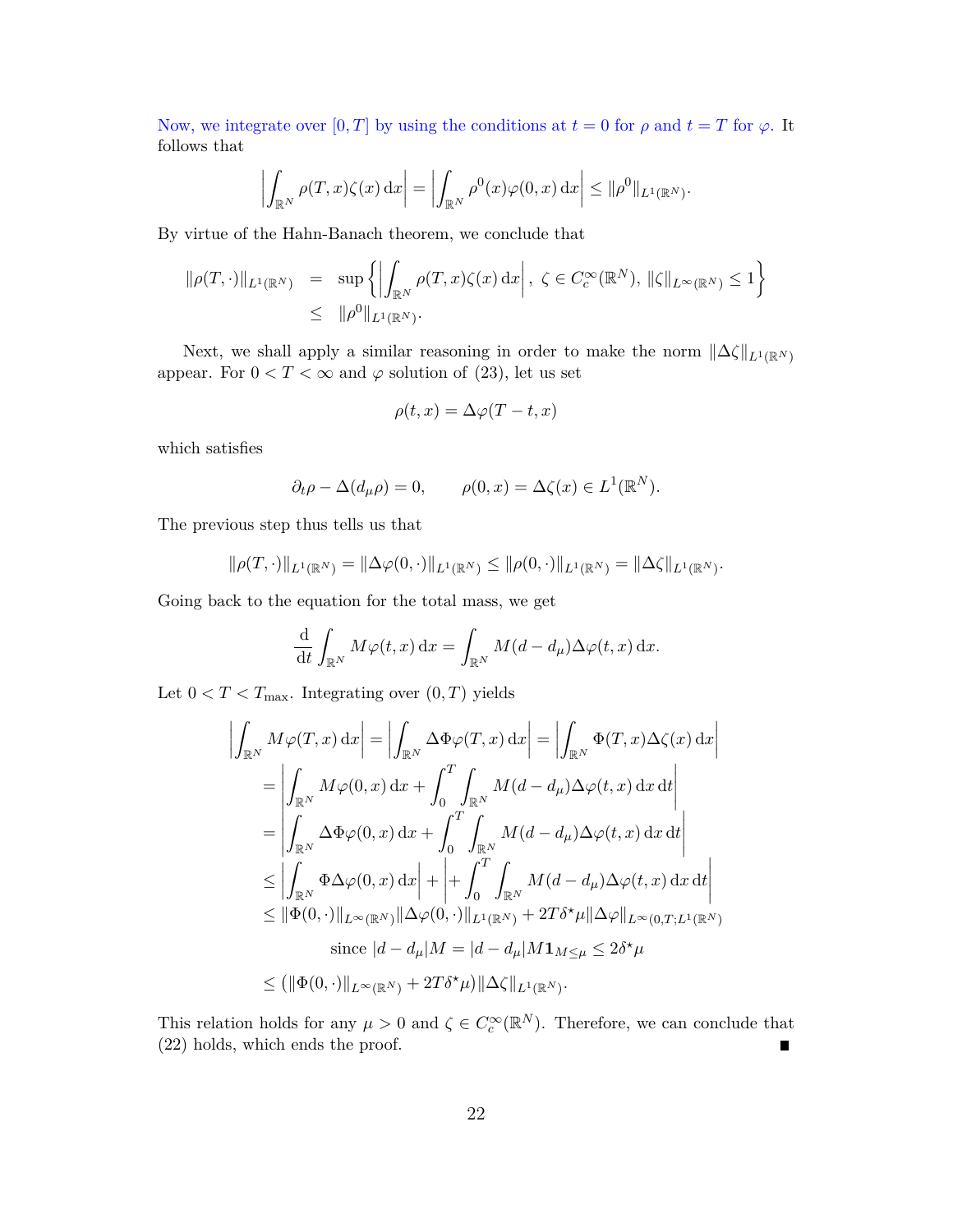## **D Proof of Proposition 3.1 by De Giorgi's approach**

For the sake of completeness, we provide here an alternative proof of Proposition 3.1, which, however, uses the additional assumption b). The interest of this proof is that it entirely relies on energy estimates and De Giorgi's methods, which gives a unified viewpoint on the whole argumentation of the paper. Since the result stated in Proposition 3.1 is standard, the remaining of this Section can be safely skipped by the reader not interested in such an alternative proof (the original proof relies on a probabilistic interpretation of the equation and uses arguments from the theory of diffusion processes).

Here and below, given  $\rho > 0$ , with  $B_\rho$  the ball  $\{x \in \mathbb{R}^N, |x| \leq \rho\}$ , we denote

$$
Q_{\rho} = (-\rho^2, 0) \times B_{\rho}.
$$

In fact, we shall work within *Q*2, considered as a reference domain. From an equation satisfied on  $Q_2$  we wish to establish qualitative properies on a smaller domain, say  $Q_1$ or *Q*1*/*<sup>2</sup> . It is also convenient to introduce the domain

$$
\widetilde{Q} = (-9/4, -1) \times B_1.
$$

We refer the reader to Fig. 1; having the picture of the subdomains of *Q*<sup>2</sup> might be helpful in following the arguments.

The argument for proving Proposition 3.1 relies on a technical lemma that controls oscillations. From now on, for a function  $\varphi$  defined on  $\Omega \subset \mathbb{R}^d$ , we set

osc
$$
(\varphi, \Omega)
$$
 = sup  $\varphi(x)$  - inf  $\varphi(x)$ .

**Lemma D.1 (Decay of oscillations)** *Let* Φ *satisfy the assumptions of Proposition 3.1. There exists*  $\lambda \in (0,1)$ *, which depends only on N and*  $\delta_{\star}$ *, such that* 

$$
\mathrm{osc}(\Phi, Q_{1/2}) \le \lambda \, \mathrm{osc}(\Phi, Q_2).
$$

Let us assume temporarily that Lemma D.1 holds true. We pick  $(t, x) \in (t_0, T) \times \mathbb{R}^N$ , where  $0 < t_0 < T < \infty$ , and we set

$$
\Phi_k(s, y) = \Phi(t + 2^{-2k}s, x + 2^{-k}y).
$$

where  $k \in \mathbb{N}$  is large enough so that the time variable remains larger than  $t_0$  when  $-4 \leq s \leq 0$ ; namely, we have  $k \geq k_0 = \ln\left(\frac{t-t_0}{4}\right) \frac{1}{2\ln(1/2)}$ . The function  $\Phi_k$  is defined on *Q*<sup>2</sup> and it satisfies

$$
\partial_s \Phi_k = d_k \Delta_y \Phi_k
$$

where

$$
d_k(s, y) = d(t + 2^{-2k}s, x + 2^{-k}y).
$$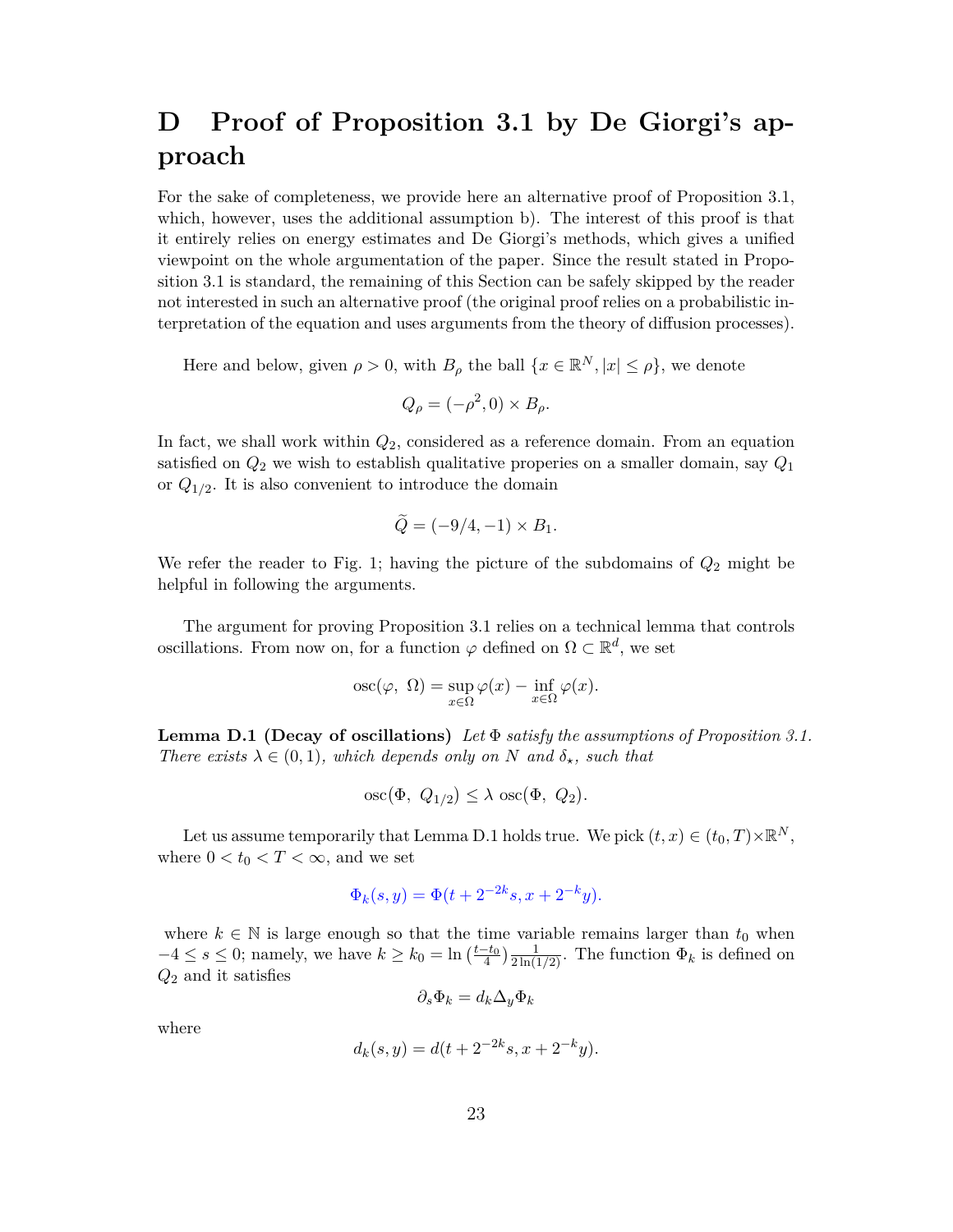Moreover, we still have  $-\|\Phi\|_{L^\infty} \leq \Phi_k(s, y) \leq +\|\Phi\|_{L^\infty}$  Applying Lemma D.1 yields

$$
\operatorname{osc}(\Phi_k, Q_{1/2}) \le \lambda \operatorname{osc}(\Phi_k, Q_2)
$$

which rephrases as

osc(
$$
\Phi(t + \cdot, x + \cdot)
$$
,  $Q_{2^{-k-1}} \le \lambda \csc(\Phi(t + \cdot, x + \cdot), Q_{2^{-k+1}})$ .

We deduce that

osc
$$
(\Phi(t + \cdot, x + \cdot), Q_{2^{-k}}) \le \sqrt{\lambda}^k \times C_0
$$
,  $C_0 = \frac{2}{\sqrt{\lambda}^{k_0}} ||\Phi||_{L^{\infty}}$ .

(We should bear in mind the fact that  $C_0$  depends on  $t_0$  through the definition of  $k_0$ and it is proportional to  $\|\Phi\|_{L^{\infty}}$ .) Let  $x' \in \mathbb{R}^N$  and  $t' > t_0$ ; there exists a unique  $k \in \mathbb{N}$ such that  $x' - x \in B_{2^{-k+1}} \setminus B_{2^{-k}}, 2^{-2k} \leq |t' - t| \leq 2^{-2(k-1)}$ . It follows that

$$
\frac{|\Phi(t',x')-\Phi(t,x)|}{|t'-t|^{\alpha/2}+|x'-x|^\alpha}\leq \frac{C_0}{\sqrt{\lambda}}\,\,(\sqrt{\lambda}2^\alpha)^k.
$$

If 0 *<* √  $\lambda \leq 1/2$ , the right hand side remains obviously bounded, uniformly with respect to *k*, for any  $0 < \alpha \leq 1$ ; otherwise we choose

$$
0 < \alpha = \frac{\ln(1/\sqrt{\lambda})}{\ln(2)} < 1.
$$

Hence Proposition 3.1 follows from Lemma D.1.

We are thus left with the task of proving Lemma D.1. To this end, we shall apply the following statement.

**Proposition D.2** *Let*  $(t, x) \mapsto v(t, x)$  *satisfy* 

- *the differential inequality*  $\partial_t v \delta^* \Delta v \leq 0$  *on*  $Q_2$ ;
- $-1 \le v(t, x) \le +1$  *on*  $Q_2$ ;
- meas({(t, x) ∈ Q, v(t, x) ≤ 0}) ≥  $\mu$  meas(Q), for some  $\mu > 0$

*Then, there exists*  $0 < \eta < 1$  *such that* 

$$
v(t,x) \le \eta \qquad on \ Q_{1/2}.
$$

The function

$$
\widetilde{\Phi}(t,x) = \frac{2}{\csc(\Phi, Q_2)} \Big( \Phi(t,x) - \frac{\sup_{Q_2} \Phi + \inf_{Q_2} \Phi}{2} \Big)
$$

satisfies the first two assumptions of Proposition D.2. Suppose that

$$
\operatorname{meas}(\{(t, x) \in Q_2, \ \widetilde{\Phi}(t, x) \le 0\}) \ge \frac{\operatorname{meas}(Q_2)}{2}.
$$

 $\blacksquare$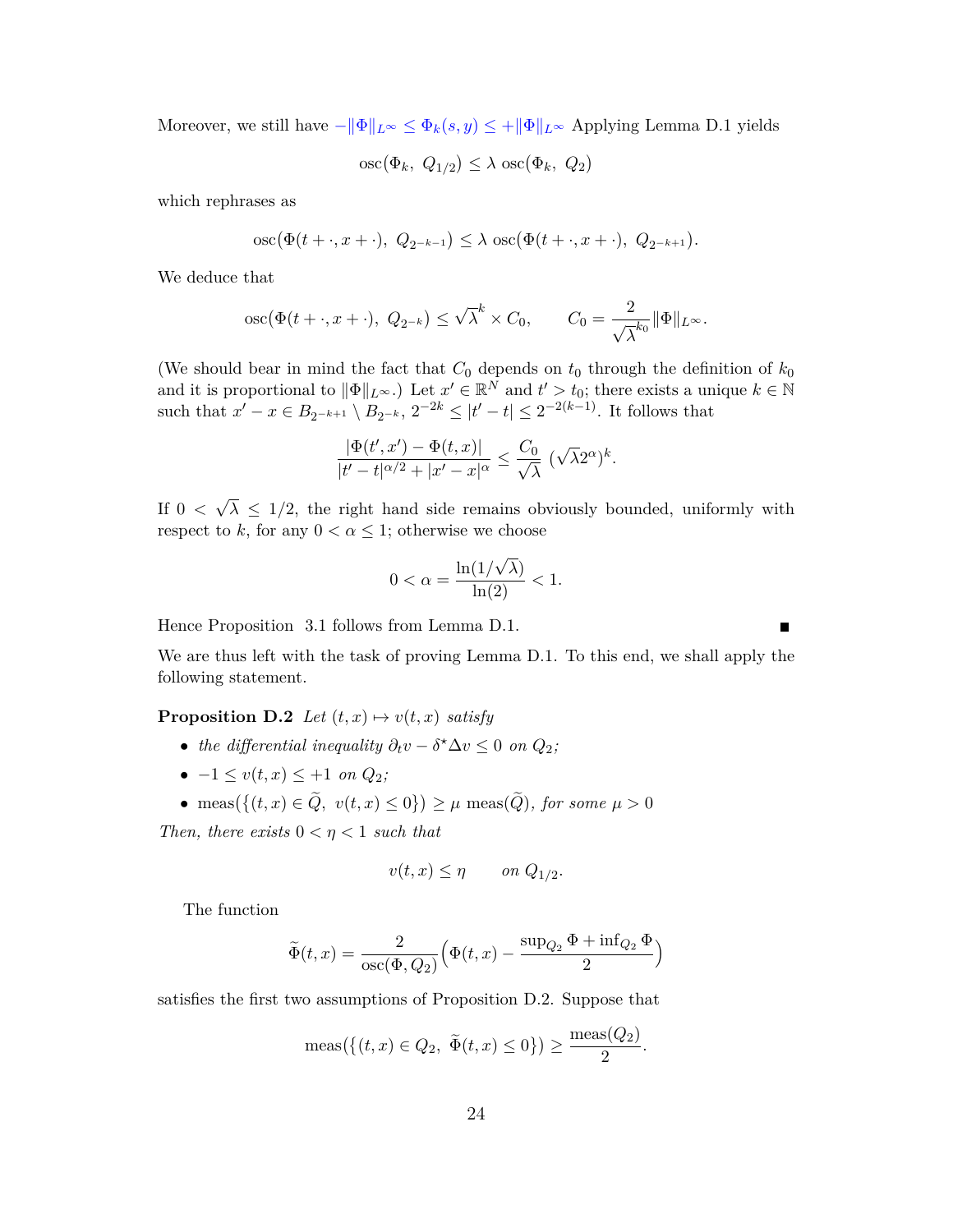(Otherwise, we shall apply the same reasoning to  $-\tilde{\Phi}$ .) Proposition D.2 tells us that  $\Phi(t, x) \leq \eta$  on  $Q_{1/2}$ , which yields  $\csc(\Phi, Q_{1/2}) \leq 1 + \eta$  (since  $\inf_{Q_{1/2}} \Phi \geq -1$ ), and thus

$$
\operatorname{osc}(\Phi, Q_{1/2}) \le \frac{1+\eta}{2} \operatorname{osc}(\Phi, Q_2).
$$

It justifies Lemma D.1, with  $\lambda = \frac{1+\eta}{2}$  $\frac{+\eta}{2} \in (0,1).$ 

The proof of Proposition D.2 relies on a series of intermediate statements.

**Lemma D.3** *Let*  $-\infty < a, b < \infty$  *and let*  $\Omega$  *be a smooth bounded domain in*  $\mathbb{R}^N$ *. We*  $denote Q = (a, b) \times \Omega$ .

 $(a)$  *Let*  $u \in L^\infty(a, b; L^2(\Omega))$  ∩  $L^2(a, b; H^1(\Omega))$  *such that* 

$$
\partial_t u - \delta^{\star} \Delta u + \mu = 0
$$

*holds in*  $\mathscr{D}'(Q)$ , with  $\mu$  *a non negative measure on*  $Q$ *. Let*  $F : \mathbb{R} \to \mathbb{R}$  *be a non decreasing convex function. We assume that*  $F(0) = 0$  *and*  $F \in W^{1,\infty}_{loc}(\mathbb{R})$ *. Then, there exists a non negative measure*  $\nu$  *such that*  $v = F(u)$  *satisfies*  $\partial_t v - \delta^* \Delta v + \nu =$  $0$  *holds in*  $\mathscr{D}'(Q)$ 

(b) Let  $v \in L^{\infty}((a, b) \times \Omega) \cap L^{2}(a, b; H^{1}(\Omega))$  be a non negative solution of  $\partial_t v$  $\delta^{\star}\Delta v + \nu = 0$ , with  $\nu$  *a non negative measure on Q. Then, for any trial function*  $\varphi \in C_c^{\infty}(\Omega)$  *there exists*  $C > 0$ *, which depend only on*  $\delta_{\star}$ *,*  $||v||_{L^{\infty}}$  *and*  $\varphi$ *, such that, for a. e.*  $a < s < t < b$ *, the following energy inequality holds* 

$$
\frac{1}{2} \int_{\Omega} v^2(t,x) \varphi^2(x) dx + \delta_{\star} \int_{s}^{t} \int_{\Omega} |\nabla(\phi v)|^2(\tau, x) dx d\tau
$$
  

$$
\leq \frac{1}{2} \int_{\Omega} v^2(s,x) \varphi^2(x) dx + C(t-s).
$$

**Proof.** Note that  $v = F(u)$  also lies in  $L^{\infty}(a, b; L^2(\Omega)) \cap L^2(a, b; H^1(\Omega))$ , see e.g. [5, Prop. IX.5]. Item a) follows from the following computation

$$
\partial_t F(u) = -F'(u)\mu + F'(u)\delta_\star \Delta u = -\frac{F'(u)\mu - \delta^\star F''(u)|\nabla u|^2}{\leq 0} + \delta_\star \Delta F(u).
$$

The argument can be made rigorous by working on the weak variational formulation of the equation, with suitable approximation of the solution *u*. For proving item (b), we compute

$$
\frac{1}{2}\partial_t(v^2\varphi^2) = \delta^{\star}\varphi^2v\nabla\cdot\nabla v - \nu\varphi^2v
$$
  
\n
$$
= \delta^{\star}\nabla\cdot(\varphi^2v\nabla v) - \nu\varphi^2v - \delta^{\star}\nabla v \cdot \nabla(\varphi^2v)
$$
  
\n
$$
= \delta^{\star}\nabla\cdot(\varphi^2v\nabla v) - \nu\varphi^2v - \delta^{\star}|\nabla(\varphi v)|^2 + \delta^{\star}v^2|\nabla\varphi|^2.
$$

The second and third terms of the right hand side are non positive; the integral of the last term is dominated by  $\delta_{\star} ||v||_{L^{\infty}(Q)}^2 ||\varphi||_{H^1(\Omega)}$ . Again a full justification proceeds through an approximation argument.

For proving Proposition D.2, we shall work with several subdomains of *Q*2, as indicated by Fig. 1 which might help to follow the arguments.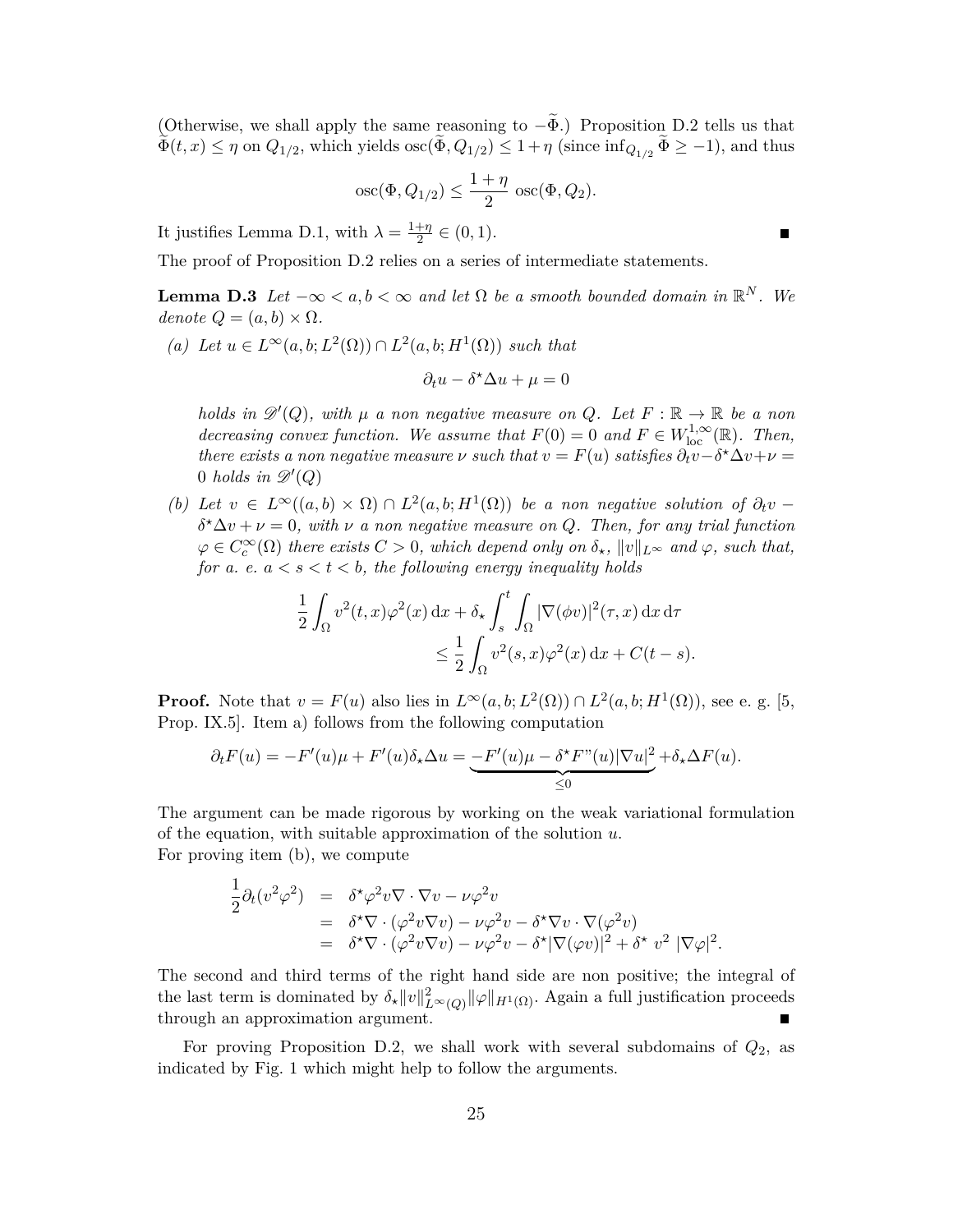**Lemma D.4** *Let u satisfy*  $\partial_t u - \delta^* \Delta u \leq 0$  *and*  $-1 \leq u(t, x) \leq +1$  *in*  $Q_2$ *. Let us set* 

$$
\mathscr{A} = \{ (t, x) \in Q_1, \ u(t, x) \ge 1/2 \}, \n\mathscr{B} = \{ (t, x) \in \tilde{Q}, \ u(t, x) \le 0 \}, \n\mathscr{C} = \{ (t, x) \in Q_1 \cup \tilde{Q}, \ 0 < u(t, x) < 1/2 \}.
$$

*There exists*  $\alpha > 0$  *such that if* meas( $\mathscr{A}$ )  $\geq \eta$  *and* meas( $\mathscr{B}$ )  $\geq \frac{1}{2}$ meas( $\tilde{Q}$ ), *then*  $meas(\mathscr{C}) \geq \alpha$ *.* 



Figure 1: The domains  $Q_2$  (the largest box),  $\tilde{Q}$  (the dashed box) and  $Q_1$  (the grey box)

**Proof.** We argue by contradiction, assuming that a sequence  $(u_k)_{k \in \mathbb{N}}$  of solutions of  $\partial_t u_k - \delta^* \Delta u_k \leq 0$  in  $Q_2$  satisfies  $-1 \leq u_k(t, x) \leq +1$  and

$$
\text{meas}(\mathscr{A}_k) \ge \eta, \quad \text{with } \mathscr{A}_k = \{(t, x) \in Q_1, \ u_k(t, x) \ge 1/2\},
$$
\n
$$
\text{meas}(\mathscr{B}_k) \ge \frac{1}{2} \text{meas}(\tilde{Q}), \quad \text{with } \mathscr{B}_k = \{(t, x) \in \tilde{Q}, \ u_k(t, x) \le 0\},
$$
\n
$$
\text{meas}(\mathscr{C}_k) \le \frac{1}{k}, \quad \text{with } \mathscr{C}_k = \{(t, x) \in Q_1 \cup \tilde{Q}, \ 0 < u_k(t, x) < 1/2\}.
$$
\n
$$
(24)
$$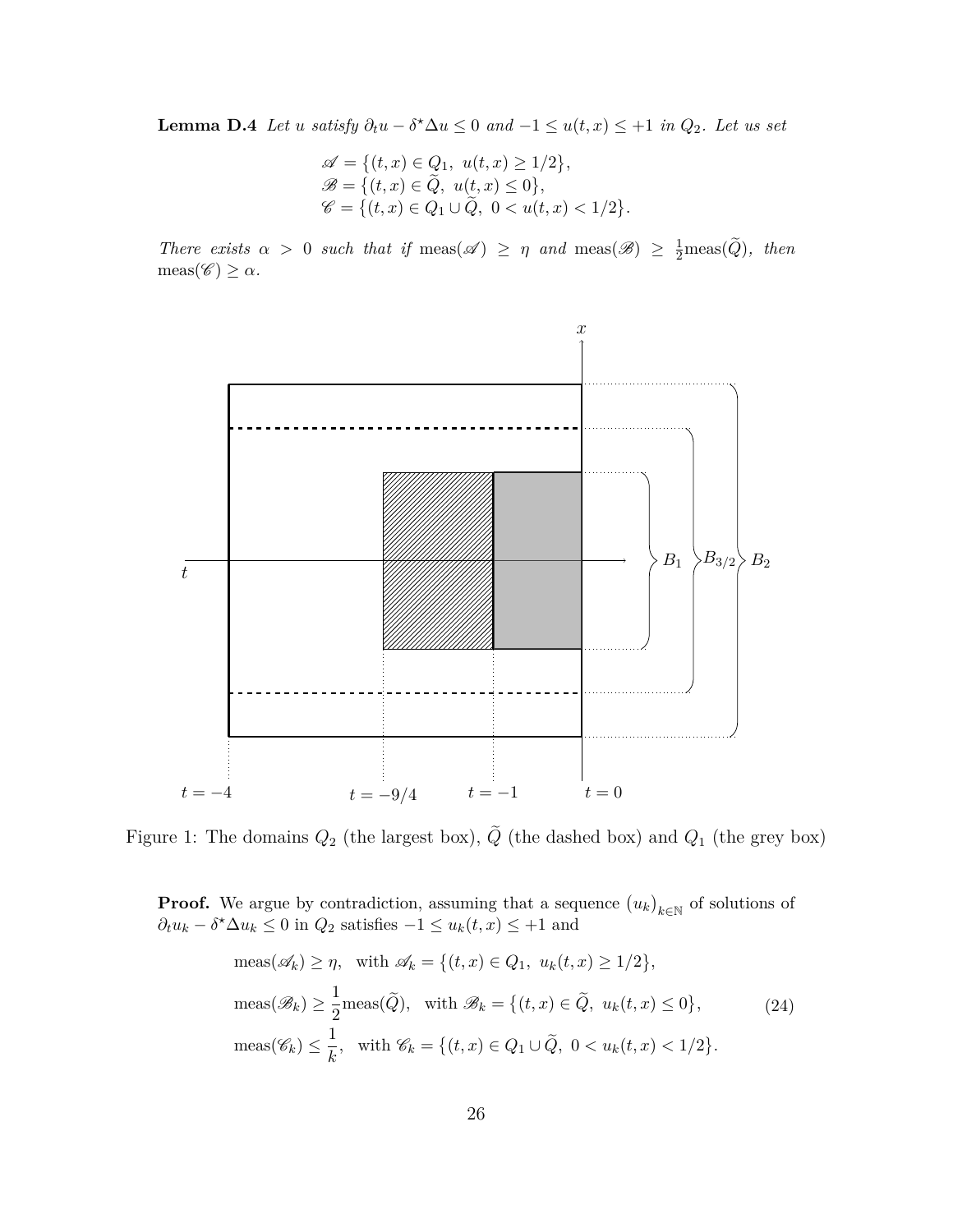We focus our interest on the positive part  $v_k = [u_k]_+$ , with  $|z|_+ = \max(z, 0)$ , which is still uniformly bounded:  $0 \le v_k(t, x) \le 1$ , By virtue of Lemma D.3-(a), it satisfies

$$
\partial_t v_k - \delta^* \Delta v_k + \mu_k = 0,\tag{25}
$$

with  $\mu_k$  a non negative measure. The strategy can be recapped as follows. We shall establish the compactness of  $v_k$  in the reduced domain  $(-4,0) \times B_{3/2}$ . It allows us to assume that  $v_k$  converges to a certain function  $v$ . Roughly speaking, we are going to show that  $v(s, x)$  vanishes on  $B_1$  for certain times  $-3/2 < s < -1$ , which will imply that  $v$  vanishes over  $Q_1$ . It will eventually lead to a contradiction by considering the behavior of the sets  $\mathscr{A}_k, \mathscr{B}_k, \mathscr{C}_k$  as  $k \to \infty$ .

Let us pick a trial function  $\zeta \in C_c^{\infty}(B_2)$  such that  $\zeta(x) = 1$  for any  $x \in B_{3/2}$  and  $0 \le \zeta(x) \le 1$  for any  $x \in \mathbb{R}^N$ . By using Lemma D.3-(b), we get for  $-4 < t_1 < t_2 < 0$ 

$$
\int \zeta^2 |v_k|^2 (t_2, x) \, \mathrm{d}x + \delta^* \int_{t_1}^{t_2} \int |\nabla(\zeta v_k)|^2 (s, x) \, \mathrm{d}x \, \mathrm{d}s \le \int \zeta^2 v_k^2 (t_1, x) \, \mathrm{d}x + C(t_2 - t_1),\tag{26}
$$

for a certain constant  $C > 0$ . In particular,  $(\zeta v_k)_{k \in \mathbb{N}}$  is bounded in  $L^{\infty}(-4, 0; L^2(B_2)) \cap$  $L^2(-4,0; H^1(B_2))$ . Going back to (25), since  $\mu_k \geq 0$ ,  $v_k \geq 0$ , we observe that

$$
0 \leq \int_{t_1}^{t_2} \int_{B_{3/2}} \mu_k \,dx \,ds \leq \int_{t_1}^{t_2} \int_{B_2} \zeta \mu_k \,dx \,ds
$$
  
\n
$$
\leq \int_{B_2} \zeta v_k(t_1, x) \,dx - \delta^* \int_{t_1}^{t_2} \int_{B_2} \nabla v_k \cdot \nabla \zeta \,dx \,ds
$$
  
\n
$$
\leq \|\zeta\|_{L^1} + 2\delta^* \|\nabla v_k\|_{L^2(Q_2)} \|\nabla \zeta\|_{L^2(B_2)}
$$

is bounded uniformly with respect to *k*. Coming back to  $(25)$ , we deduce that  $(\partial_t v_k)_{k \in \mathbb{N}}$ is bounded in  $\mathcal{M}^1((-4,0) \times B_{3/2}) + L^2(-4,0;H^{-1}(B_{3/2}))$ . By virtue of Aubin-Lions-Simon's lemma [30] (in fact we use the extended version [23, Theorem 1] which allows us to deal with measure valued time derivatives), we conclude that  $(v_k)_{k \in \mathbb{N}}$  is compact in  $L^2((-4,0) \times B_{3/2})$ . We can thus assume that  $v_k$  (possibly relabelling the sequence) converges to some *v* in  $L^2((-4,0) \times B_{3/2})$ . Bienaymé-Tchebyschev's inequality yields

$$
\text{meas}\left(\{(t,x)\in((-4,0)\times B_1), |v_k(t,x)-v(t,x)|\geq \epsilon\}\right) \leq \frac{||v_k-v||^2_{L^2((-4,0)\times B_1)}}{\epsilon^2} \xrightarrow[k\to\infty]{} 0,
$$

for any  $\epsilon > 0$ .

Let  $(t, x) \in (-4, 0) \times B_1$  be such that  $\epsilon \leq v(t, x) \leq 1/2 - \epsilon$ . Then we distinguish the following two cases: either  $|v - v_k|(t, x) \ge \epsilon$  or  $0 \le v_k(t, x) = (v_k - v)(t, x) + v(t, x) \le$  $|v - v_k|(t, x) + v(t, x) ≤ 1/2$ . It follows that

$$
\begin{aligned}\n\text{meas}\left(\left\{(t,x)\in Q_1\cup Q,\ \epsilon\leq v(t,x)\leq 1/2-\epsilon\right\}\right) \\
&\leq \text{meas}\left(\left\{(t,x)\in Q_1\cup \widetilde{Q},\ |v-v_k|(t,x)\geq \epsilon\right\}\right) \\
&\quad + \underbrace{\text{meas}\left(\left\{(t,x)\in Q_1\cup \widetilde{Q}\right),\ 0\leq v_k(t,x)\leq 1/2\right\}\right)}_{\text{meas}(\mathscr{C}_k)} \\
&\leq \text{meas}\left(\left\{(t,x)\in Q_1\cup \widetilde{Q},\ |v-v_k|(t,x)\geq \epsilon\right\}\right) + \frac{1}{k},\n\end{aligned}
$$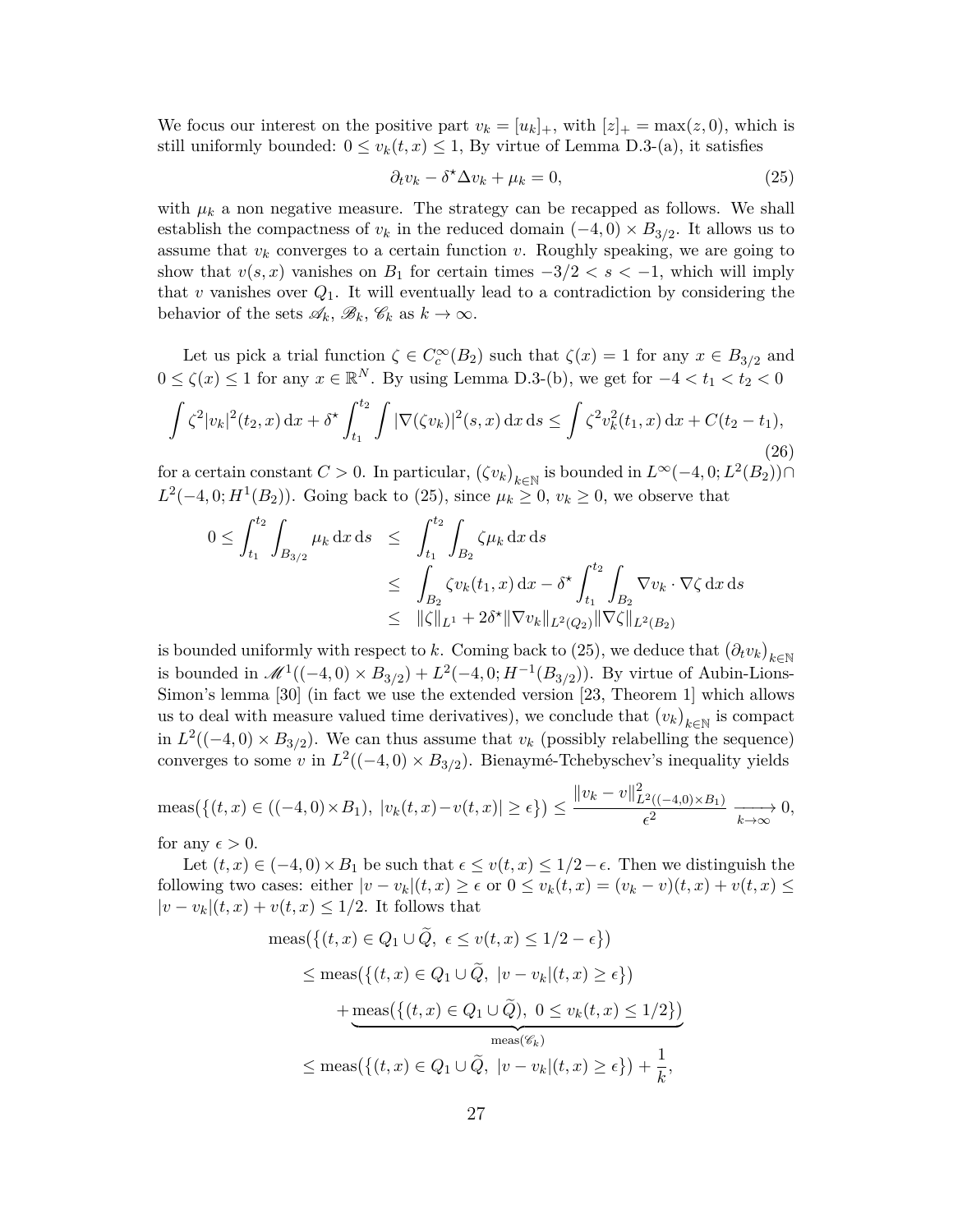by using  $(24)$ . Letting *k* go to  $\infty$  yields

$$
\operatorname{meas}\left(\{(t,x)\in Q_1\cup Q,\ \epsilon\leq v(t,x)\leq 1/2-\epsilon\}\right)=0.
$$

Since this property holds for any  $\epsilon$ , the monotone convergence property leads to

$$
\operatorname{meas}\left(\{(t,x)\in Q_1\cup Q, 0
$$

Therefore, we have

for a. e. 
$$
t \in (-9/4, 0)
$$
, either  $v(t, x) = 0$  or  $v(t, x) \ge 1/2$  in  $B_1$ . (27)

Similarly, let  $(t, x) \in (-4, 0) \times B_1$  be such that  $v_k(t, x) = 0$ . We distinguish the following two cases: either  $|v - v_k|(t, x) \geq \epsilon$  or  $0 \leq v(t, x) = (v - v_k)(t, x) \leq |v - v_k|$  $v_k|(t, x) \leq \epsilon$ . Coming back to (24), we get

$$
\frac{1}{2} \operatorname{meas}(\tilde{Q}) \le \operatorname{meas}(\mathscr{B}_k)
$$
  
\$\le \operatorname{meas}(\{(t, x) \in \tilde{Q}, |v - v\_k|(t, x) \ge \epsilon\}) + \operatorname{meas}(\{(t, x) \in \tilde{Q}, v(t, x) \le \epsilon\}).

Letting  $k$  go to  $\infty$  we obtain

$$
\frac{1}{2} \operatorname{meas}(\widetilde{Q}) \le \operatorname{meas}(\{(t, x) \in \widetilde{Q}, v(t, x) \le \epsilon\}).
$$

By monotone convergence, as  $\epsilon \to 0$ , we arrive at

$$
\frac{1}{2} \operatorname{meas}(\tilde{Q}) \le \operatorname{meas}(\{(t, x) \in \tilde{Q}, v(t, x) = 0\}).
$$

Consequently, we can find a non negligible set of times  $s \in (-3/2, -1)$  such that  $v(s, x) = 0$  holds for a. e.  $x \in B_1$ . Letting  $k$  go to  $\infty$  in (25), we obtain  $\partial_t v - \delta^* \Delta v + \nu = 0$ on  $(-4,0) \times B_{3/2}$ , with *v* a non negative measure. Let  $\zeta \in C_c^{\infty}(B_{3/2})$  be a non negative trial function such that  $\zeta(x) = 1$  for any  $x \in B_1$ . We apply Lemma D.3-(b), and we obtain for a. e.  $t \in (s, 0)$ ,

$$
\int_{B_1} v^2(t,x) dx \le \int_{B_{3/2}} v^2(t,x)\zeta^2(x) dx \le \int_{B_{3/2}} v^2(s,x)\zeta(x) dx + C(t-s) = C(t-s),
$$

where, owing to  $(27)$ , we also know that the left hand side is either null or larger than  $meas(B_1)$  $\frac{4}{4}$ . We deduce that, actually, *v* vanishes on  $Q_1$ . We are going to show that it contradicts (24).

Indeed, let us consider  $(t, x) \in Q_1$  such that  $v_k(t, x) \geq 1/2$ . Then, for any  $\epsilon > 0$ , either  $|v - v_k|(t, x) \ge \epsilon$  or  $v(t, x) = v_k(t, x) + (v - v_k)(t, x) \ge v_k(t, x) - |v - v_k|(t, x) \ge$  $1/2 - \epsilon$ . With the first property in (24), it follows that

$$
\eta \le \operatorname{meas}(\mathscr{A}_k) \le \operatorname{meas}\left(\{(t, x) \in Q_1, \ |v - v_k|(t, x) \ge \epsilon\}\right)
$$

$$
+\operatorname{meas}\left(\{(t, x) \in Q_1, v(t, x) \ge 1/2 - \epsilon\}\right).
$$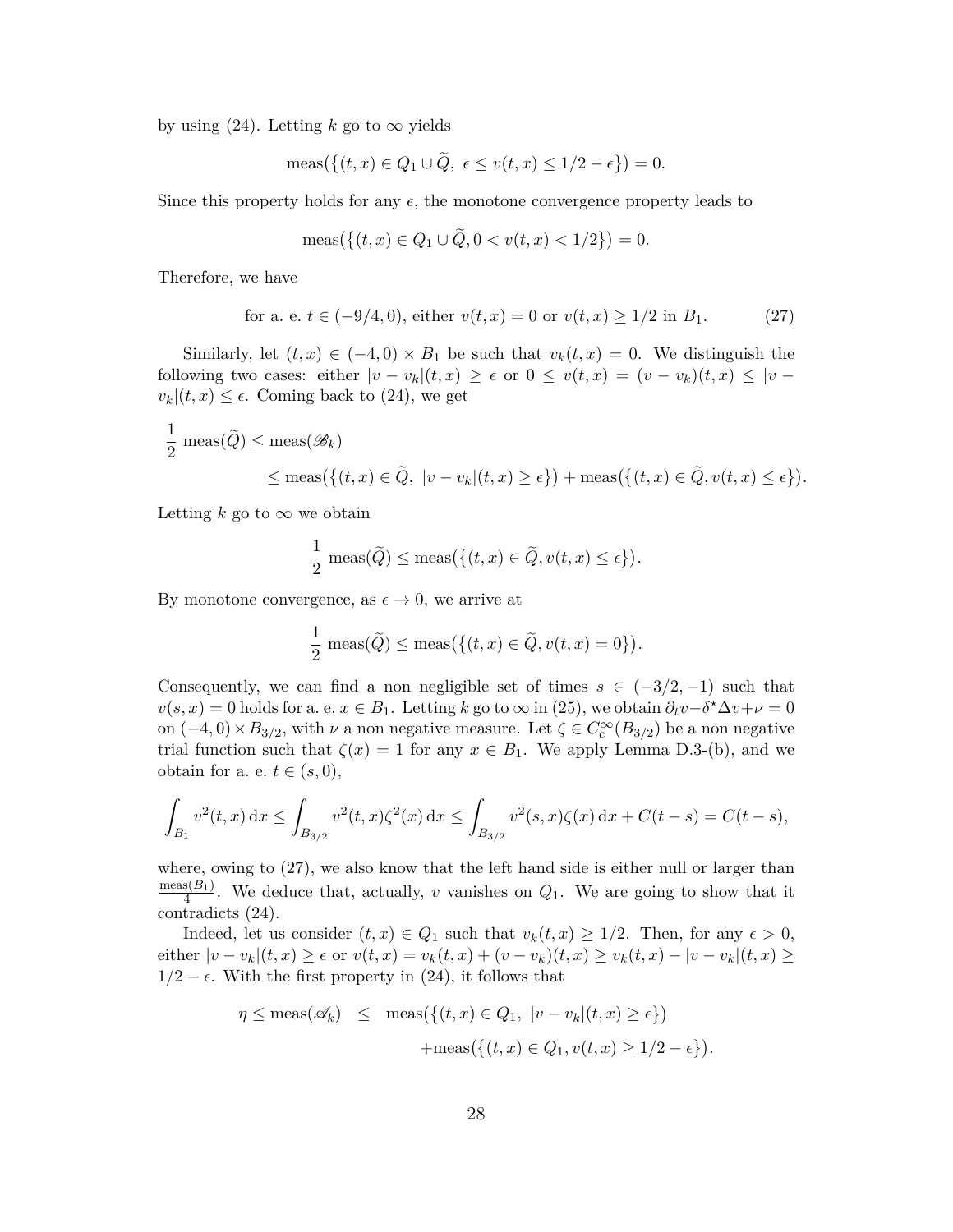Letting  $k$  go to  $\infty$  yields

$$
\eta \le \operatorname{meas}\left(\{(t, x) \in Q_1, v(t, x) \ge 1/2 - \epsilon\}\right).
$$

Since this inequality holds for any  $\epsilon > 0$ , we conclude, by monotone convergence, that

$$
\eta \le \text{meas}\big(\{(t, x) \in Q_1, v(t, x) \ge 1/2\}\big)
$$

holds, a contradiction.

**Proof of Proposition D.2.** We consider  $(t, x) \mapsto v(t, x)$  such that  $-1 \le v(t, x) \le +1$ ,  $\text{meas}(\{(t, x) \in \tilde{Q}, v(t, x) \leq 0\}) \geq \mu \text{ meas}(\tilde{Q}), \text{ and } v \text{ satisfies } \partial_t v - \delta^* \Delta v \leq 0 \text{ in } Q_2.$ The proof splits into two steps. *Step 1.* For  $k \in \mathbb{N}$ , set

$$
v_k(t, x) = 2^k (v(t, x) - (1 - 1/2^k)).
$$

We shall show that the integral

$$
\iint_{Q_1} [v_k]_+^2 \, \mathrm{d}x \, \mathrm{d}t
$$

can be made as small as we wish, by choosing *k* large enough. Observe that

$$
v_k = 2^k(v - 1) + 1 = 2v_{k-1} - 1
$$

which implies that  $v_k \leq 1$  and

$$
\{(t,x)\in\tilde{Q},\ v(t,x)\leq 0\}\subset\{(t,x)\in\tilde{Q},\ v(t,x)\leq 1-1/2^k\}=\{(t,x)\in\tilde{Q},\ v_k(t,x)\leq 0\}.
$$

Thus, by assumption on *v*,we have

$$
\operatorname{meas}\left(\{(t,x)\in Q,\ v_k(t,x)\leq 0\}\right)\geq \operatorname{meas}\left(\{(t,x)\in Q,\ v(t,x)\leq 0\}\right)\geq \mu\operatorname{meas}(Q).
$$

Let us suppose that, for any  $k \in \mathbb{N}$ 

$$
\iint_{Q_1} [v_k]_+^2 \, \mathrm{d}x \, \mathrm{d}t \ge \delta
$$

holds for a certain  $\delta > 0$ . Since this integral is dominated by

$$
\operatorname{meas}(\{(t,x)\in Q_1,\ v_k(t,x)\geq 0\}) = \operatorname{meas}(\{(t,x)\in Q_1,\ v_{k-1}(t,x)\geq 1/2\})
$$

we infer

$$
\operatorname{meas}\left(\{(t,x)\in Q_1,\ v_{k-1}(t,x)\geq 1/2\}\right)\geq \delta
$$

independently of *k*. Applying Lemma D.4 yields

$$
\operatorname{meas}\left(\{(t,x)\in Q_1\cup\widetilde{Q},\ 0
$$

 $\blacksquare$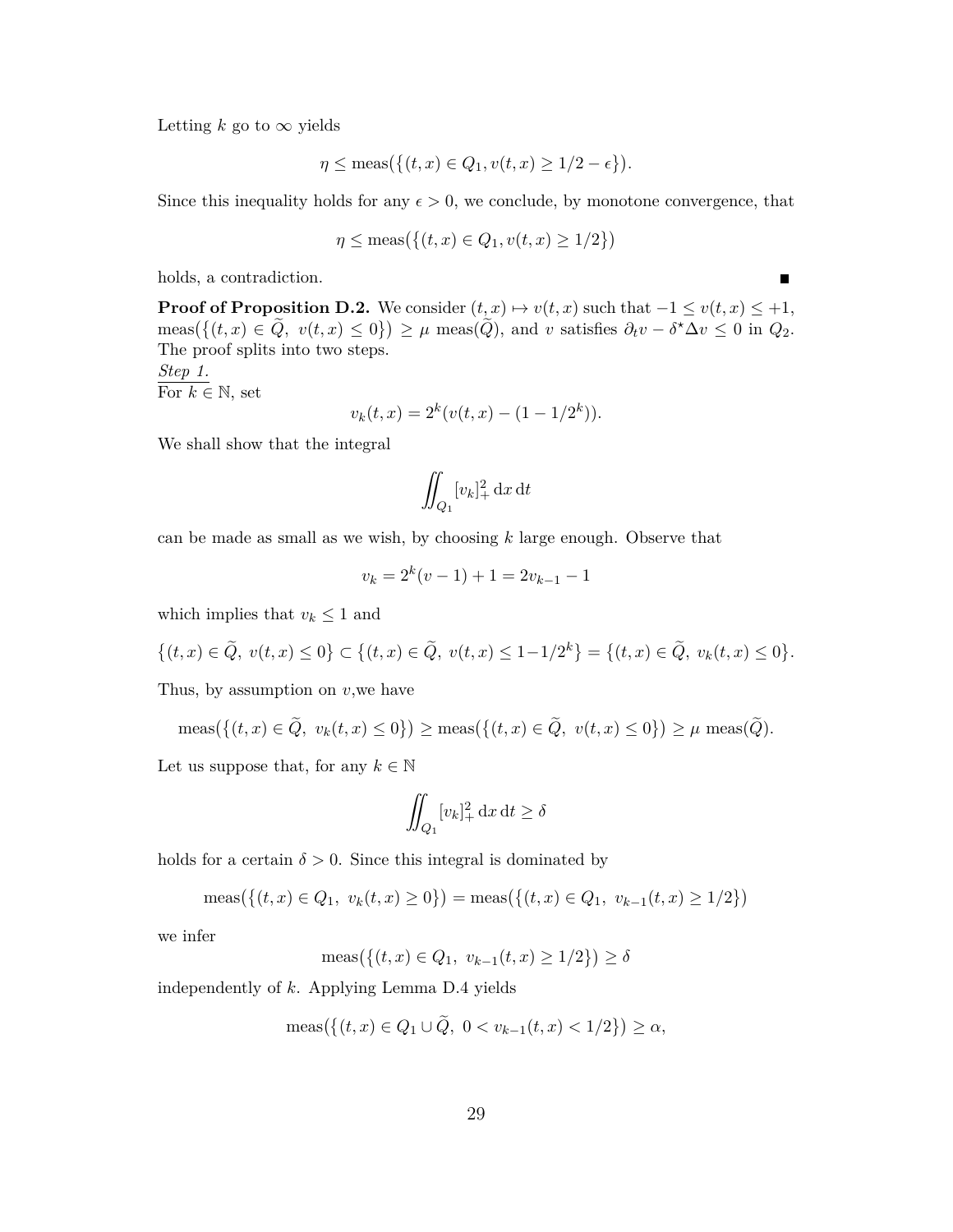still independently of *k*. It follows that

$$
\begin{aligned}\n\text{meas}\left(\{(t,x)\in Q_1\cup\tilde{Q},\ v_k(t,x)\leq 0\}\right) \\
&= \text{meas}\left(\{(t,x)\in Q_1\cup\tilde{Q},\ 2v_{k-1}(t,x)-1\leq 0\}\right) \\
&= \text{meas}\left(\{(t,x)\in Q_1\cup\tilde{Q},\ v_{k-1}(t,x)\leq 0\}\right) \\
&\quad + \text{meas}\left(\{(t,x)\in Q_1\cup\tilde{Q},\ 0
$$

Since  $\text{meas}(\{(t,x) \in Q_1 \cup Q, v_0(t,x) \le 0\})$  ≥  $\text{meas}(\{(t,x) \in Q, v_0(t,x) \le 0\})$  ≥  $\mu$  meas( $\tilde{Q}$ ), this recursion formula leads to

$$
\operatorname{meas}\left(\{(t,x)\in Q_1\cup\widetilde{Q},\ v_k(t,x)\leq 0\}\right)\geq\mu\ \operatorname{meas}(\widetilde{Q})+k\alpha.
$$

However, this cannot occur for any k since the left hand side is bounded by meas( $Q_2$ ). We conclude that, given  $\delta > 0$ , there exists  $k_{\star} \in \mathbb{N}$  such that

$$
\iint_{Q_1} [v_{k_\star}]_+^2 \, \mathrm{d}x \, \mathrm{d}t \le \delta.
$$

*Step 2.*

The second step relies on De Giorgi's analysis. Let us set  $w(t, x) = v_{k_\star}(t, x)$ . We shall show that, provided  $\delta$  is small enough (which means  $k_{\star}$  large enough),  $w(t, x) \leq 1/2$ on  $Q_{1/2}$ . To this end, let us set, for  $\ell \in \mathbb{N}$ ,

$$
m_{\ell} = \frac{1}{2} \left( 1 - \frac{1}{2^{\ell}} \right),
$$
  
\n
$$
w_{\ell}(t, x) = [w(t, x) - m_{\ell}]_{+},
$$
  
\n
$$
r_{\ell} = \frac{1}{2} \left( 1 + \frac{1}{2^{\ell}} \right), \qquad t_{\ell} = -r_{\ell}^{2} = -\frac{1}{4} \left( 1 + \frac{1}{2^{\ell}} \right)^{2}.
$$

We are going to work in the domains  $Q_{1/2} \subset Q_{r_\ell} \subset Q_1$  that shrink to  $Q_{1/2}$  as  $\ell \to \infty$ , see Fig. 2.

We consider a sequence of functions  $\zeta_{\ell} \in C_c^{\infty}(B_{r_{\ell-1}})$  such that  $0 \leq \zeta_{\ell}(x) \leq 1$  on  $B_{r_{\ell-1}}$  and  $\zeta_{\ell}(x) = 1$  on  $B_{r_{\ell}}$ . We shall use the basic estimate

$$
|\nabla \zeta_{\ell}(x)| \le C2^{\ell}, \qquad \frac{1}{t_{\ell} - t_{\ell-1}} \le C2^{2\ell}.
$$

We already know that  $0 \leq w_{\ell}(t, x) \leq 1$ , by definition. We can apply the energy estimate in Lemma D.3, which reads

$$
\frac{1}{2} \int_{B_1} w_{\ell}^2(t, x) \zeta_{\ell}^2(x) dx + \delta^{\star} \int_s^t \int_{B_1} |\nabla(\zeta_{\ell} w_{\ell})|^2(\tau, x) dx d\tau
$$
\n
$$
\leq \frac{1}{2} \int_{B_1} w_{\ell}^2(s, x) \zeta_{\ell}^2(x) dx + \delta^{\star} \int_s^t \int_{B_1} w_{\ell}^2 |\nabla \zeta_{\ell}|^2(\tau, x) dx d\tau.
$$
\n(28)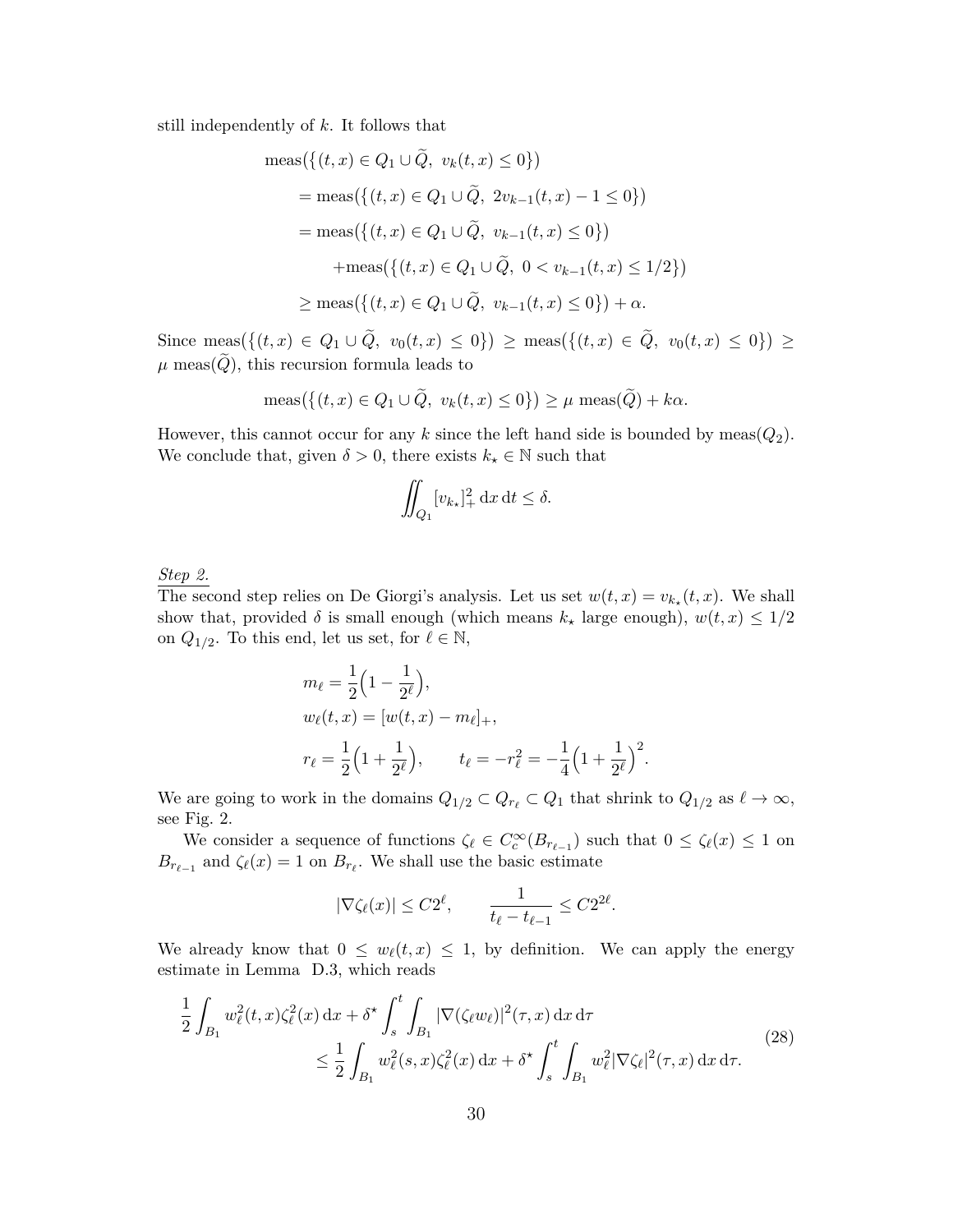

Figure 2: The domains  $Q_1$ ,  $Q_{r_\ell}$  and  $Q_{1/2}$  (the grey box)

for  $-1 < s < t_\ell < t < 0$  (note that here we keep explicit the integral in the right hand side that is roughly estimated by a constant in Lemma D.3). Averaging over *s* ∈ ( $t_{\ell-1}, t_{\ell}$ ) (and using the fact that the integral of a positive quantity over  $(s, t)$  is thus bounded below — resp. above — by the integral over  $(t_{\ell}, t)$  — resp.  $(t_{\ell-1}, t)$ ) yields

$$
\frac{1}{2} \int_{B_1} w_{\ell}^2(t, x) \zeta_{\ell}^2(x) dx + \delta^{\star} \int_{t_{\ell}}^t \int_{B_1} |\nabla(\zeta_{\ell} w_{\ell})|^2(\tau, x) dx d\tau
$$
  

$$
\leq (1/2 + \delta^{\star}) C 2^{2\ell} \int_{t_{\ell-1}}^0 \int_{\text{supp}(\zeta_{\ell})} |w_{\ell}|^2(\tau, x) dx d\tau.
$$

Let us set

$$
\mathscr{U}_{\ell} = \int_{t_{\ell}}^{0} \int_{B_{r_{\ell}}} |w_{\ell}|^2(t, x) \, \mathrm{d}x \, \mathrm{d}t,
$$

and

$$
\mathscr{E}_{\ell} = \sup_{t_{\ell} \le t \le 0} \int_{B_1} w_{\ell}^2(t, x) \zeta_{\ell}^2(x) dx + \int_{t_{\ell}}^0 \int_{B_1} |\nabla(\zeta_{\ell} w_{\ell})|^2(\tau, x) dx d\tau
$$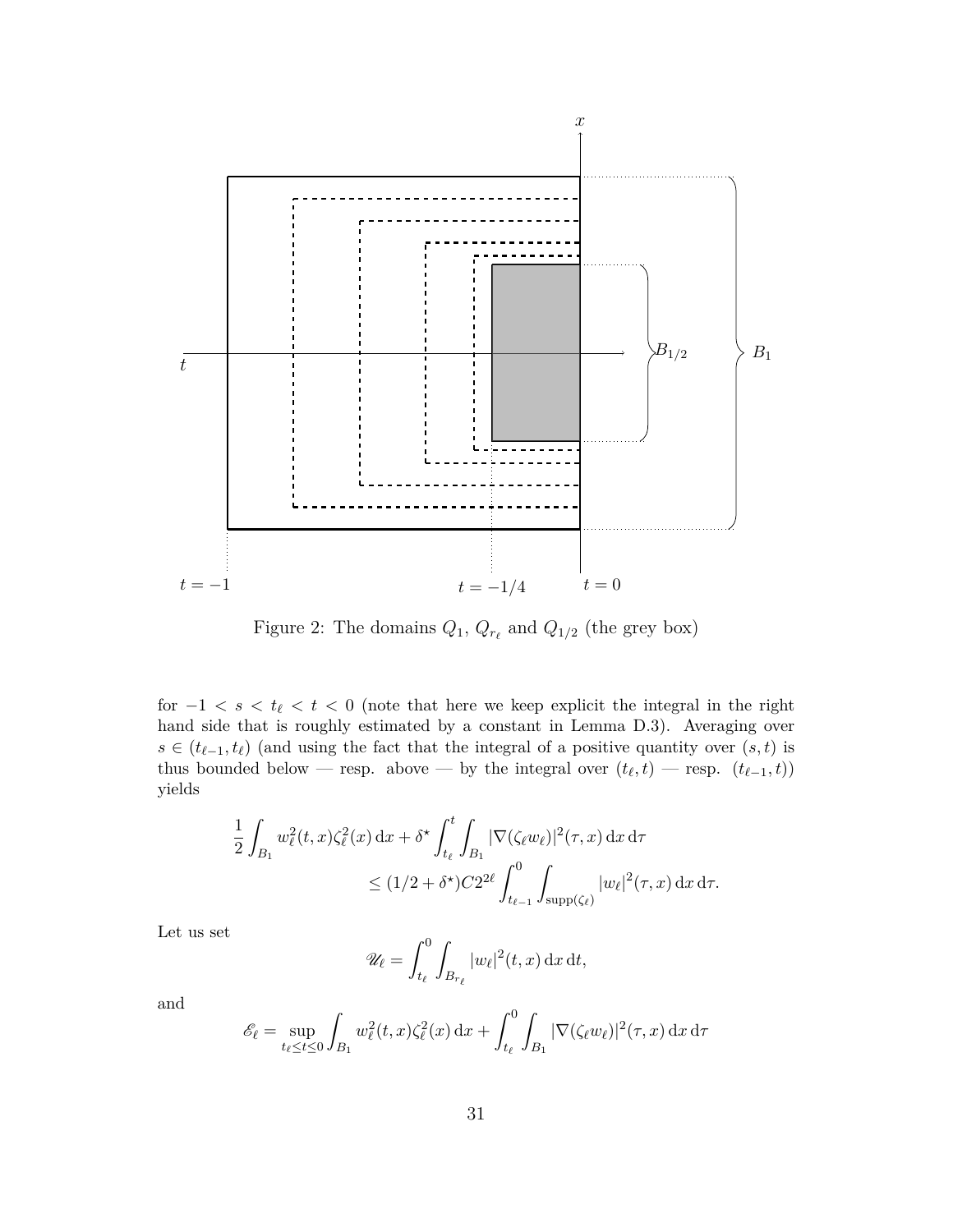We wish to establish a non linear recursion for  $\mathscr{U}_{\ell}$ , which will allow us to justify that it tends to 0 as  $\ell \to \infty$ . On the one hand, since

$$
w_{\ell} \leq w_{\ell-1}
$$
 and  $\text{supp}(\zeta_{\ell}) \subset B_{\ell-1}$ ,

we note that (28) yields

$$
\mathscr{E}_{\ell} \le (2 + 1/\delta^{\star})(1/2 + \delta^{\star})C2^{2\ell} \mathscr{U}_{\ell-1}.
$$

On the other hand, we observe that

$$
\mathcal{U}_{\ell} \leq \int_{t_{\ell}}^{0} \int_{B_{r_{\ell}}} |\zeta_{\ell}w_{\ell}|^{2}(t,x) dx dt
$$
  
\n
$$
\leq \left( \int_{t_{\ell}}^{0} \int_{B_{r_{\ell}}} |\zeta_{\ell}w_{\ell}|^{2(N+2)/N}(t,x) dx dt \right)^{N/(N+2)}
$$
  
\n
$$
\times (\text{meas}(\{(t,x) \in (t_{\ell}, 0) \times B_{r_{\ell}}, \ \zeta_{\ell}w_{\ell} > 0\}))^{2/(N+2)},
$$

by using Hölder's inequality. Remark that

$$
w - m_{\ell-1} = w - m_{\ell} + \frac{1}{2^{\ell+1}}
$$

which leads to to

$$
\begin{aligned} \text{meas}\big(\{(t,x) \in (t_\ell, 0) \times B_{r_\ell}, \ \zeta_\ell w_\ell > 0\}\big) \\ &\leq \text{meas}\big(\{(t,x) \in (t_{\ell-1}, 0) \times B_{r_{\ell-1}}, \ w_{\ell-1} > 2^{-\ell-1}\}\big) \\ &\leq 2^{2\ell+2} \mathscr{U}_{\ell-1}, \end{aligned}
$$

by virtue of the Bienaymé-Tchebyschev inequality. Next, we use the Gagliardo-Nirenberg-Sobolev inequality, see [24, Theorem p. 125]

$$
\left(\int_{B_{r_{\ell}}} |\zeta_{\ell}w_{\ell}|^{2N/(N-2)}(t,x) dx\right)^{(N-2)/N} \leq C_S \int_{B_{r_{\ell}}} |\nabla(\zeta_{\ell}w_{\ell})|^2(t,x) dx.
$$

Mind that we have integrated with respect to the space variable only. We can write

$$
\frac{N+2}{N} = \theta \frac{2N}{N-2} + 2(1-\theta), \qquad \theta = \frac{N-2}{N} \in (0,1),
$$

so that

$$
\int_{t_{\ell}}^{0} \int_{B_{r_{\ell}}} |\zeta_{\ell}w_{\ell}|^{2(N+2)/N}(t,x) dx dt
$$
\n
$$
\leq \int_{t_{\ell}}^{0} \left( \int_{B_{r_{\ell}}} |\zeta_{\ell}w_{\ell}|^{2N/(N-2)}(t,x) dx \right)^{\theta} \underbrace{\left( \int_{B_{r_{\ell}}} |\zeta_{\ell}w_{\ell}|^{2}(t,x) dx \right)^{1-\theta}}_{\leq \mathscr{E}_{\ell}^{1-\theta}} dt
$$
\n
$$
\leq C_{S}^{\theta} \mathscr{E}_{\ell}^{2-\theta}.
$$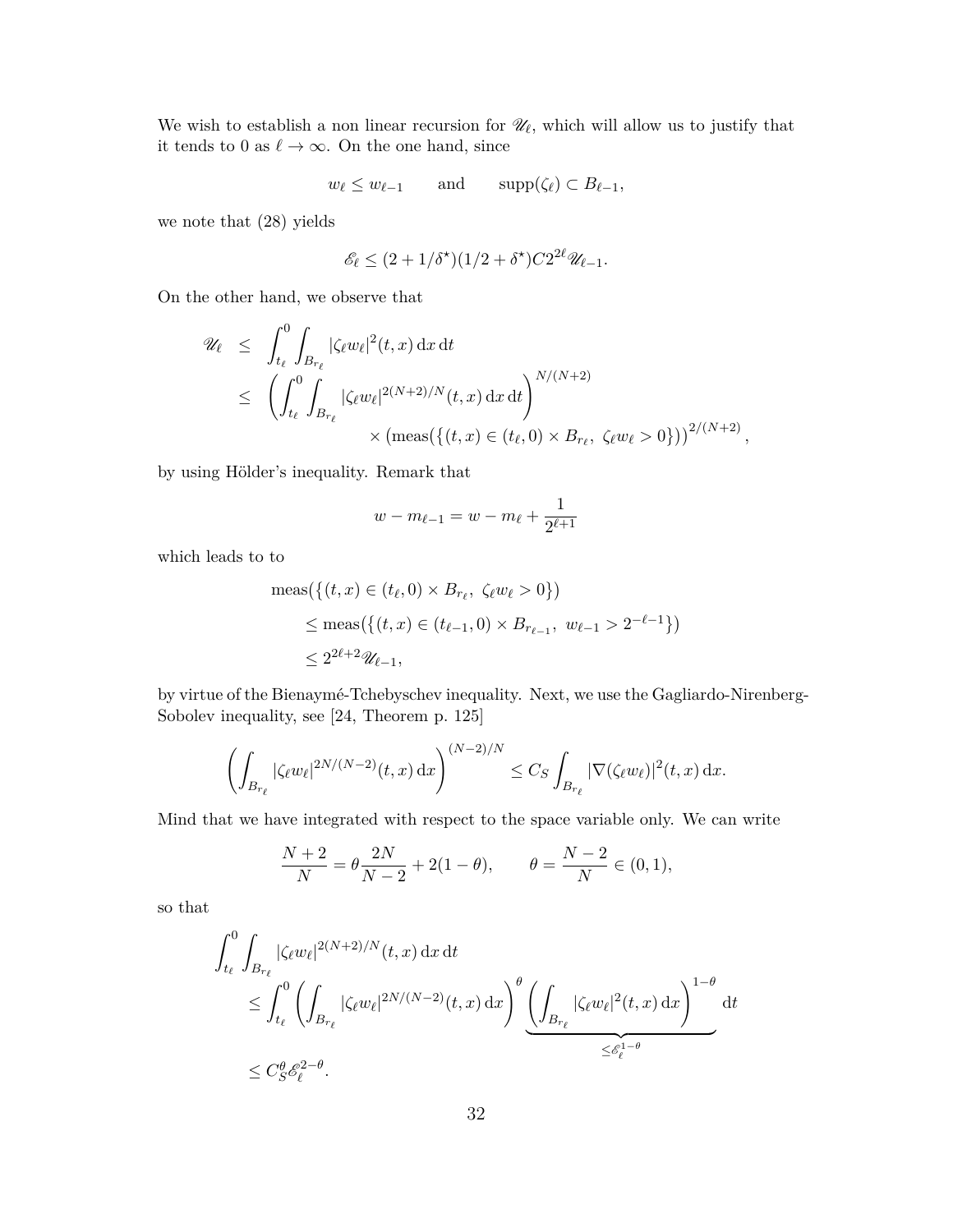Therefore, gathering all these informations together, we obtain

$$
\mathscr{U}_\ell \leq \Lambda^\ell \mathscr{U}_{\ell-1}^{1+2/(N+2)},
$$

for a certain constant  $\Lambda > 1$ . Owing to Lemma A.1, we deduce that  $\lim_{\ell \to \infty} \mathcal{U}_{\ell} = 0$ provided  $\mathcal{U}_0$  is small enough. The smallness condition on  $\mathcal{U}_0$  is precisely ensured by the definition  $w = v_{k_{\star}}$  coming from Step 1. Since

$$
\frac{1}{|t_{\ell}|}\int_{t_{\ell}}^{0}\int_{B_{r_{\ell}}}|w_{\ell}|^{2}(t,x)\,\mathrm{d}x\,\mathrm{d}t\leq\mathscr{U}_{\ell}
$$

we conclude, by applying Fatou's lemma, that

$$
2\iint_{Q_{1/2}} [w - 1/2]_{+}^2(t, x) \,dx \,dt \le \liminf_{\ell \to \infty} \frac{1}{t_{\ell}} \int_{t_{\ell}}^0 \int_{B_{r_{\ell}}} |w_{\ell}|^2(t, x) \,dx \,dt = 0
$$

so that, finally,  $w(t, x) \leq 1/2$  holds a. e. on  $Q_{1/2}$ .

Coming back to the change of unknown  $w(t, x) = v_{k*}(t, x) = 2^{k*}(v(t, x) - (1 1/2^{k_{\star}}$ ))  $\leq 1/2$  becomes

$$
v(t,x) \le 1 + \frac{1}{2^{k_{\star}+1}} - \frac{1}{2^{k_{\star}}} = 1 - \frac{1}{2^{k_{\star}+1}} < 1.
$$

### **Note**

After the completion of this work, we learnt about results in a similar direction by J. I. Kanel [19]. This approach shares similar ideas and assumptions, but with different techniques; it has been recently revisited by P. Souplet [31] to deal with problems endowed with Neumann boundary conditions and nonlinearities with a quadratic growth.

#### **Acknowledgements**

T. G. acknowledges warm welcome of the Math. Department of UT-Austin where a couple of visits have made possible progress on this question.

#### **References**

- [1] A. D. Aleksandrov. Majorization of solutions of second order linear equations. *Vestnik Lenningrad Univ. Math.*, 21:5–25, 1966. English transi., Amer. Math. Soc. Transi. 68 (1968), 120-143.
- [2] N. D. Alikakos. *L <sup>p</sup>* bounds of solutions of reaction-diffusion equations. *Comm. Partial Differential Equations*, 4(8):827–868, 1979.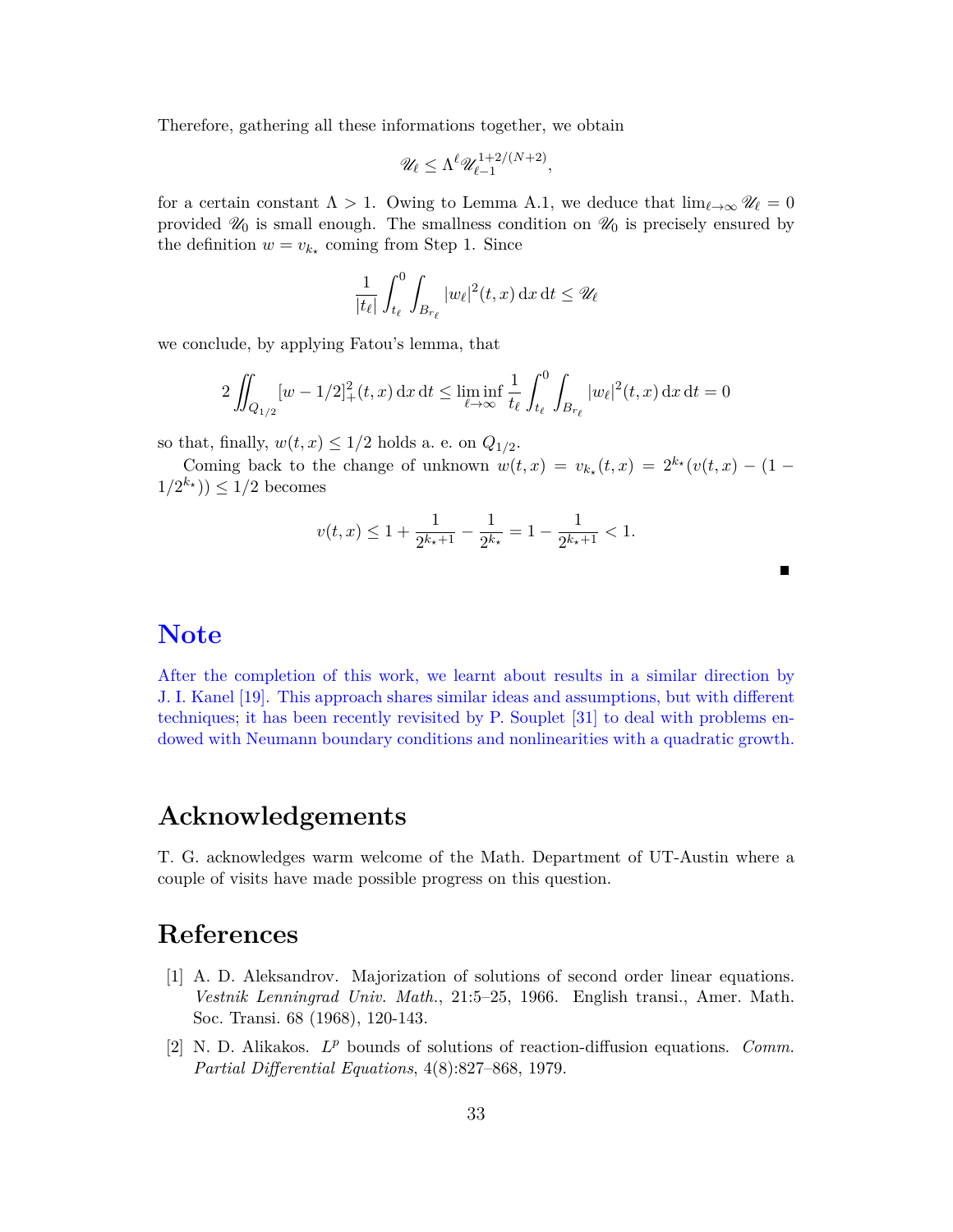- [3] R. Alonso, P. Amorim, and T. Goudon. Analysis of a chemotaxis system modeling ant foraging. *Math. Models Methods Appl. Sci.*, 26:1785–1824, 2016.
- [4] I. Ya. Bakel'man. Theory of quasilinear elliptic equations. *Siberian Math. J.*, 2:179–186, 1961.
- [5] H. Brézis. *Analyse fonctionnelle. Théorie et applications*. Masson, 1987.
- [6] L. Caffarelli and A. Vasseur. Drift diffusion equations with fractional diffusion and the quasi-geostrophic equation. *Annals of Math.*, 171(3):1903–1930, 2010.
- [7] J. A. Cañizo, L. Desvillettes, and K. Fellner. Improved duality estimates and applications to reaction-diffusion equations. *Comm. PDE*, 39(6):1185–1204, 2014.
- [8] M. C. Caputo and A. Vasseur. Drift diffusion equations with fractional diffusion and the quasi-geostrophic equation. *Comm. PDE*, 34(10):1228–1250, 2009.
- [9] C. Chainais, B. Merlet, and A. Vasseur. Positive lower bound for the numerical solution of a convection-diffusion equation. In *Finite Volumes for Complex applications VIII (Lille, France)*, volume 199 of *Springer Proc. in Math. & Statistics*, pages 331–339. Springer, 2017.
- [10] E. De Giorgi. Sulla differenziabilità e l'analiticità delle estremali degli integrali multipli regolari. *Mem. Accad. Sci. Torino. Cl. Sci. Fis. Mat. Nat. (3)*, 3:25–43, 1957.
- [11] L. Desvillettes and K. Fellner. Exponential decay toward equilibrium via entropy methods for reaction-diffusion equations. *J. Math. Anal. Appl.*, 319(1):157–176, 2006.
- [12] L. Desvillettes, K. Fellner, M. Pierre, and J. Vovelle. About global existence for quadratic systems of reaction-diffusion. *J. Advanced Nonlinear Studies*, 7(3):491– 511, 2007.
- [13] L. C. Evans. *Partial differential equations*, volume 19 of *Graduate Studies in Math.* Am. Math. Soc., 1998.
- [14] E. B. Fabes and D. W Stroock. The  $L^p$ -integrability of Green's functions and fundamental solutions for elliptic and parabolic equations. *Duke Math. J.*, 51(4):997– 1016, 1984.
- [15] K. Fellner, E. Latos, and T. Suzuki. Global classical solutions for mass-conserving, (super)-quadratic reaction-diffusion systems in three and higher space dimensions. *Disc. Cont. Dyn. Systems–B*, 21(10):3441–3462, 2016.
- [16] J. Fischer. Global existence of renormalized solutions to entropy-dissipating reaction-diffusion systems. *Arch. Ration. Mech. Anal.*, 218(1):553–587, 2015.
- [17] T. Goudon and L. Urrutia. Analysis of kinetic and macroscopic models of pursuitevasion dynamics. *Comm. Math. Sci.*, 14(8):2253–2286, 2016.
- [18] T. Goudon and A. Vasseur. Regularity analysis for systems of reaction-diffusion equations. *Annales Scientifiques de l'ENS*, 43(1):117–141, 2010.
- [19] J. I. Kanel. Solvability in the large of a system of reaction–diffusion equations with the balance condition. *Differentsial'nye Uravneniya*, 26:448–458, 1990. English translation in Differential Equations 26:331–339, 1990.